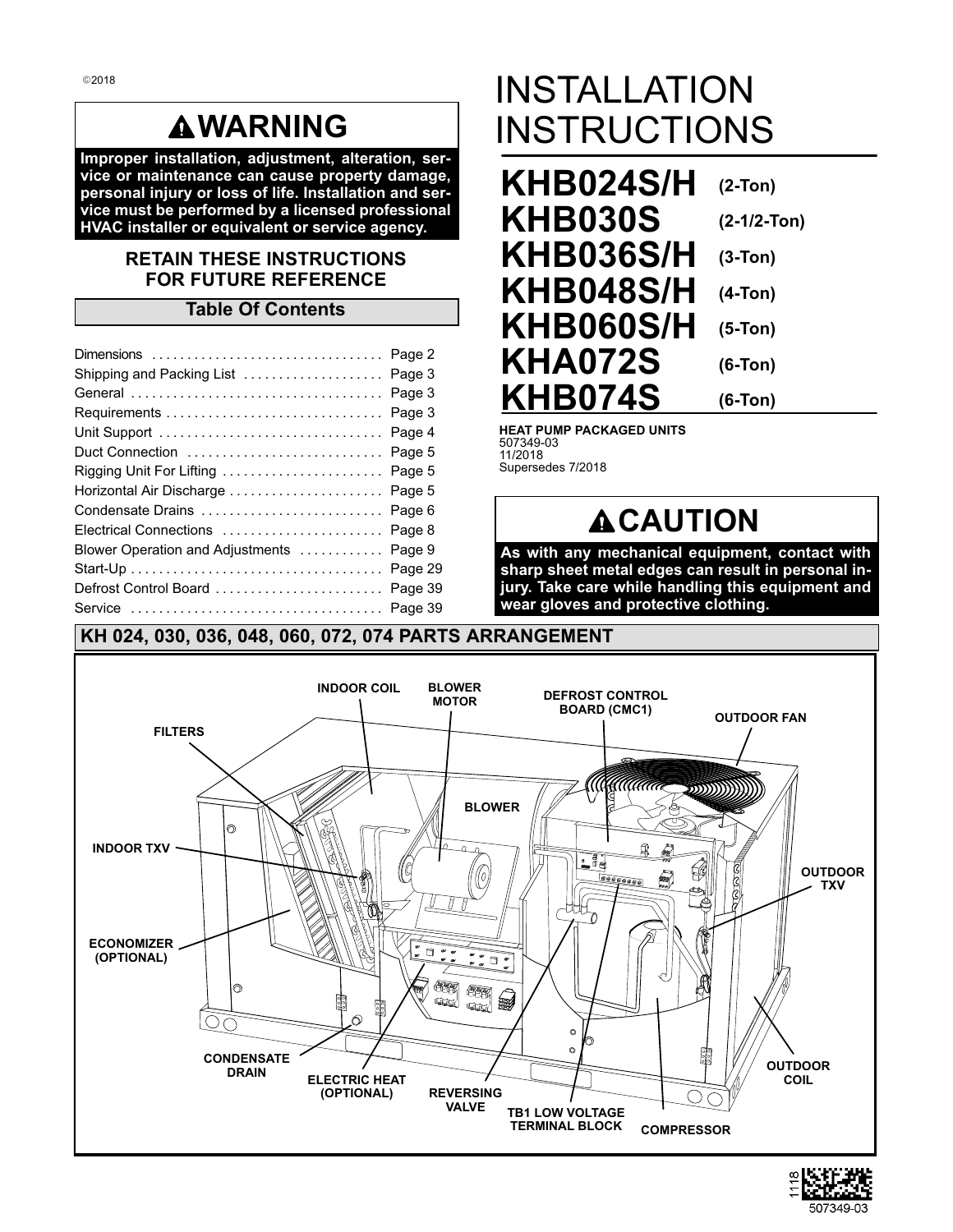# <span id="page-1-0"></span>**KH 024, 030, 036, 048, 060, 072, 074 DIMENSIONS in (mm)**

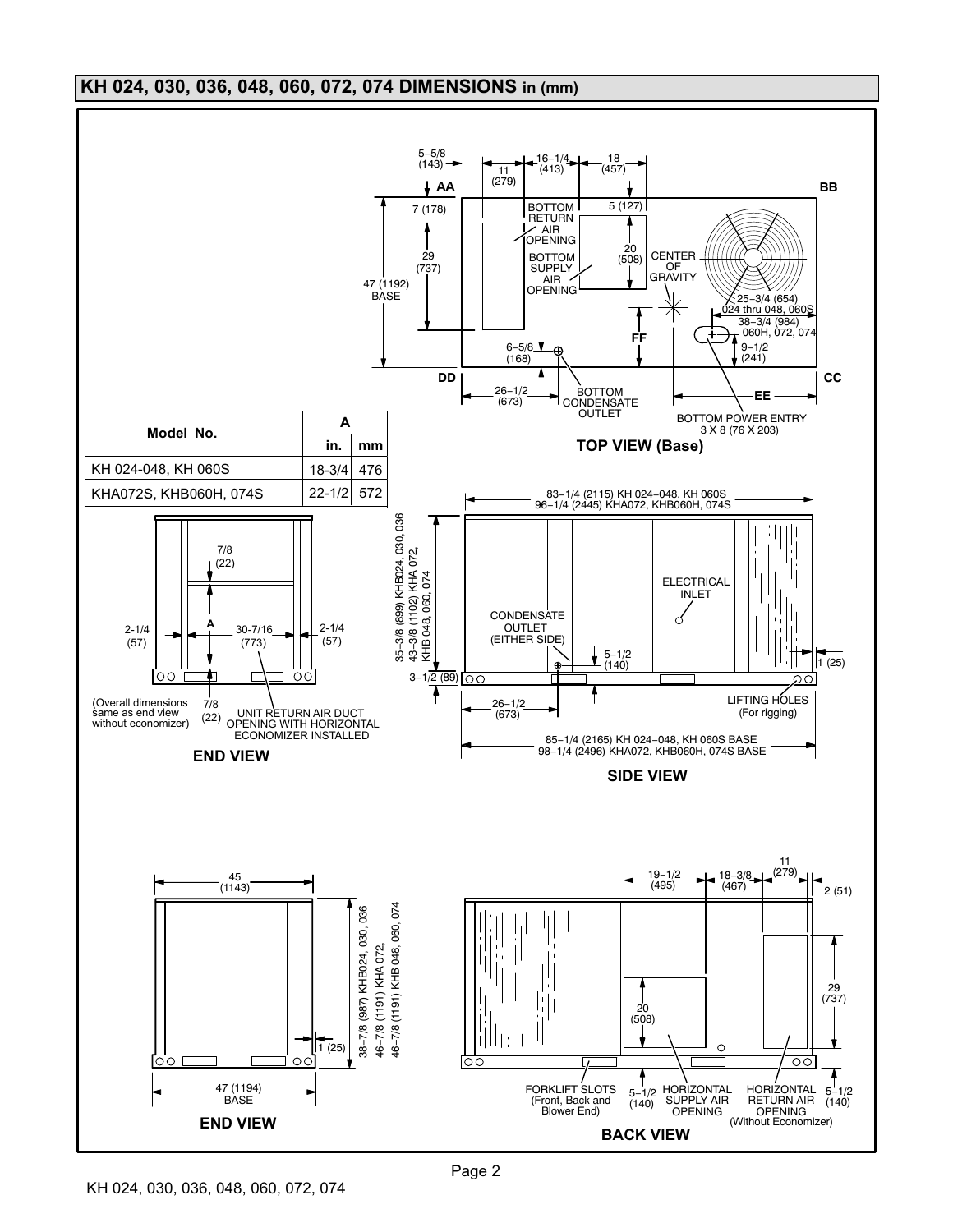# <span id="page-2-0"></span>**Shipping and Packing List**

#### **Package 1 of 1 contains:**

#### 1 - Assembled unit

Check unit for shipping damage. Receiving party should contact last carrier immediately if shipping damage is found.

### **General**

These instructions are intended as a general guide and do not supersede local codes in any way. Authorities having jurisdiction should be consulted before installation.

The KHA standard efficiency unit is available in a 6-ton cooling capacity. KHB standard efficiency units are available in 2, 2-1/2, 3, 4, 5 and 6-ton cooling capacities. KHB high efficiency units are available in 2, 3, 4 and 5 ton cooling capacities. Optional electric heat is available.

KHB high efficiency units have multi-tap, direct drive supply air blower and condenser fan motors. KHB high efficiency units are available equipped with a belt drive, two-speed, supply air blower. KHB high efficiency units will operate at lower speeds when cooling demand is low and increase to higher speeds when cooling demand is high.

Availability of units and options varies by brand.

#### **Requirements**

The KH unit is ETL/CSA certified as a heat pump with cooling and with or without auxiliary electric heat for non-residential use only at the clearances to combustible materials as listed on the unit nameplate and in figure 1.

Installation of KH heat pumps must conform with standards in National Fire Protection Association (NFPA) "Standard for Installation of Air Conditioning and Ventilating Systems NFPA No. 90A," "Standard for Installation of Residence Type Warm Air Heating and Air conditioning Systems NFPA No. 90B," local municipal building codes and manufacturer's installation instructions.

The National Electric Code (ANSI/NFPA No. 70-1984) is available from:

> National Fire Protection Association 1 Batterymarch Park PO Box 9101 Quincy, MA 02269-9101



**FIGURE 1**

| <sup>1</sup> Unit<br>Clearance | А<br>in.<br>(mm) | в<br>in.<br>(mm) | C<br>in.<br>(mm) | in.<br>(mm) | Top<br>Clearance |
|--------------------------------|------------------|------------------|------------------|-------------|------------------|
| Service                        | 36               | 36               | 36               | 36          | Unob-            |
| Clearance                      | (914)            | (914)            | (914)            | (914)       | structed         |
| Minimum Opera-                 | 36               | 36               | 36               | 36          | Unob-            |
| tion Clearance                 | (914)            | (914)            | (914)            | (914)       | structed         |

Note - Entire perimeter of unit base requires support when elevated above mounting surface.

1 **Service Clearance** - Required for removal of serviceable parts.

**Minimum Operation Clearance** - Required clearance for proper unit operation.

# **ANOTICE**

**Roof Damage!**

**This system contains both refrigerant and oil. Some rubber roofing material may absorb oil, causing the rubber to swell. Bubbles in the rubber roofing material can cause leaks. Protect the roof surface to avoid exposure to refrigerant and oil during service and installation. Failure to follow this notice could result in damage to roof surface.**

Installation of ETL/CSA certified units must also conform with current standard C273.5 "Installation Requirements for Heat Pumps" and applicable local codes. Authorities having jurisdiction should be consulted before installation.

Use of this unit as a construction heater or air conditioner is not recommended during any phase of construction. Very low return air temperatures, harmful vapors and operation of the unit with clogged or misplaced filters will damage the unit.

If this unit has been used for heating or cooling of buildings or structures under construction, the following conditions must be met or the warranty will be void:

- A room thermostat must control the unit. The use of fixed jumpers that will provide continuous heating or cooling is not allowed.
- A pre-filter must be installed at the entry to the return air duct.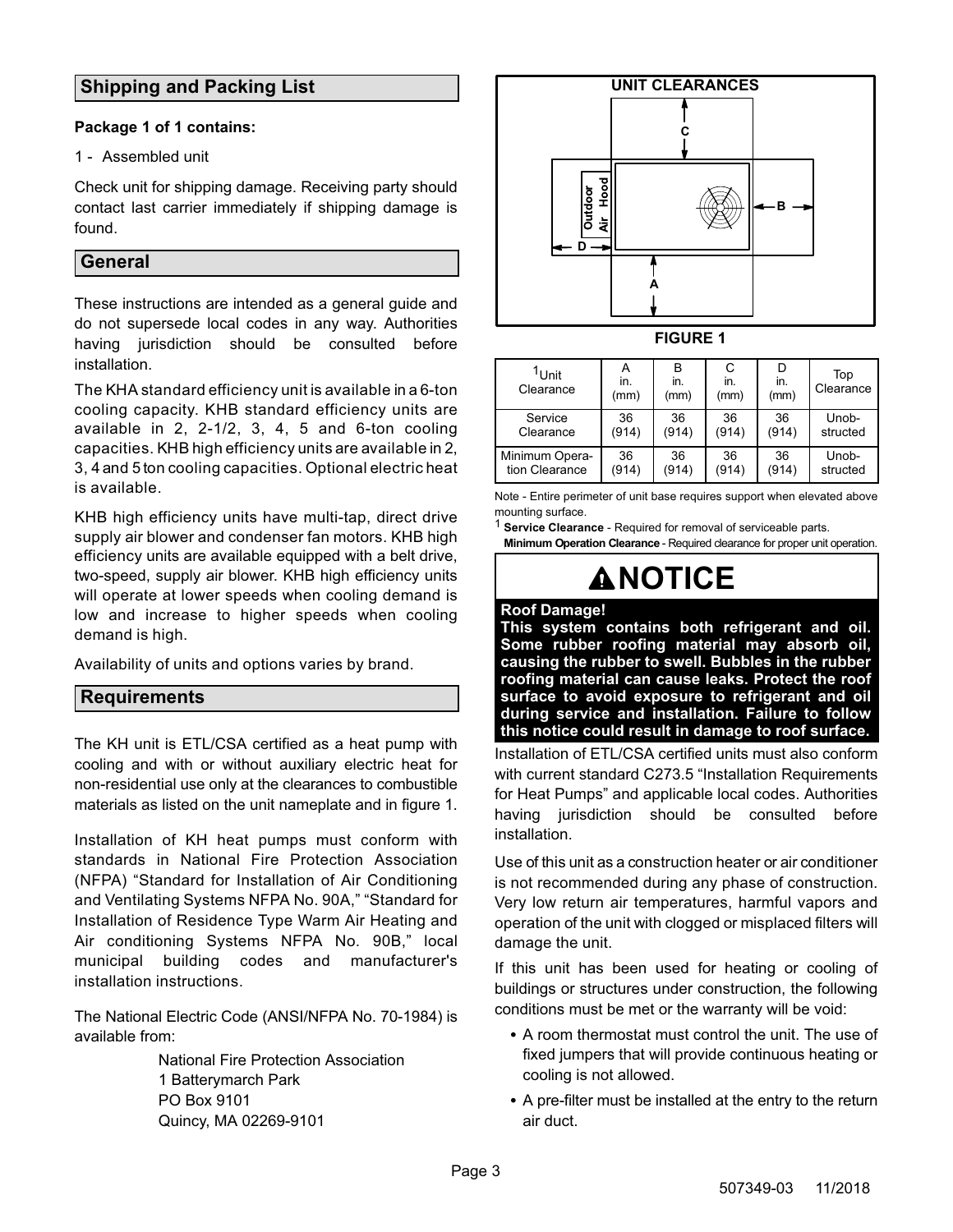- <span id="page-3-0"></span> The return air duct must be provided and sealed to the unit.
- Return air temperature range between 55°F (13°C) and 80°F (27°C) must be maintained.
- Air filters must be replaced and pre-filter must be removed upon construction completion.
- The unit components, duct system, air filters and evaporator coil must be thoroughly cleaned following final construction clean-up.
- The unit operating conditions (including airflow, cooling operation, and heating operation) must be verified according to these installation instructions.

# **WARNING**



**Electric shock hazard and danger of explosion. Can cause injury, death or product or property damage. Turn off electrical power to unit before performing any maintenance or servicing operations on the unit.**

# **IMPORTANT**

**The Clean Air Act of 1990 bans the intentional venting of refrigerant (CFC's and HCFC's) as of July 1, 1992. Approved methods of recovery, recycling or reclaiming must be followed. Fines and/or incarceration may be levied for non-compliance.**

# **Unit Support**

*NOTE - Securely fasten roof frame to roof per local codes.*

# **ACAUTION**

**To reduce the likelihood of supply / return air bypass and promote a proper seal with the RTU, duct work / duct drops / diffuser assemblies must be supported independently to the building structure.**

#### **A - Downflow Discharge Application**

#### **Roof Mounting with C1CURB**

1- The C1CURB roof mounting frame must be installed, flashed and sealed in accordance with the instructions provided with the frame.

- 2- The C1CURB roof mounting frame should be square and level to 1/16" per linear foot (5mm per linear meter) in any direction.
- 3- Duct must be attached to the roof mounting frame and not to the unit; supply and return plenums must be installed before setting the unit.

#### **Installer's Roof Mounting Frame**

Many types of roof frames can be used to install the unit, depending upon different roof structures. Items to keep in mind when using the building frame or supports are:

- 1- The unit base is fully enclosed and insulated, so an enclosed frame is not required.
- 2- The frames or supports must be constructed with non-combustible materials and should be square and level to 1/16" per linear foot (5mm per linear meter) in any direction.
- 3- Frame or supports must be high enough to prevent any form of moisture from entering unit. Recommended minimum frame height is 14" (356mm).
- 4- Duct must be attached to the roof mounting frame and not to the unit. Supply and return plenums must be installed before setting the unit.
- 5- Units require support along all four sides of unit base. Supports must be constructed of steel or suitably treated wood materials.

*NOTE-When installing unit on a combustible surface for downflow discharge applications, the C1CURB roof mounting frame is required.*

#### **B - Horizontal Discharge Applications**

- 1- Units which are equipped with an optional economizer and installed in horizontal airflow applications must use a horizontal conversion kit.
- 2- Specified installation clearances must be maintained when installing units. Refer to figure 1.
- 3- Top of support slab should be at least 4" (102mm) above the finished grade and located so no run-off water from higher ground can collect around the unit.
- 4- Units require support along all four sides of unit base. Supports must be constructed of steel or suitably treated wood materials.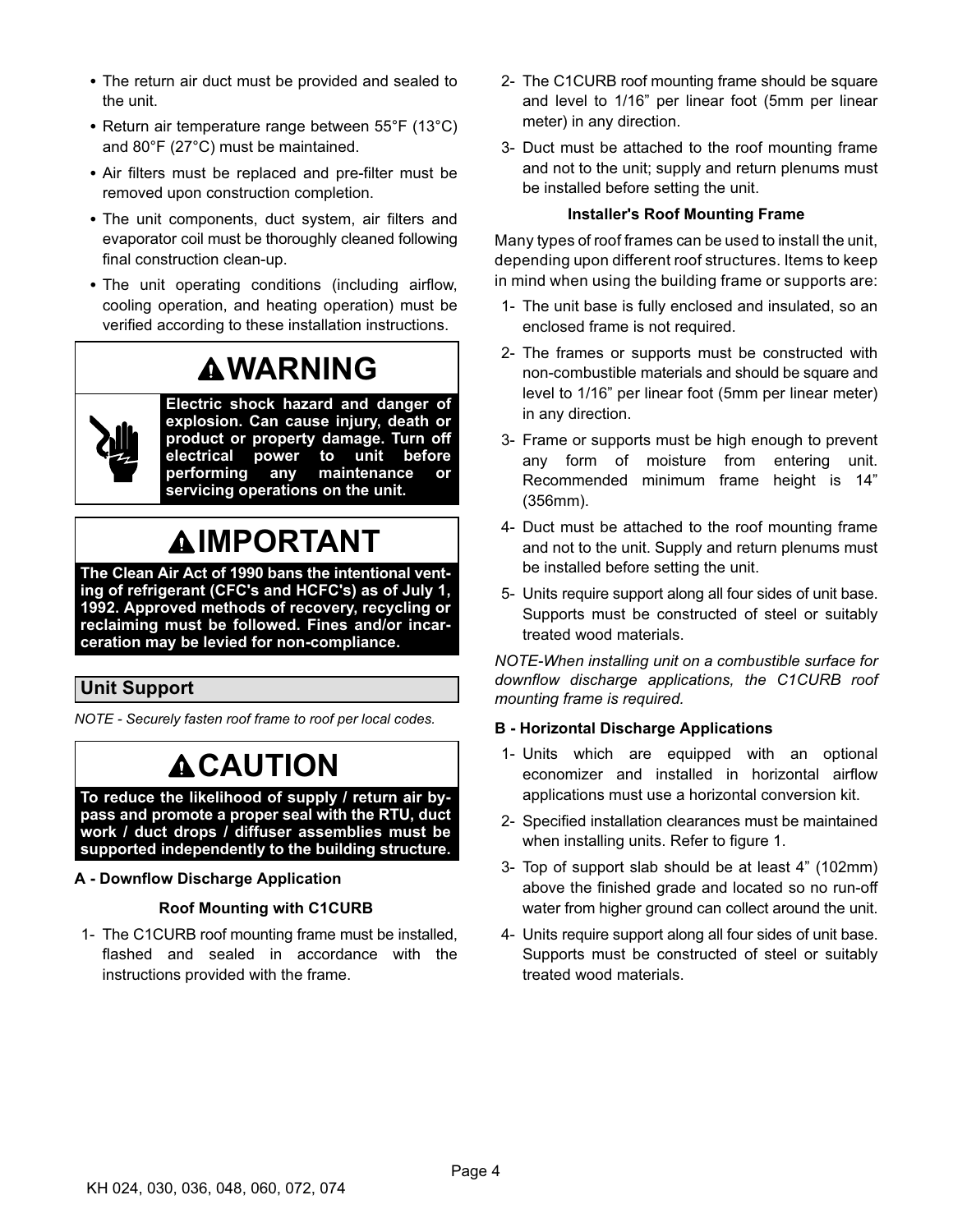# <span id="page-4-0"></span>**Duct Connection**

All exterior ducts, joints, and openings in roof or building walls must be insulated and weatherproofed with flashing and sealing compounds in accordance with applicable codes. Any duct passing through an unconditioned space must be insulated.

# **! CAUTION**

**In downflow applications, do not drill or punch holes in base of unit. Leaking in roof may occur if unit base is punctured.**

# **Rigging Unit For Lifting**

- 1- Detach wooden base protection before rigging.
- 2- Remove all six base protection brackets before setting unit.
- 3- Connect rigging to the unit base using both holes in each corner. See figure 2.
- 4- All panels must be in place for rigging.
- 5- Place field‐provided H‐style pick in place just above top edge of unit. Frame must be of adequate strength and length. (H-style pick prevents damage to unit.)



# **Horizontal Air Discharge**

Unit is shipped with panels covering the horizontal supply and return air openings. Remove horizontal covers and place over downflow openings for horizontal air discharge. See figure 3. Secure in place with sheet metal screws.



*Units Equipped With An Optional Economizer -*

- 1- Remove the horizontal supply air cover and position over the downflow supply air opening. Secure with sheet metal screws.
- 2- Leave the horizontal return air cover in place.
- 3- Locate the separately ordered horizontal air discharge kit. Place the kit panel over the downflow return air opening.
- 4- Remove and retain the barometric relief dampers and lower hood.
- 5- Install return air duct beneath outdoor air intake. See figure 4. Install barometric relief damper in lower hood and install in duct as shown in figure 4.



**FIGURE 4**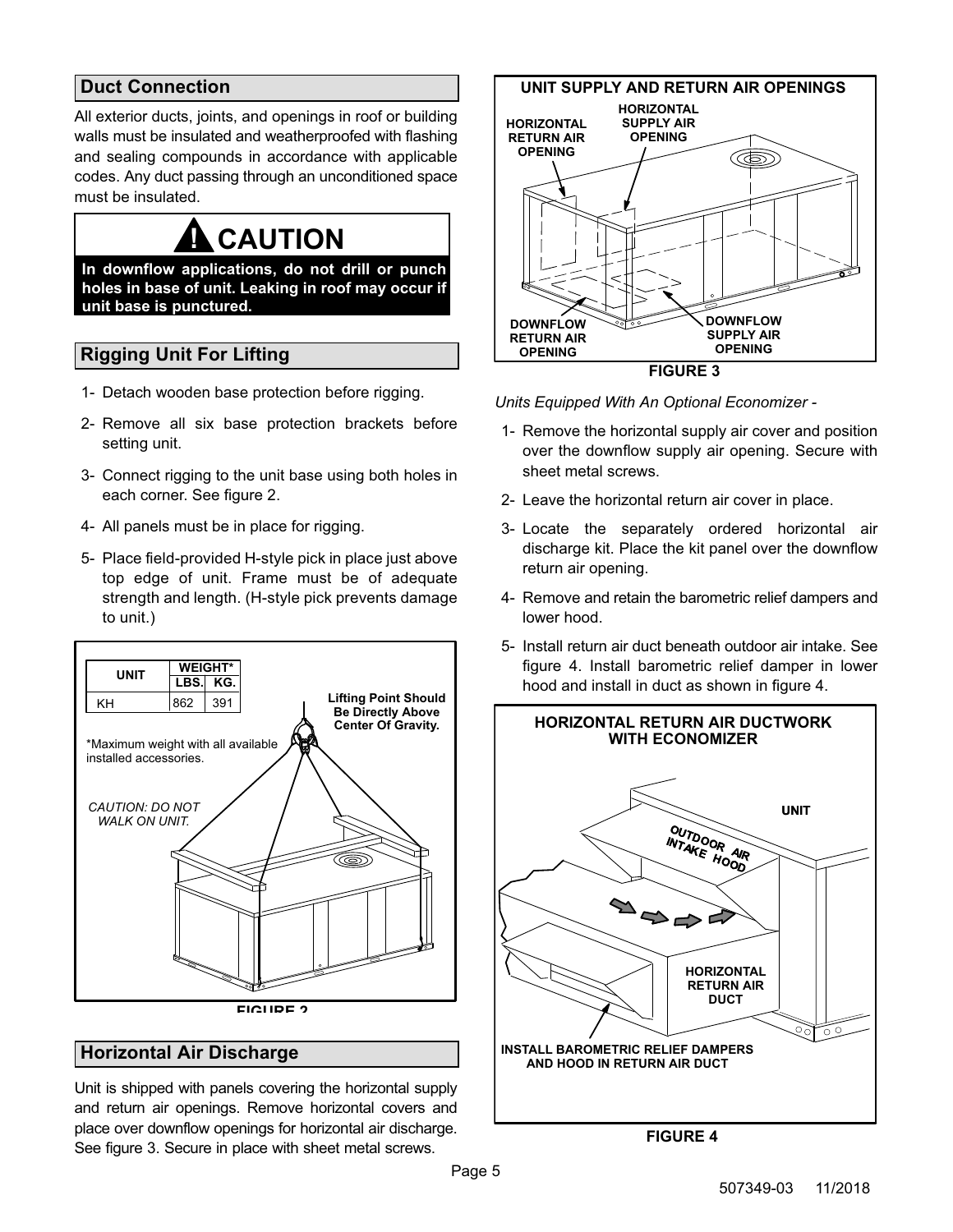#### <span id="page-5-0"></span>**Condensate Drains**

Make drain connection to the 1" N.P.T. drain coupling provided on unit.

*Note - The drain pan is made with a glass reinforced engineered plastic capable of withstanding typical joint torque but can be damaged with excessive force. Tighten pipe nipple hand tight and turn an additional quarter turn.*

A trap must be installed between drain connection and an open vent for proper condensate removal. See figure 5 or 6. It is sometimes acceptable to drain condensate onto the roof or grade; however, a tee should be fitted to the trap to direct condensate downward. The condensate line must be vented. Check local codes concerning condensate disposal. Refer to pages 1 and 2 for condensate drain location.





Units are shipped with the drain coupling facing the front of the unit. Condensate can be drained from the back or bottom of the unit with the following modifications. The unit can be installed in either downflow or horizontal air discharge regardless of condensate drain location.

#### **Rear Drain Connection**

1- Remove the condensate drain mullion. See figure 7. Remove the two panels on each side of the mullion.



If the unit has hinged panels, two hinge screws must be removed in addition to the mullion screws. See figure 8.





2- Lift the front edge of the drain pan and slide pan out of unit. See figure 9.



**FIGURE 9**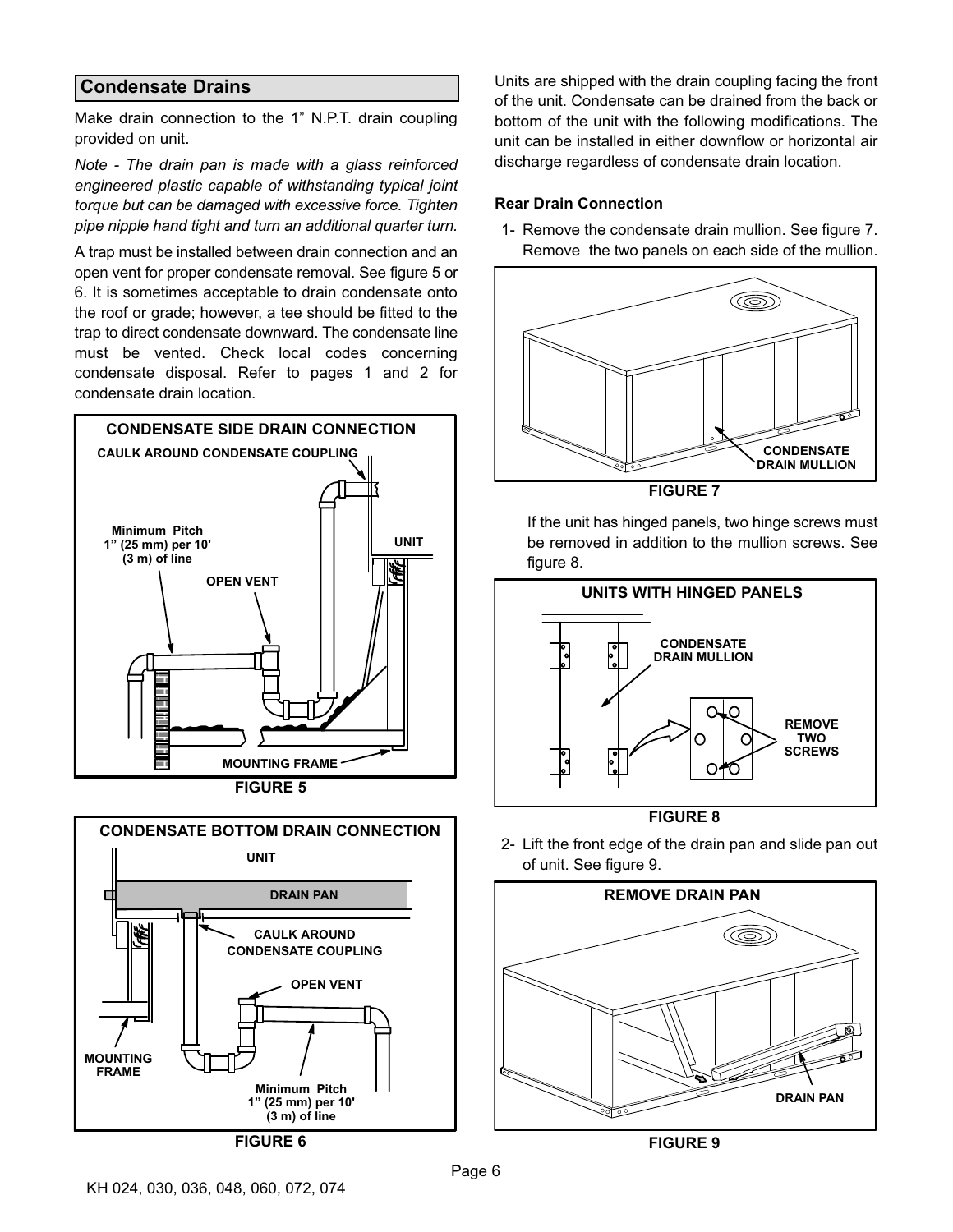- 3- Make sure the cap over the unit bottom drain hole is secure.
- 4- Rotate the drain pan until the downward slope is toward the back of the unit. Slide the drain pan back into the unit. Be careful not to dislodge the cap over the bottom drain hole.
- 5- From the back side of the unit, pull the drain pan coupling through the rear condensate opening.
- 6- Replace the condensate drain mullion and reinstall screws. Reinstall access doors.

#### **Bottom Drain Connection**

1- Remove the condensate drain mullion. See figure [7](#page-5-0).

If the unit has hinged panels, two hinge screws must be removed in addition to the mullion screws. See figure [8](#page-5-0).

- 2- Lift the front edge of the drain pan and slide pan out of unit. See figure [9](#page-5-0).
- 3- Turn the drain pan upside down and drill a pilot hole through the bottom of the drain pan in the center of the coupling. See figure 10.
- 4- From the inside of the pan, use a Vari-Bit® bit to enlarge the hole to 7/8". Do not damage coupling threads.
- 5- Remove the cap over the unit bottom drain hole.
- 6- Slide the drain pan back into the unit.
- 7- From the back side of the unit, pull the drain pan coupling through the rear condensate opening.
- 8- From the front side of the unit, move the drain pan until the bottom coupling settles into the unit bottom drain opening. Once in place, check to make sure the coupling is still positioned through the rear condensate drain hole.
- 9- Use a field-provided 1" plug to seal side drain connection.
- 10- Replace the condensate drain mullion and reinstall screws. Reinstall access doors.



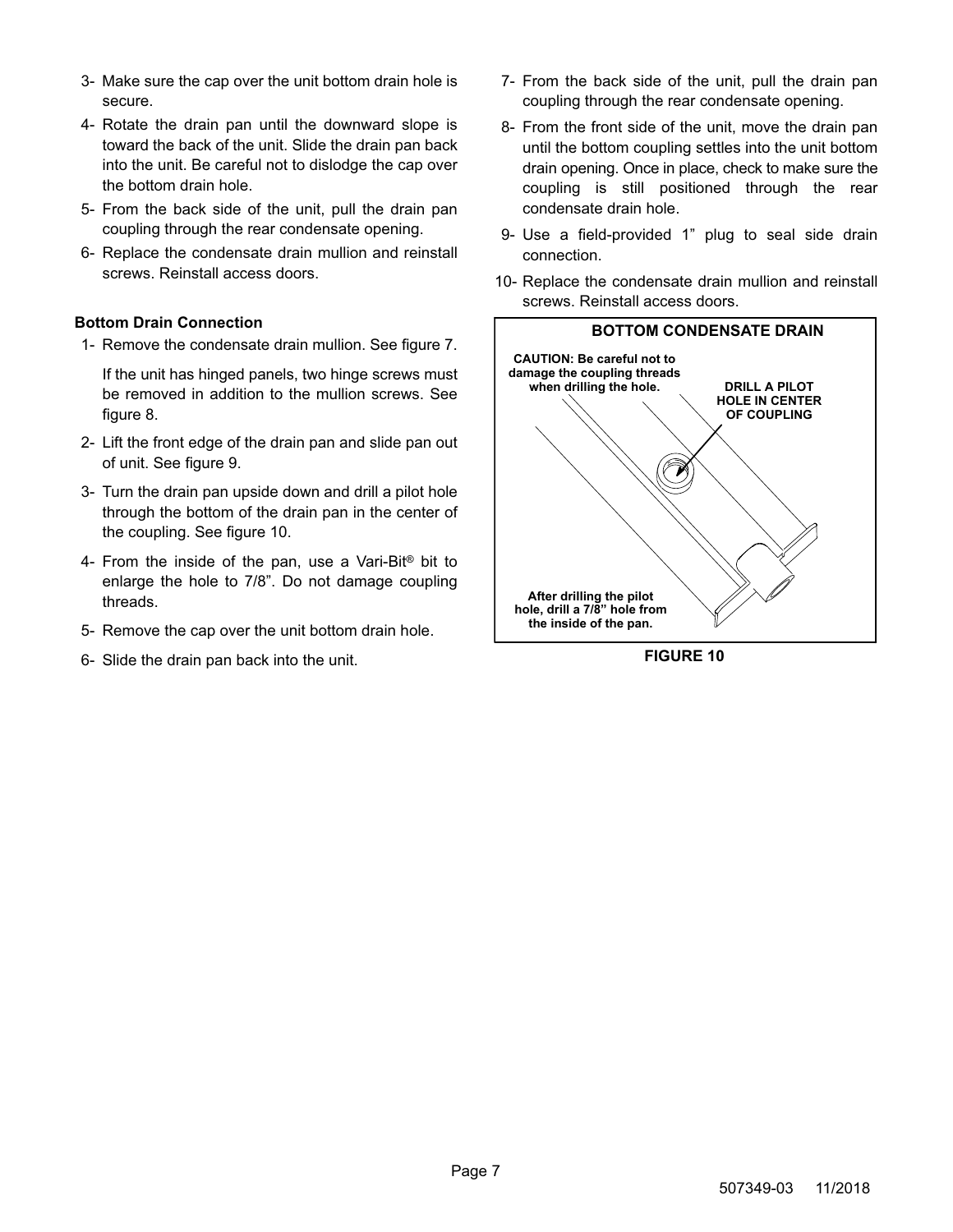#### <span id="page-7-0"></span>**Electrical Connections**

#### **POWER SUPPLY**

Do not apply power or close disconnect switch until installation is complete. Refer to start-up directions. Refer closely to unit wiring diagram.

Refer to unit nameplate for minimum circuit ampacity and maximum fuse size.

- 1- Units are factory-wired for 230,460,575 volt supply. **For 208V supply**, remove the insulated terminal cover from the 208V terminal on the control transformer. Move the wire from the transformer 240V terminal to the 208V terminal. Place the insulated terminal cover on the unused 240V terminal.
- 2- Route power through the bottom power entry area and connect to TB2 or factory-installed circuit breaker or disconnect. Secure power wiring with factory-installed wire ties provided in control box. See unit wiring diagram.

#### **CONTROL WIRING**

#### **A - Thermostat Location**

Room thermostat mounts vertically on a standard 2" X 4" handy box or on any non-conductive flat surface.

Locate thermostat approximately 5 feet (1524 mm) above the floor in an area with good air circulation at average temperature. Avoid locating the room thermostat where it might be affected by:

-drafts or dead spots behind doors and in corners -hot or cold air from ducts

-radiant heat from sun or appliances -concealed pipes and chimneys

*IMPORTANT - Unless field thermostat wires are rated for maximum unit voltage, they must be routed away from line voltage wiring. Use wire ties located near the lower left corner of the controls hat section to secure thermostat cable.*

#### **B - Control Wiring**

1- Route thermostat cable or wires from subbase to control area above compressor (refer to unit dimensions to locate bottom and side power entry).

Use18 AWG wire for all applications using remotely installed electro-mechanical and electronic thermostats.

- 2- Install thermostat assembly in accordance with instructions provided with thermostat.
- 3- Connect thermostat wiring to TB1 terminal control board on the lower side of the controls hat section. Wire as shown in figure 11 for electro-mechanical and electronic thermostats. If using other temperature control devices or energy management systems see instructions and wiring diagram provided by manufacturer.

*IMPORTANT-Terminal connections at the wall plate or subbase must be made securely. Loose control wire connections may allow unit to operate but not with proper response to room demand.*



**FIGURE 11**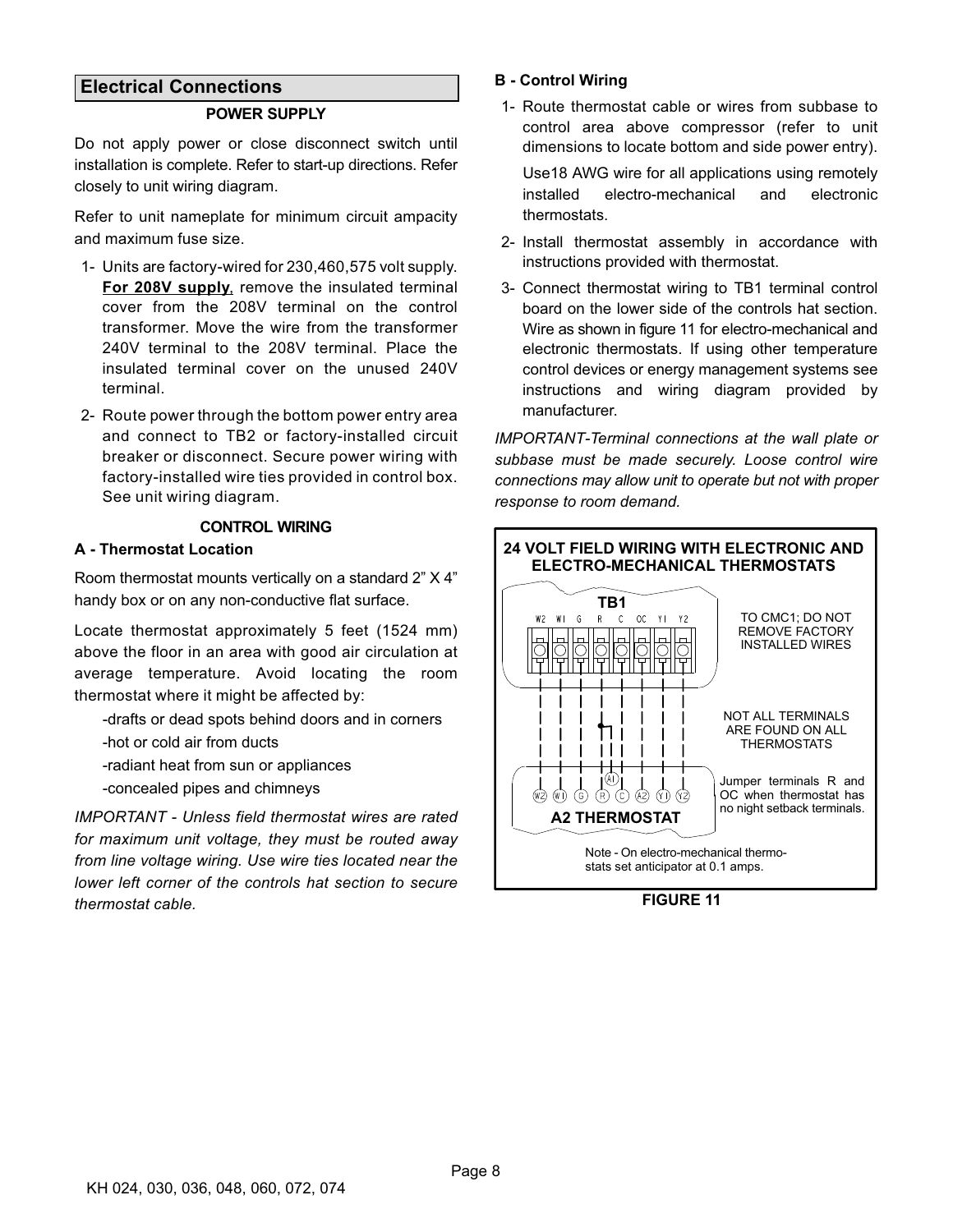### <span id="page-8-0"></span>**Blower Operation and Adjustments**

Units are equipped with direct or belt drive blowers; available drive varies by model.

KHB high efficiency and KHB074 units are equipped with either two-stage belt drive blowers or direct drive, multi-tap motors. The blower will operate at high speed with a Y2 thermostat demand and low speed with a Y1 thermostat demand. Low speed operation delivers approximately ⅔ of the air volume of high speed. Two-speed blower operation results in lower energy consumption.

# **IMPORTANT**

**Three phase scroll compressors must be phased sequentially for correct compressor and blower rotation. Follow "COOLING START-UP" section of installation instructions to ensure proper compressor and blower operation.**

#### **A - Blower Operation**

- 1- Set thermostat or temperature control device fan switch to **AUTO** or **ON.** With fan switch in **ON** position, blower will operate continuously. With fan switch in **AUTO** position, the blower will cycle with demand.
- 2- Blower and entire unit will be off when thermostat or temperature control device system switch is in **OFF** position.

#### **B - Determining Unit CFM - Direct Drive Blowers**

- 1- The following measurements must be made with air filters in place.
- 2- With all access panels in place, measure static pressure external to unit (from supply to return). Add any additional air resistance for options and accessories shown on page 28.
- 3- Use figure 12 to determine the factory set blower speed(s) for standard efficiency units and figure 13 for high efficiency units.

4- Use page 13 through 19, the measured static pressure, and the factory-set blower speed to determine CFM.

#### 5- *Standard Efficiency Units -*

If CFM is lower than the design specified CFM, move the lead from speed tap 3 or 4 to speed tap 2. See figure [14.](#page-9-0) Refer to table [1](#page-9-0) for minimum airflow when electric heat is installed.

*Note - For 460/575V units, remove the isolation lead from speed tap 2 before moving the wire to speed tap 2. Tape the exposed end of the isolation lead and secure away from other components.*

#### *High Efficiency Units -*

If low speed CFM is lower than the design specified CFM, move the lead marked *B3-Low* from the green wire to the white wire. See figure 13. If high speed CFM is lower than the design specified CFM, move the lead marked *B3-High* from the blue wire to the black (med. High) or brown (high) wire. Refer to table [1](#page-9-0) for minimum airflow when electric heat is installed.





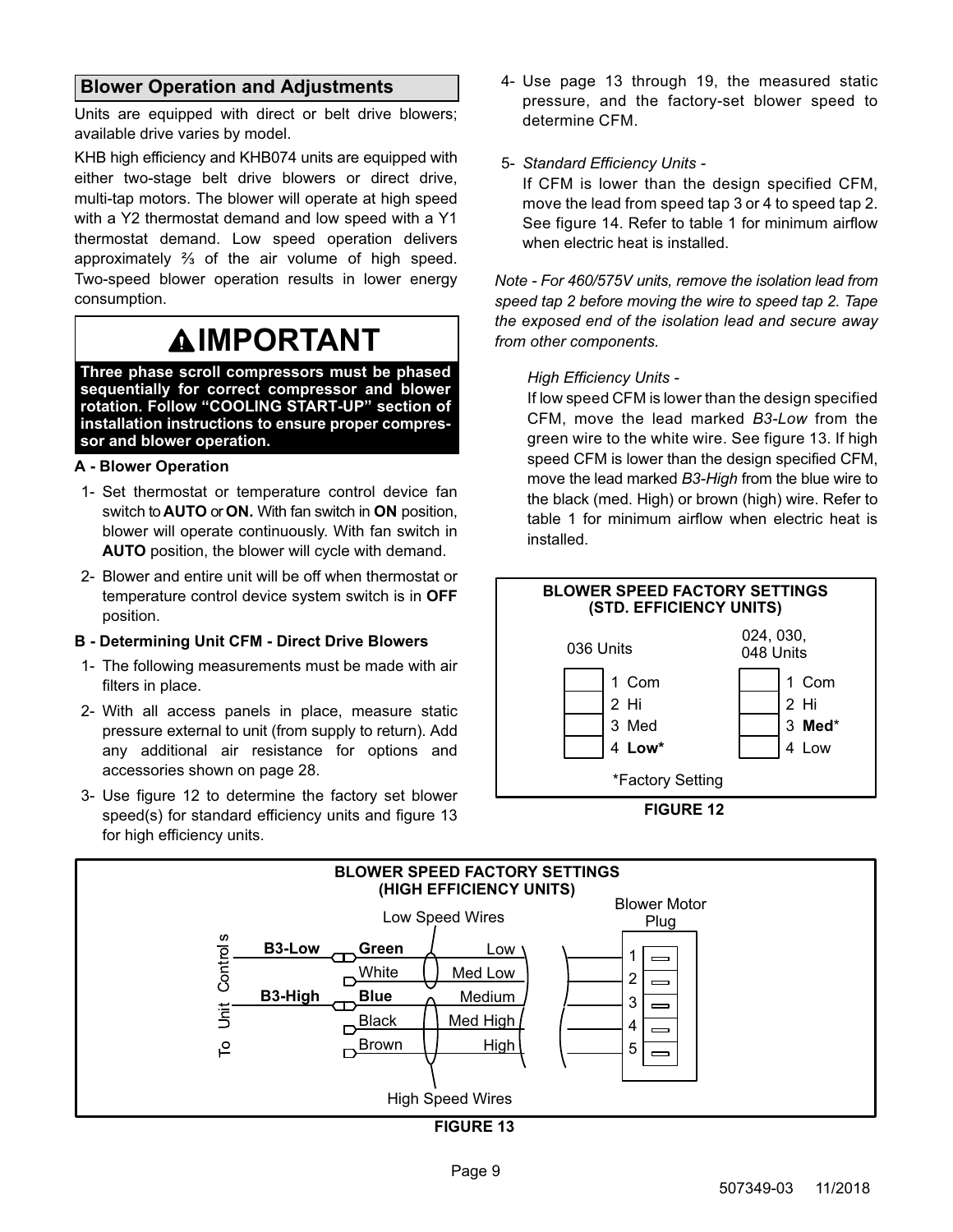<span id="page-9-0"></span>

#### **FIGURE 14**

**TABLE 1 MINIMUM AIRFLOW KH (BELT DRIVE) UNITS WITH ELECTRIC HEAT**

| kW   | CFM      |                   |  |  |
|------|----------|-------------------|--|--|
|      | Downflow | <b>Horizontal</b> |  |  |
| 30   | 2250     | 2050              |  |  |
| 22.5 | 1750     | 1800              |  |  |
| 5    | 1250     | 1350              |  |  |
| ั 5  | 1050     | 200               |  |  |

Direct drive units with electric heat (5.0-22.5kW) can operate on low speed up to 0.6"w.g. maximum static pressure.

#### **C - Determining Unit CFM - Belt Drive Blowers**

**IMPORTANT** - KHB074 blower (G thermostat) *CFM MUST BE ADJUSTED IN HIGH SPEED*. Disconnect factory-installed J350 low speed connector from P350. Connectors are located near the bottom of the control box. Connect J351 high speed connector to P350. Once blower CFM is set, J350 can be reconnected to operate the blower on low during ventilation only demands. See table 2.

#### **TABLE 2 TWO-SPEED BLOWER OPERATION KHB074 UNITS**

| Thermostat     | <b>Blower Speed</b> |
|----------------|---------------------|
| G (P350/J350)* | Low                 |
| G (P350/J351)  | High                |
| W1             | High                |
| W <sub>2</sub> | High                |
| Y1             | Low                 |
| Y2             | High                |

*\*Factory-installed jack/plug connection.*

- 1- The following measurements must be made with air filters in place.
- 2- With all access panels in place, measure static pressure external to unit (from supply to return). Blower performance data is based on static pressure readings taken in locations shown in figure [15.](#page-10-0)

*Note - Static pressure readings can vary if not taken where shown.*

- 3- Measure the indoor blower wheel RPM.
- 4- Referring to pages 20 through 27, use static pressure and RPM readings to determine unit CFM. Use page 28 when installing units with any of the options or accessories listed. Refer to table 1 for minimum airflow when electric heat is installed.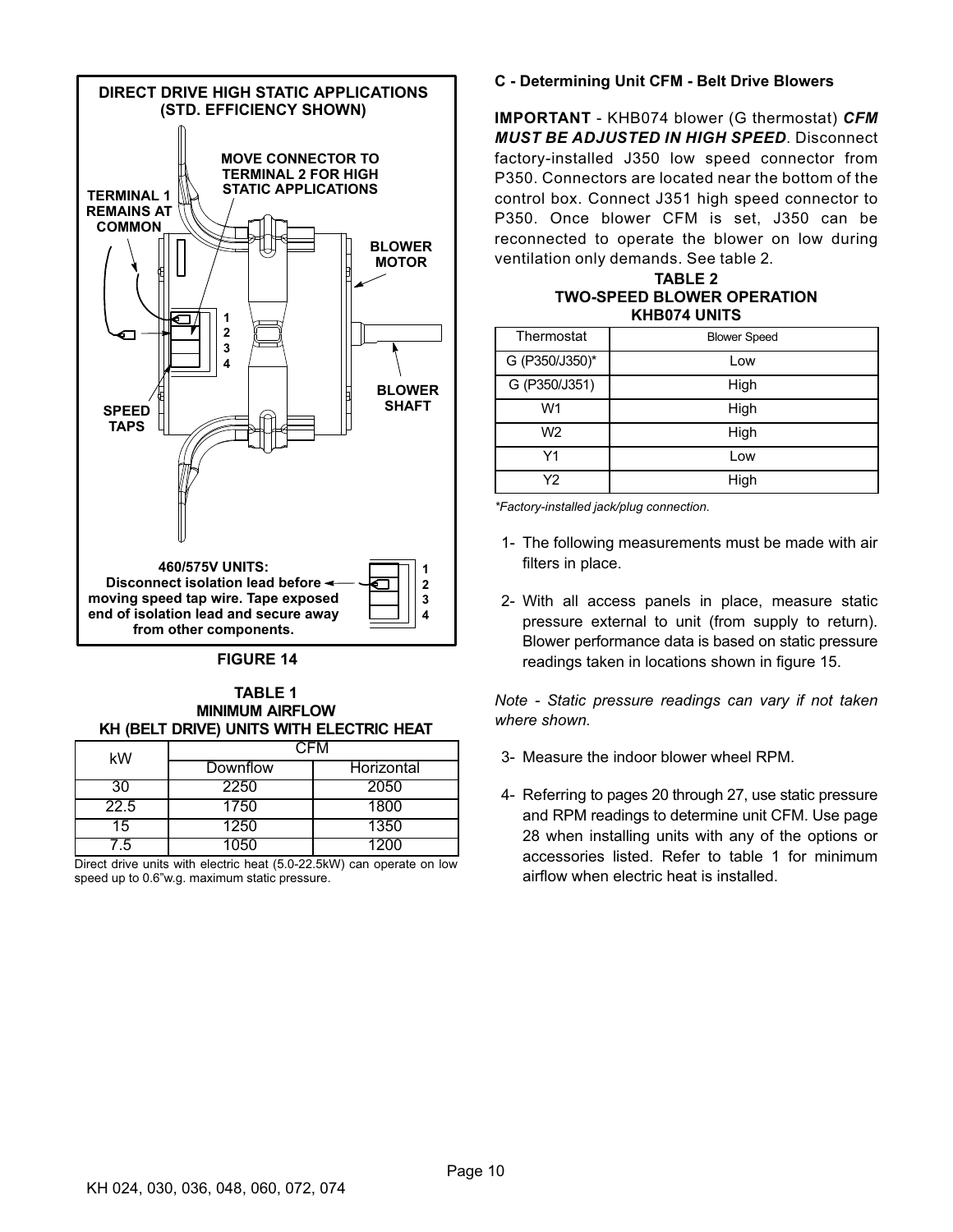<span id="page-10-0"></span>

#### **FIGURE 15**

5- The blower RPM can be adjusted at the motor pulley. Loosen Allen screw and turn adjustable pulley clockwise to increase CFM. Turn counterclockwise to decrease CFM. See figure [17](#page-11-0). Do not exceed minimum and maximum number of pulley turns as shown in table 3.

#### **TABLE 3 MINIMUM AND MAXIMUM PULLEY ADJUSTMENT**

| Belt      | Min. Turns Open | Maxi. Turns Open |
|-----------|-----------------|------------------|
| A Section | No minimum      |                  |

6- *KHB074 Unit Only -*

If low speed during ventilation is desired, replace J351 connector with J350.

#### **D - Blower Belt Adjustment**

Maximum life and wear can be obtained from belts only if proper pulley alignment and belt tension are maintained. Tension new belts after a 24-48 hour period of operation. This will allow belt to stretch and seat grooves. Make sure blower and motor pulley are aligned as shown in figure 16.

1- Loosen four bolts securing motor base to mounting frame. See figure [17](#page-11-0).

2- *To increase belt tension -* Slide blower motor downward to tighten the belt. This increases the distance between the blower motor and the blower housing.

*To loosen belt tension -*

Slide blower motor upward to loosen the belt. This decreases the distance between the blower motor and the blower housing.

3- Tighten four bolts securing motor base to the mounting frame.



**FIGURE 16**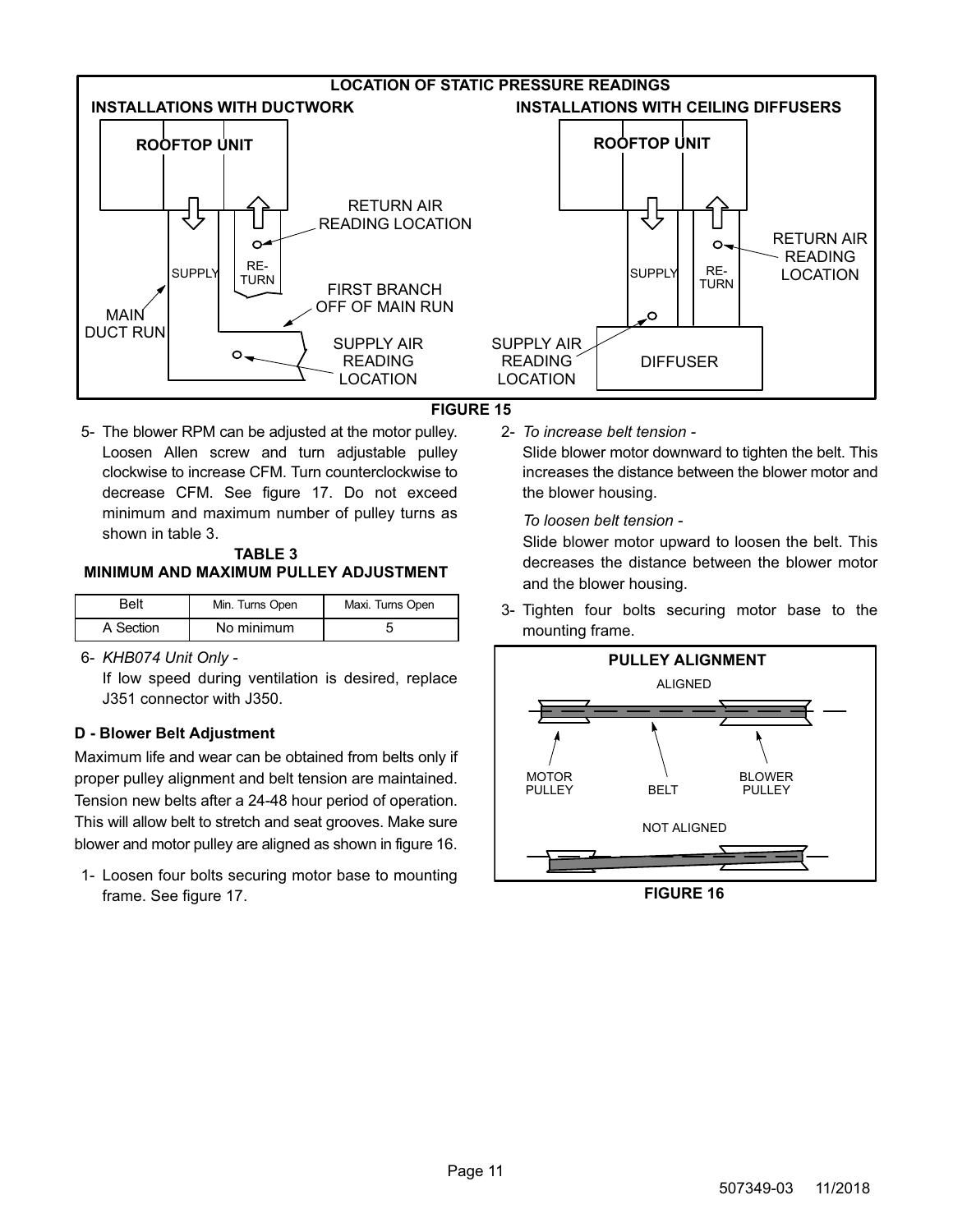<span id="page-11-0"></span>

#### **E - Check Belt Tension**

Overtensioning belts shortens belt and bearing life. Check belt tension as follows:

- 1- Measure span length X. See figure 18.
- 2- Apply perpendicular force to center of span (X) with enough pressure to deflect belt 1/64" for every inch of span length or 1.5mm per 100mm of span length.

Example: Deflection distance of a 40" span would be 40/64" or 5/8".

Example: Deflection distance of a 400mm span would be 6mm.

3- Measure belt deflection force. For a used belt, the deflection force should be 5 lbs. (35kPa). A new belt deflection force should be 7 lbs. (48kPa).

A force below these values indicates an undertensioned belt. A force above these values indicates an overtensioned belt.

#### **F - Field-Furnished Blower Drives**

For field-furnished blower drives, use page 20 through 27 to determine BHP and RPM required. Reference page 28 for drive kit specifications and table [4](#page-28-0) for manufacturer's drive component numbers.



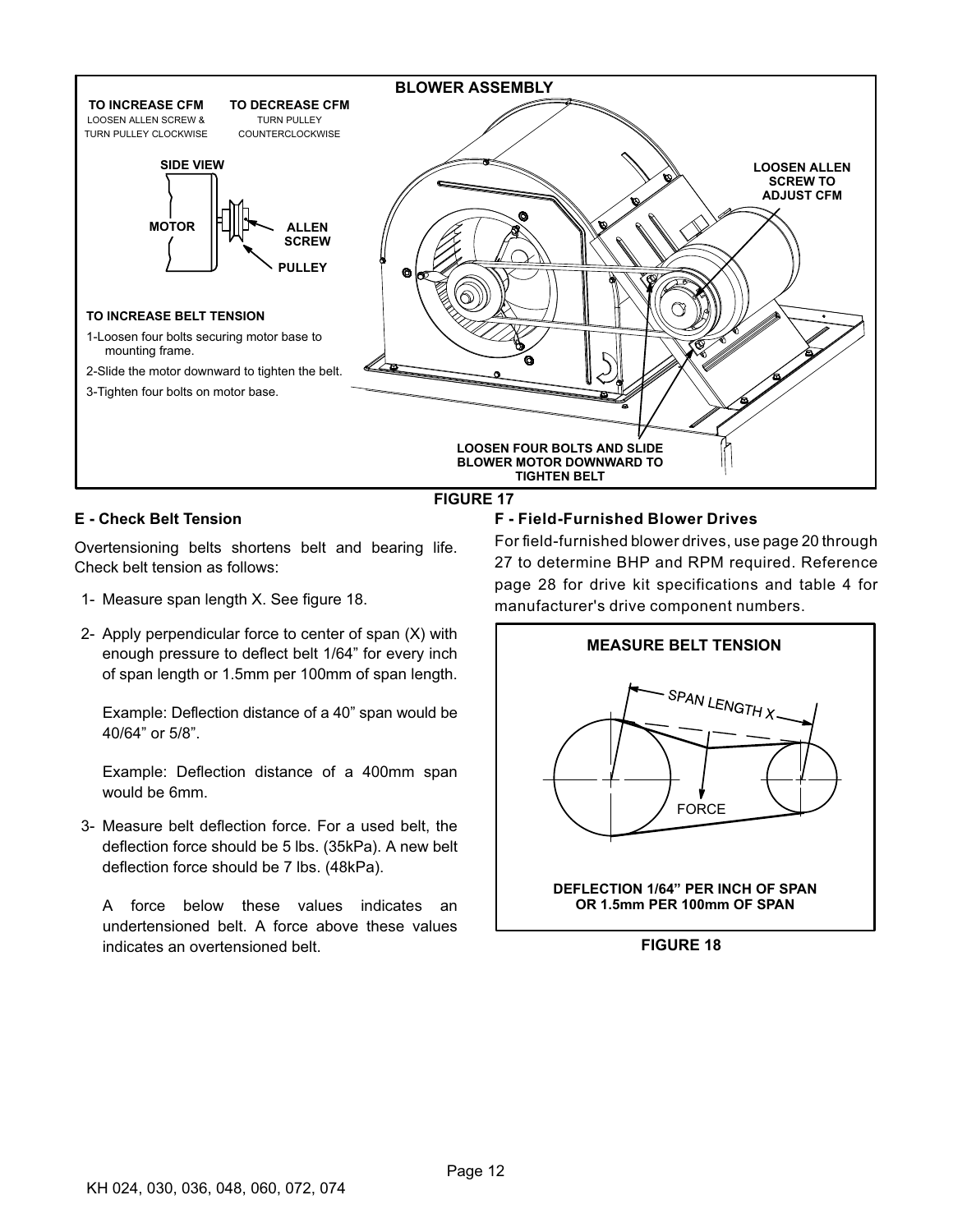# BLOWER DATA - DIRECT DRIVE - KHB024-030 - STANDARD EFFICIENCY

#### **BLOWER TABLE INCLUDES RESISTANCE FOR BASE UNIT ONLY WITH DRY INDOOR COIL AND AIR FILTERS IN PLACE.** FOR ALL UNITS ADD:

1 - Any factory installed options air resistance (economizer, wet coil, etc.) See page 29.

| <b>External Static</b>                         | Air Volume (cfm) at Various Blower Speeds |               |     |      |               |                     |  |  |  |
|------------------------------------------------|-------------------------------------------|---------------|-----|------|---------------|---------------------|--|--|--|
| Pressure (in.                                  |                                           | 208 VOLTS     |     |      |               |                     |  |  |  |
| w.g.)                                          | High                                      | <b>Medium</b> | Low | High | <b>Medium</b> | Low                 |  |  |  |
| 2 and 2.5 Ton Standard Efficiency (Downflow)   |                                           |               |     |      |               | KHB024S and KHB030S |  |  |  |
| 0.0                                            | 1199                                      | 928           | 838 | 1379 | 1085          | 877                 |  |  |  |
| 0.1                                            | 1229                                      | 926           | 813 | 1409 | 1086          | 872                 |  |  |  |
| 0.2                                            | 1206                                      | 928           | 782 | 1367 | 1094          | 850                 |  |  |  |
| 0.3                                            | 1183                                      | 881           | 742 | 1350 | 1047          | 820                 |  |  |  |
| 0.4                                            | 1159                                      | 843           | 686 | 1321 | 1009          | 783                 |  |  |  |
| 0.5                                            | 1136                                      | 812           | 643 | 1282 | 981           | 762                 |  |  |  |
| 0.6                                            | 1103                                      | 766           | 569 | 1242 | 921           | 705                 |  |  |  |
| 0.7                                            | 1046                                      | 728           | 496 | 1195 | 888           | 625                 |  |  |  |
| 0.8                                            | 953                                       | 648           | 432 | 1134 | 792           | 583                 |  |  |  |
| 0.9                                            | 909                                       | 584           | 335 | 1037 | 738           | 492                 |  |  |  |
| 1.0                                            | 783                                       | 465           | 247 | 926  | 592           | 411                 |  |  |  |
| 2 and 2.5 Ton Standard Efficiency (Horizontal) |                                           |               |     |      |               | KHB024S and KHB030S |  |  |  |
| 0.0                                            | 1152                                      | 909           | 801 | 1325 | 1063          | 838                 |  |  |  |
| 0.1                                            | 1152                                      | 893           | 770 | 1321 | 1048          | 826                 |  |  |  |
| 0.2                                            | 1136                                      | 866           | 734 | 1288 | 1021          | 798                 |  |  |  |
| 0.3                                            | 1104                                      | 826           | 697 | 1260 | 982           | 771                 |  |  |  |
| 0.4                                            | 1072                                      | 787           | 643 | 1222 | 942           | 734                 |  |  |  |
| 0.5                                            | 1041                                      | 747           | 589 | 1175 | 903           | 698                 |  |  |  |
| 0.6                                            | 1009                                      | 707           | 534 | 1137 | 850           | 662                 |  |  |  |
| 0.7                                            | 946                                       | 654           | 467 | 1081 | 797           | 588                 |  |  |  |
| 0.8                                            | 861                                       | 588           | 396 | 1024 | 718           | 535                 |  |  |  |
| 0.9                                            | 798                                       | 508           | 319 | 911  | 642           | 468                 |  |  |  |
| 1.0                                            | 715                                       | 443           | 237 | 846  | 564           | 394                 |  |  |  |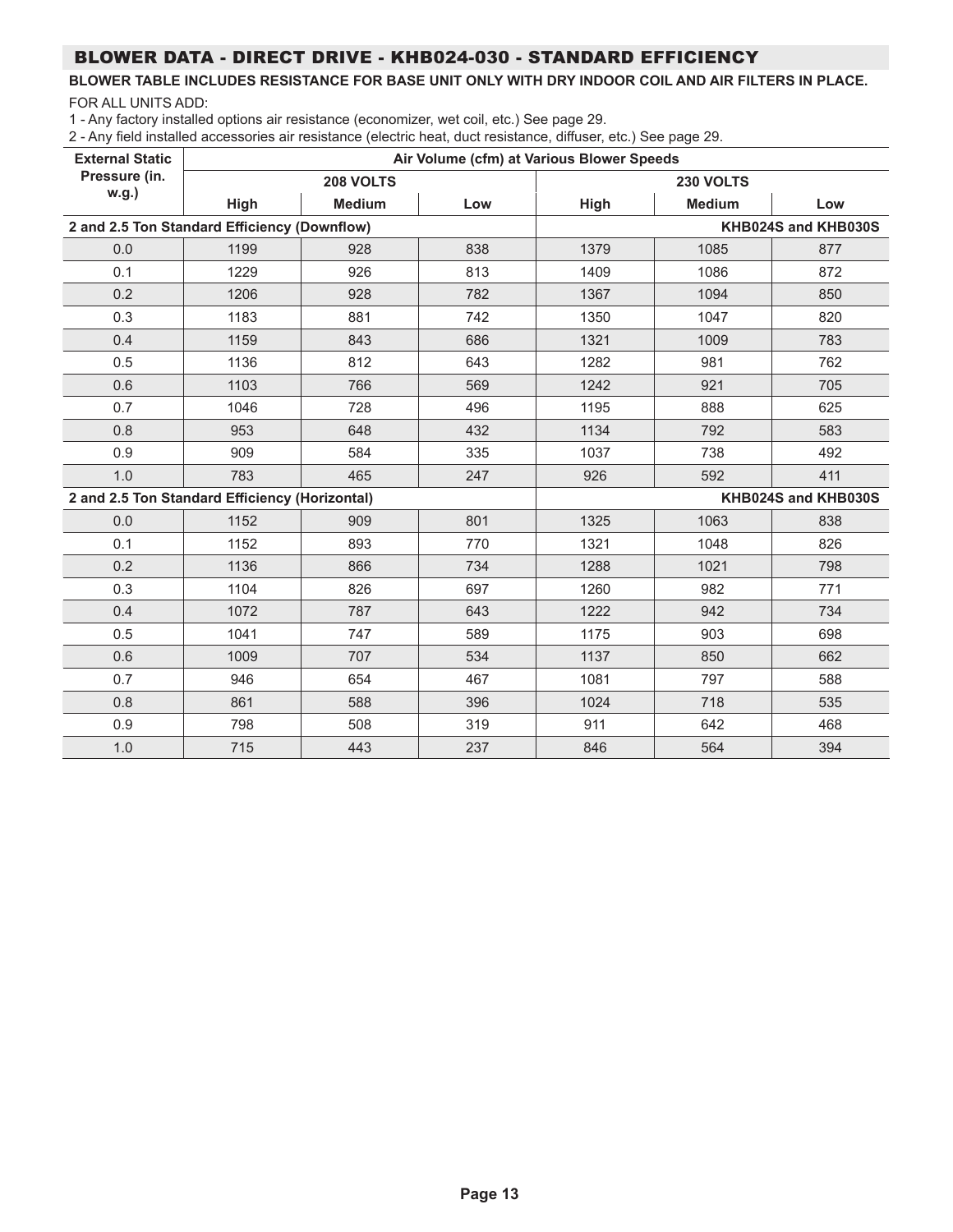# BLOWER DATA - DIRECT DRIVE - KHB036 - STANDARD EFFICIENCY

#### **BLOWER TABLE INCLUDES RESISTANCE FOR BASE UNIT ONLY WITH DRY INDOOR COIL AND AIR FILTERS IN PLACE.** FOR ALL UNITS ADD:

1 - Any factory installed options air resistance (economizer, wet coil, etc.) See page 29.

| <b>External Static</b>                       |      | Air Volume (cfm) at Various Blower Speeds |      |      |               |      |      |               |                |  |
|----------------------------------------------|------|-------------------------------------------|------|------|---------------|------|------|---------------|----------------|--|
| Pressure (in.                                |      | 208 VOLTS                                 |      |      | 230 VOLTS     |      |      | 460/575 VOLTS |                |  |
| w.g.)                                        | High | <b>Medium</b>                             | Low  | High | <b>Medium</b> | Low  | High | <b>Medium</b> | Low            |  |
| 3 and 4 Ton Standard Efficiency (Downflow)   |      |                                           |      |      |               |      |      |               | <b>KHB036S</b> |  |
| 0.0                                          | 1938 | 1552                                      | 1119 | 2167 | 1772          | 1317 | 2136 | 1716          | 1212           |  |
| 0.1                                          | 1992 | 1586                                      | 1128 | 2167 | 1780          | 1315 | 2104 | 1728          | 1208           |  |
| 0.2                                          | 1915 | 1592                                      | 1137 | 2100 | 1792          | 1307 | 2052 | 1684          | 1197           |  |
| 0.3                                          | 1865 | 1536                                      | 1083 | 2043 | 1735          | 1266 | 1994 | 1647          | 1172           |  |
| 0.4                                          | 1813 | 1495                                      | 1033 | 1986 | 1678          | 1204 | 1918 | 1597          | 1134           |  |
| 0.5                                          | 1762 | 1444                                      | 976  | 1909 | 1621          | 1164 | 1861 | 1534          | 1096           |  |
| 0.6                                          | 1694 | 1391                                      | 899  | 1814 | 1535          | 1082 | 1765 | 1485          | 1059           |  |
| 0.7                                          | 1609 | 1331                                      | 817  | 1718 | 1478          | 1000 | 1689 | 1410          | 996            |  |
| 0.8                                          | 1471 | 1220                                      | 730  | 1603 | 1364          | 918  | 1613 | 1335          | 920            |  |
| 0.9                                          | 1368 | 1066                                      | 522  | 1488 | 1250          | 755  | 1498 | 1235          | 848            |  |
| 1.0                                          | 1108 | 869                                       | 402  | 1259 | 1021          | 640  | 1345 | 1036          | 763            |  |
| 3 and 4 Ton Standard Efficiency (Horizontal) |      |                                           |      |      |               |      |      |               | <b>KHB036S</b> |  |
| 0.0                                          | 1862 | 1520                                      | 1070 | 2082 | 1736          | 1259 | 2085 | 1745          | 1247           |  |
| 0.1                                          | 1867 | 1530                                      | 1069 | 2031 | 1717          | 1246 | 2070 | 1744          | 1257           |  |
| 0.2                                          | 1804 | 1485                                      | 1067 | 1978 | 1672          | 1227 | 2016 | 1690          | 1225           |  |
| 0.3                                          | 1741 | 1440                                      | 1018 | 1907 | 1627          | 1190 | 1944 | 1643          | 1192           |  |
| 0.4                                          | 1677 | 1396                                      | 968  | 1837 | 1567          | 1128 | 1890 | 1596          | 1160           |  |
| 0.5                                          | 1614 | 1329                                      | 894  | 1749 | 1492          | 1066 | 1800 | 1533          | 1111           |  |
| 0.6                                          | 1550 | 1284                                      | 844  | 1660 | 1417          | 1016 | 1727 | 1455          | 1062           |  |
| 0.7                                          | 1455 | 1195                                      | 769  | 1554 | 1327          | 941  | 1655 | 1377          | 996            |  |
| 0.8                                          | 1329 | 1106                                      | 670  | 1448 | 1237          | 842  | 1511 | 1283          | 865            |  |
| 0.9                                          | 1202 | 927                                       | 496  | 1307 | 1087          | 718  | 1403 | 1190          | 784            |  |
| 1.0                                          | 1012 | 828                                       | 385  | 1150 | 973           | 613  | 1222 | 1002          | 670            |  |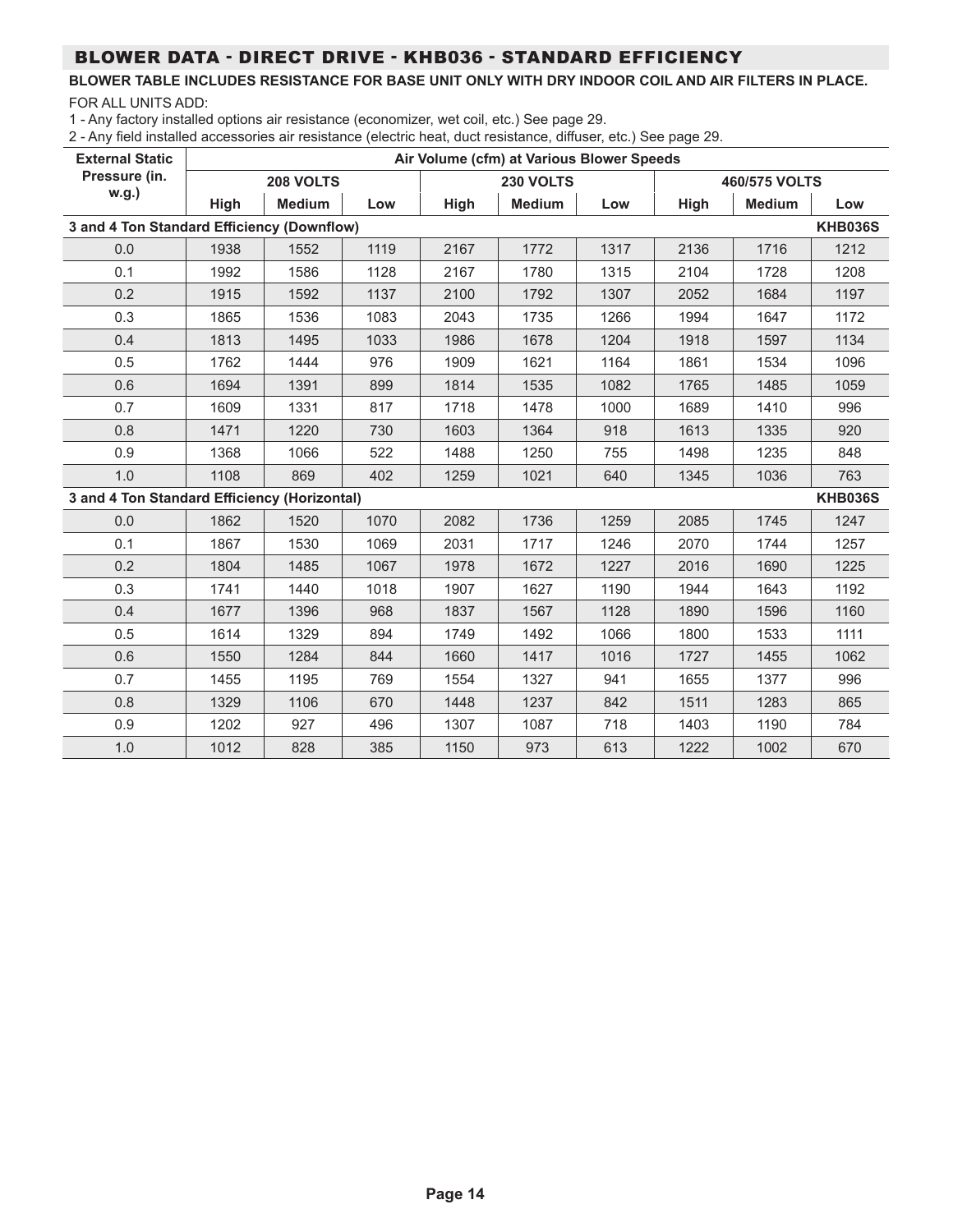# BLOWER DATA - DIRECT DRIVE - KHB048 - STANDARD EFFICIENCY

#### **BLOWER TABLE INCLUDES RESISTANCE FOR BASE UNIT ONLY WITH DRY INDOOR COIL AND AIR FILTERS IN PLACE.** FOR ALL UNITS ADD:

1 - Any factory installed options air resistance (economizer, wet coil, etc.) See page 29.

| <b>External Static</b>                       | Air Volume (cfm) at Various Blower Speeds |               |      |         |               |       |         |               |                |  |
|----------------------------------------------|-------------------------------------------|---------------|------|---------|---------------|-------|---------|---------------|----------------|--|
| Pressure (in.                                |                                           | 208 VOLTS     |      |         | 230 VOLTS     |       |         | 460/575 VOLTS |                |  |
| w.g.)                                        | High                                      | <b>Medium</b> | Low  | High    | <b>Medium</b> | Low   | High    | <b>Medium</b> | Low            |  |
| 3 and 4 Ton Standard Efficiency (Downflow)   |                                           |               |      |         |               |       |         |               | <b>KHB048S</b> |  |
| 0.0                                          | 1951                                      | 1542          | 1098 | 2139    | 1542          | 1271  | 2139    | 1542          | 1271           |  |
| 0.1                                          | 1918                                      | 1526          | 1081 | 2105    | 1526          | 1261  | 2105    | 1526          | 1261           |  |
| 0.2                                          | 1877                                      | 1508          | 1062 | 2054    | 1508          | 1238  | 2054    | 1508          | 1238           |  |
| 0.3                                          | 1814                                      | 1448          | 1026 | 1986    | 1448          | 1196  | 1986    | 1448          | 1196           |  |
| 0.4                                          | 1752                                      | 1407          | 990  | 1918    | 1407          | 1154  | 1918    | 1407          | 1154           |  |
| 0.5                                          | 1689                                      | 1347          | 936  | 1826    | 1347          | 1099  | 1826    | 1347          | 1099           |  |
| 0.6                                          | 1605                                      | 1286          | 864  | 1735    | 1286          | 1043  | 1735    | 1286          | 1043           |  |
| 0.7                                          | 1500                                      | 1206          | 774  | 1644    | 1206          | 932   | 1644    | 1206          | 932            |  |
| 0.8                                          | 1375                                      | 1085          | ---  | 1461    | 1085          | - - - | 1461    | 1085          | - - -          |  |
| 0.9                                          | 1202                                      | $- - -$       | ---  | $- - -$ | $- - -$       | ---   | $- - -$ | $- - -$       | - - -          |  |
| 1.0                                          | - - -                                     | ---           | ---  | - - -   | $- - -$       | ---   | - - -   | - - -         | ---            |  |
| 3 and 4 Ton Standard Efficiency (Horizontal) |                                           |               |      |         |               |       |         |               | <b>KHB048S</b> |  |
| 0.0                                          | 1901                                      | 1506          | 1079 | 2072    | 1718          | 1249  | 2072    | 1718          | 1249           |  |
| 0.1                                          | 1855                                      | 1478          | 1069 | 2026    | 1686          | 1238  | 2026    | 1686          | 1238           |  |
| 0.2                                          | 1800                                      | 1458          | 1049 | 1969    | 1644          | 1206  | 1969    | 1644          | 1206           |  |
| 0.3                                          | 1744                                      | 1396          | 1012 | 1908    | 1601          | 1161  | 1908    | 1601          | 1161           |  |
| 0.4                                          | 1687                                      | 1346          | 936  | 1847    | 1530          | 1115  | 1847    | 1530          | 1115           |  |
| 0.5                                          | 1630                                      | 1296          | 886  | 1755    | 1460          | 1047  | 1755    | 1460          | 1047           |  |
| 0.6                                          | 1546                                      | 1222          | 811  | 1663    | 1403          | 1002  | 1663    | 1403          | 1002           |  |
| 0.7                                          | 1461                                      | 1147          | 735  | 1572    | 1290          | 910   | 1572    | 1290          | 910            |  |
| 0.8                                          | 1347                                      | 1073          | 660  | 1419    | 1205          | 820   | 1419    | 1205          | 820            |  |
| 0.9                                          | 1178                                      | 874           | 560  | 1296    | 1006          | 683   | 1296    | 1006          | 683            |  |
| 1.0                                          | 954                                       | 624           | 358  | 1129    | $- - -$       | 496   | 1129    | $- - -$       | 496            |  |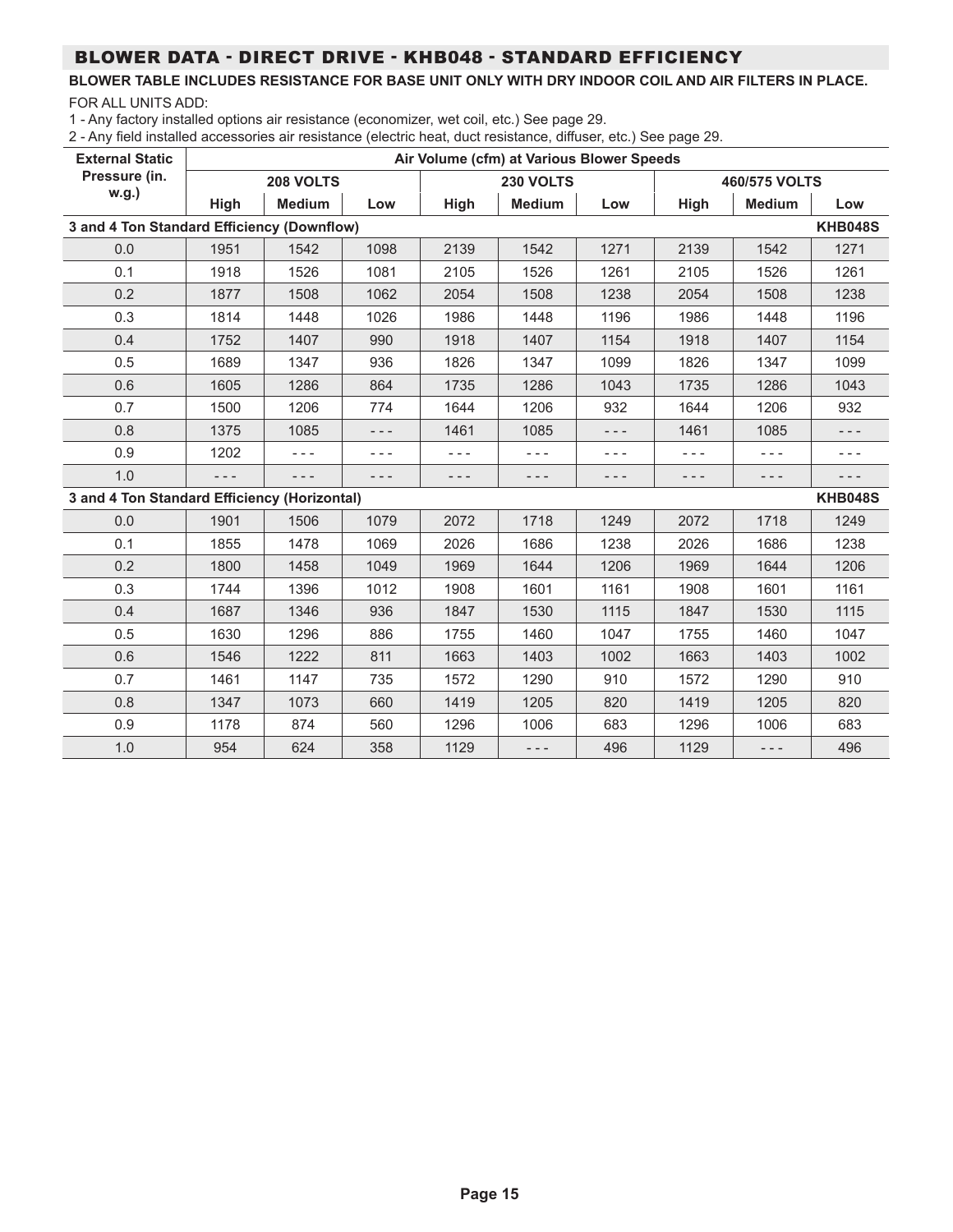# BLOWER DATA - DIRECT DRIVE - HIGH EFFICIENCY 2 TON

#### **BLOWER TABLE INCLUDES RESISTANCE FOR BASE UNIT ONLY WITH DRY INDOOR COIL AND AIR FILTERS IN PLACE.** FOR ALL UNITS ADD:

1 - Any factory installed options air resistance (economizer, wet coil, etc.) See page 29.

| <b>External Static</b> | Air Volume at Specific Blower Taps (cfm) |       |         |       |           |  |  |  |  |
|------------------------|------------------------------------------|-------|---------|-------|-----------|--|--|--|--|
| Pressure in. w.g.      | Tap 1                                    | Tap 2 | Tap 3   | Tap 4 | Tap 5     |  |  |  |  |
| <b>DOWNFLOW</b>        | KHB024H4E                                |       |         |       |           |  |  |  |  |
| 0.0                    | 635                                      | 825   | 918     | 1121  | 1336      |  |  |  |  |
| 0.1                    | 547                                      | 763   | 861     | 1071  | 1290      |  |  |  |  |
| 0.2                    | 433                                      | 699   | 806     | 1031  | 1253      |  |  |  |  |
| 0.3                    | 371                                      | 636   | 749     | 986   | 1212      |  |  |  |  |
| 0.4                    | 280                                      | 559   | 677     | 927   | 1166      |  |  |  |  |
| 0.5                    | 217                                      | 481   | 605     | 868   | 1120      |  |  |  |  |
| 0.6                    | - - -                                    | - - - | 548     | 819   | 1071      |  |  |  |  |
| 0.7                    | ---                                      | - - - | 491     | 773   | 1029      |  |  |  |  |
| 0.8                    | - - -                                    | - - - | 442     | 714   | 983       |  |  |  |  |
| 0.9                    | $- - -$                                  | - - - | 393     | 653   | 929       |  |  |  |  |
| 1.0                    | - - -                                    | - - - | $- - -$ | 604   | 879       |  |  |  |  |
| <b>HORIZONTAL</b>      |                                          |       |         |       | KHB024H4E |  |  |  |  |
| 0.0                    | 602                                      | 815   | 908     | 1096  | 1302      |  |  |  |  |
| 0.1                    | 509                                      | 750   | 852     | 1057  | 1263      |  |  |  |  |
| 0.2                    | 413                                      | 689   | 793     | 1007  | 1227      |  |  |  |  |
| 0.3                    | 340                                      | 625   | 736     | 964   | 1189      |  |  |  |  |
| 0.4                    | 266                                      | 561   | 679     | 918   | 1142      |  |  |  |  |
| 0.5                    | 220                                      | 501   | 620     | 864   | 1100      |  |  |  |  |
| 0.6                    | - - -                                    | - - - | 560     | 809   | 1061      |  |  |  |  |
| 0.7                    | - - -                                    | - - - | 500     | 752   | 1015      |  |  |  |  |
| 0.8                    | - - -                                    |       | 444     | 706   | 964       |  |  |  |  |
| 0.9                    | - - -                                    | - - - | 390     | 661   | 913       |  |  |  |  |
| 1.0                    | - - -                                    | - - - | 352     | 612   | 872       |  |  |  |  |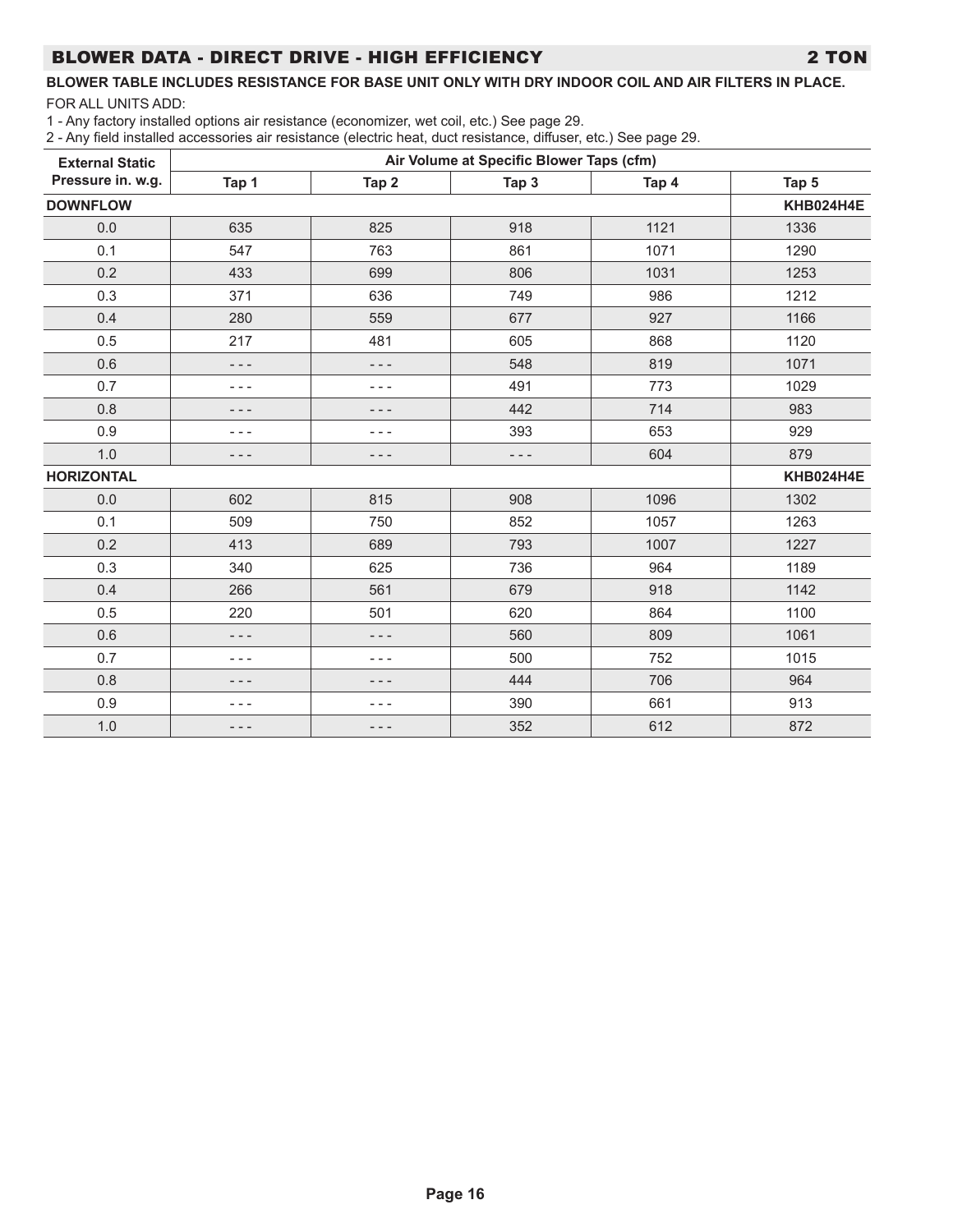# BLOWER DATA - DIRECT DRIVE - HIGH EFFICIENCY 3 TON

# **BLOWER TABLE INCLUDES RESISTANCE FOR BASE UNIT ONLY WITH DRY INDOOR COIL AND AIR FILTERS IN PLACE.**

FOR ALL UNITS ADD:

1 - Any factory installed options air resistance (economizer, wet coil, etc.) See page 29.

| <b>External Static</b> | Air Volume at Specific Blower Taps (cfm) |         |       |       |           |  |  |  |  |
|------------------------|------------------------------------------|---------|-------|-------|-----------|--|--|--|--|
| Pressure in. w.g.      | Tap 1                                    | Tap 2   | Tap 3 | Tap 4 | Tap 5     |  |  |  |  |
| <b>DOWNFLOW</b>        | <b>KHB036H4E</b>                         |         |       |       |           |  |  |  |  |
| 0.0                    | 893                                      | 1035    | 1375  | 1600  | 1840      |  |  |  |  |
| 0.1                    | 838                                      | 965     | 1330  | 1574  | 1780      |  |  |  |  |
| 0.2                    | 768                                      | 895     | 1277  | 1543  | 1748      |  |  |  |  |
| 0.3                    | 705                                      | 800     | 1253  | 1505  | 1712      |  |  |  |  |
| 0.4                    | 645                                      | 750     | 1200  | 1473  | 1677      |  |  |  |  |
| 0.5                    | 575                                      | 690     | 1150  | 1435  | 1638      |  |  |  |  |
| 0.6                    | - - -                                    | $- - -$ | 1095  | 1390  | 1608      |  |  |  |  |
| 0.7                    | - - -                                    | - - -   | 1052  | 1345  | 1577      |  |  |  |  |
| 0.8                    | - - -                                    | - - -   | 1004  | 1302  | 1528      |  |  |  |  |
| 0.9                    | - - -                                    | - - -   | 950   | 1260  | 1491      |  |  |  |  |
| 1.0                    | - - -                                    | - - -   | 900   | 1218  | 1455      |  |  |  |  |
| <b>HORIZONTAL</b>      |                                          |         |       |       | KHB036H4E |  |  |  |  |
| 0.0                    | 900                                      | 1045    | 1379  | 1599  | 1810      |  |  |  |  |
| 0.1                    | 828                                      | 970     | 1305  | 1549  | 1749      |  |  |  |  |
| 0.2                    | 777                                      | 900     | 1264  | 1504  | 1718      |  |  |  |  |
| 0.3                    | 702                                      | 800     | 1216  | 1479  | 1677      |  |  |  |  |
| 0.4                    | 635                                      | 750     | 1173  | 1434  | 1649      |  |  |  |  |
| 0.5                    | 553                                      | 685     | 1131  | 1399  | 1622      |  |  |  |  |
| 0.6                    | - - -                                    | ---     | 1078  | 1359  | 1577      |  |  |  |  |
| 0.7                    | - - -                                    | - - -   | 1038  | 1315  | 1544      |  |  |  |  |
| 0.8                    | - - -                                    |         | 986   | 1280  | 1509      |  |  |  |  |
| 0.9                    | - - -                                    | - - -   | 933   | 1236  | 1471      |  |  |  |  |
| 1.0                    | - - -                                    | ---     | 885   | 1196  | 1438      |  |  |  |  |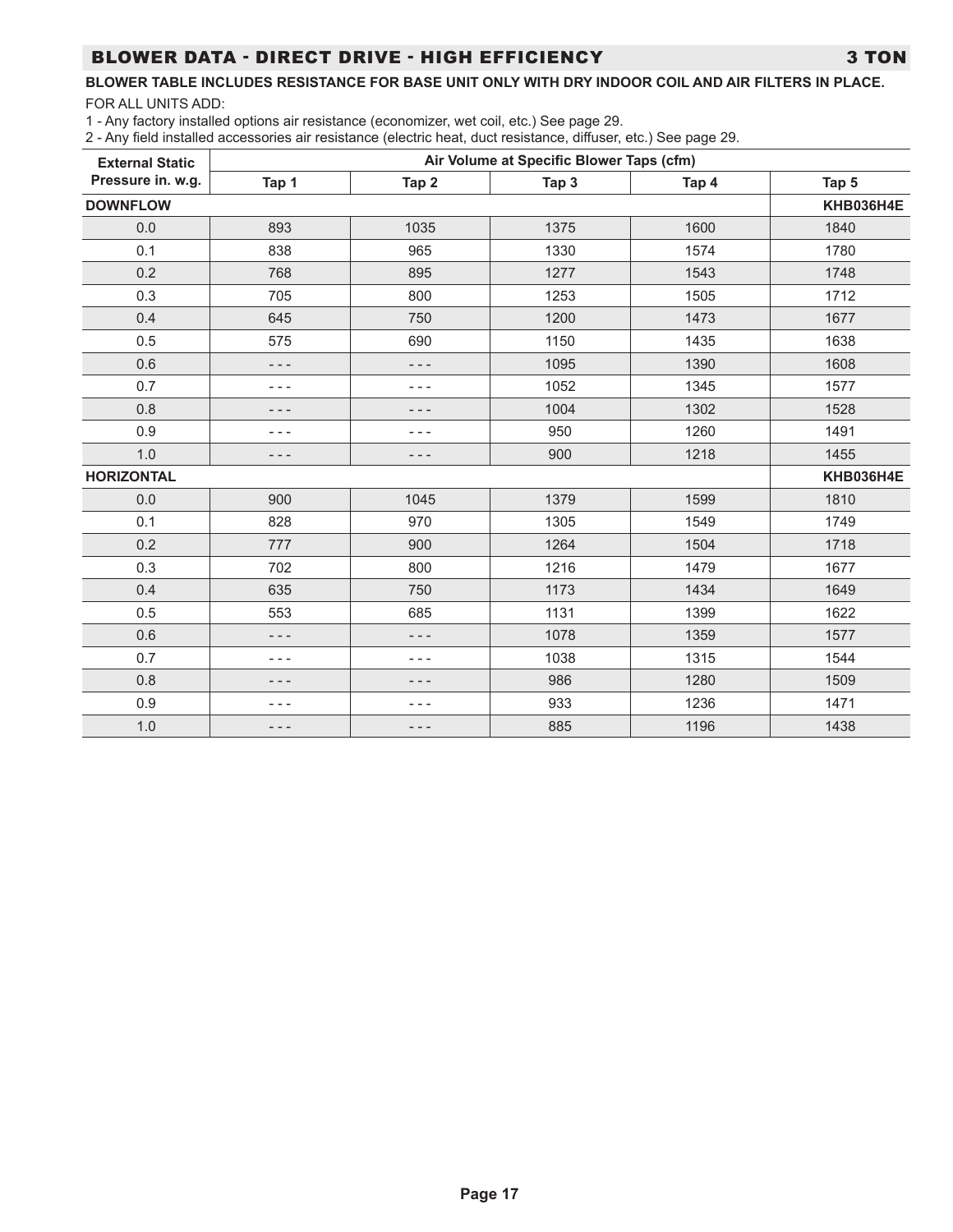# BLOWER DATA - DIRECT DRIVE - HIGH EFFICIENCY 4 TON

#### **BLOWER TABLE INCLUDES RESISTANCE FOR BASE UNIT ONLY WITH DRY INDOOR COIL AND AIR FILTERS IN PLACE.** FOR ALL UNITS ADD:

1 - Any factory installed options air resistance (economizer, wet coil, etc.) See page 29.

| <b>External Static</b> | Air Volume at Specific Blower Taps (cfm) |       |       |       |           |  |  |  |  |
|------------------------|------------------------------------------|-------|-------|-------|-----------|--|--|--|--|
| Pressure in. w.g.      | Tap 1                                    | Tap 2 | Tap 3 | Tap 4 | Tap 5     |  |  |  |  |
| <b>DOWNFLOW</b>        |                                          |       |       |       | KHB048H4E |  |  |  |  |
| 0.0                    | 1225                                     | 1310  | 1561  | 2015  | 2168      |  |  |  |  |
| 0.1                    | 1167                                     | 1254  | 1514  | 1995  | 2143      |  |  |  |  |
| 0.2                    | 1112                                     | 1203  | 1473  | 1977  | 2126      |  |  |  |  |
| 0.3                    | 1052                                     | 1145  | 1424  | 1942  | 2097      |  |  |  |  |
| 0.4                    | 1000                                     | 1098  | 1387  | 1917  | 2078      |  |  |  |  |
| 0.5                    | 939                                      | 1040  | 1343  | 1888  | 2049      |  |  |  |  |
| 0.6                    | 894                                      | 996   | 1300  | 1854  | 2020      |  |  |  |  |
| 0.7                    | 840                                      | 941   | 1250  | 1819  | 1991      |  |  |  |  |
| 0.8                    | 780                                      | 883   | 1201  | 1787  | 1952      |  |  |  |  |
| 0.9                    | 734                                      | 839   | 1159  | 1749  | 1914      |  |  |  |  |
| 1.0                    | 681                                      | 784   | 1115  | 1704  | 1856      |  |  |  |  |
| <b>HORIZONTAL</b>      |                                          |       |       |       | KHB048H4E |  |  |  |  |
| 0.0                    | 1185                                     | 1265  | 1504  | 1983  | 2120      |  |  |  |  |
| 0.1                    | 1130                                     | 1213  | 1467  | 1957  | 2098      |  |  |  |  |
| 0.2                    | 1085                                     | 1171  | 1432  | 1932  | 2077      |  |  |  |  |
| 0.3                    | 1035                                     | 1125  | 1395  | 1906  | 2054      |  |  |  |  |
| 0.4                    | 978                                      | 1069  | 1347  | 1870  | 2023      |  |  |  |  |
| 0.5                    | 929                                      | 1023  | 1304  | 1841  | 1992      |  |  |  |  |
| 0.6                    | 880                                      | 977   | 1267  | 1811  | 1962      |  |  |  |  |
| 0.7                    | 822                                      | 920   | 1224  | 1776  | 1931      |  |  |  |  |
| 0.8                    | 764                                      | 863   | 1175  | 1740  | 1900      |  |  |  |  |
| 0.9                    | 718                                      | 820   | 1133  | 1710  | 1869      |  |  |  |  |
| $1.0$                  | 549                                      | 712   | 1096  | 1652  | 1772      |  |  |  |  |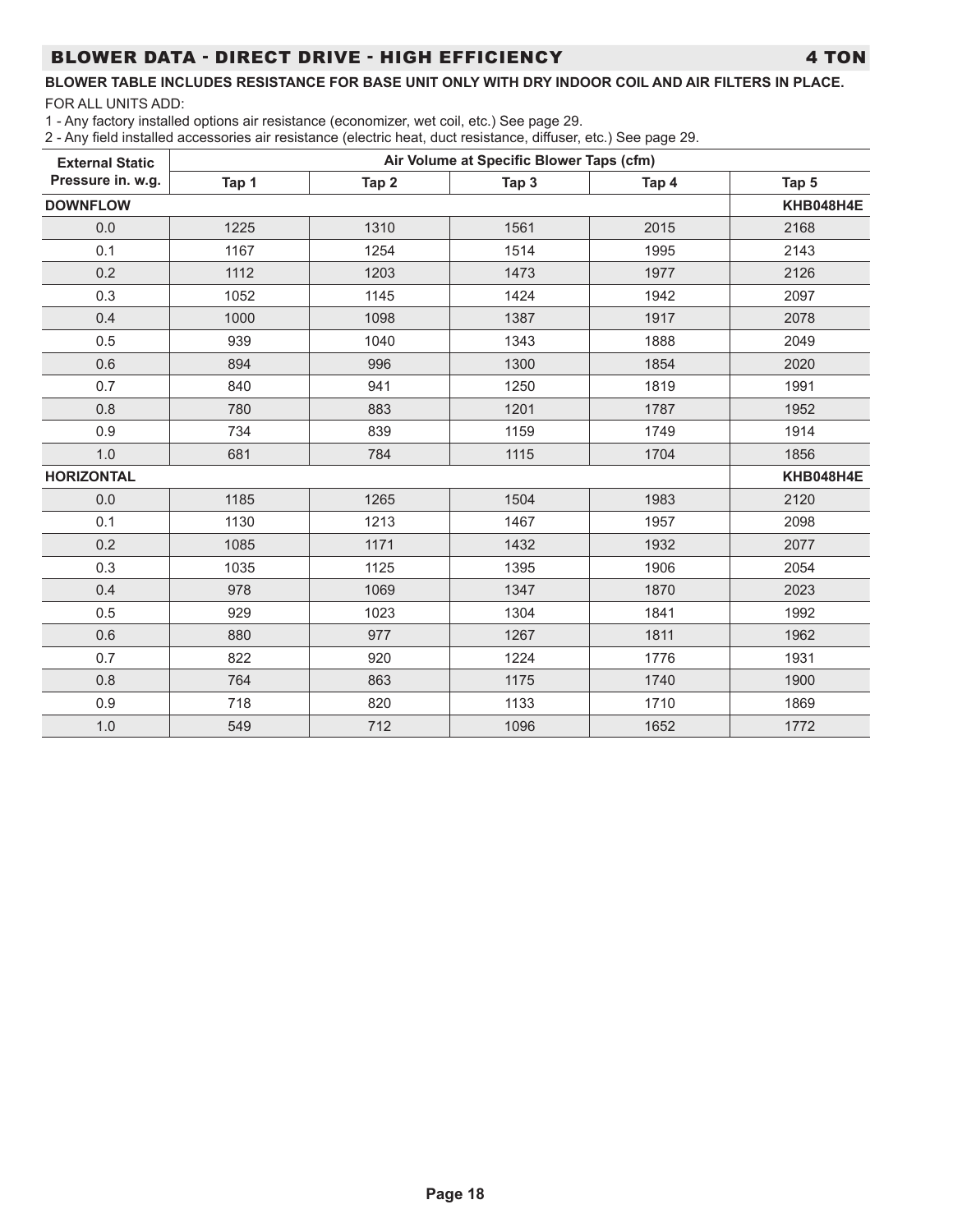#### BLOWER DATA - DIRECT DRIVE - HIGH EFFICIENCY 5 TON

#### **BLOWER TABLE INCLUDES RESISTANCE FOR BASE UNIT ONLY WITH DRY INDOOR COIL AND AIR FILTERS IN PLACE.**

FOR ALL UNITS ADD:

1 - Any factory installed options air resistance (economizer, wet coil, etc.) See page 29.

| <b>External Static</b> | Air Volume at Specific Blower Taps (cfm) |                  |       |       |          |  |  |  |  |
|------------------------|------------------------------------------|------------------|-------|-------|----------|--|--|--|--|
| Pressure in. w.g.      | Tap 1                                    | Tap <sub>2</sub> | Tap 3 | Tap 4 | Tap 5    |  |  |  |  |
| <b>DOWNFLOW</b>        | KHB060H4E                                |                  |       |       |          |  |  |  |  |
| 0.0                    | 1351                                     | 1405             | 1801  | 1982  | 2339     |  |  |  |  |
| 0.1                    | 1303                                     | 1359             | 1769  | 1956  | 2310     |  |  |  |  |
| 0.2                    | 1254                                     | 1314             | 1736  | 1928  | 2281     |  |  |  |  |
| 0.3                    | 1206                                     | 1268             | 1703  | 1900  | 2253     |  |  |  |  |
| 0.4                    | 1158                                     | 1222             | 1669  | 1870  | 2224     |  |  |  |  |
| 0.5                    | 1109                                     | 1177             | 1634  | 1838  | 2195     |  |  |  |  |
| 0.6                    | 1061                                     | 1131             | 1598  | 1806  | 2166     |  |  |  |  |
| 0.7                    | 1012                                     | 1085             | 1561  | 1772  | 2137     |  |  |  |  |
| 0.8                    | 964                                      | 1040             | 1524  | 1736  | 2108     |  |  |  |  |
| 0.9                    | 915                                      | 994              | 1486  | 1700  | 2080     |  |  |  |  |
| 1.0                    | 867                                      | 949              | 1446  | 1662  | 2051     |  |  |  |  |
| <b>HORIZONTAL</b>      |                                          |                  |       |       | KHB60H4E |  |  |  |  |
| 0.0                    | 1329                                     | 1353             | 1728  | 1886  | 2206     |  |  |  |  |
| 0.1                    | 1284                                     | 1320             | 1708  | 1872  | 2189     |  |  |  |  |
| 0.2                    | 1239                                     | 1285             | 1685  | 1859  | 2174     |  |  |  |  |
| 0.3                    | 1193                                     | 1258             | 1661  | 1832  | 2157     |  |  |  |  |
| 0.4                    | 1147                                     | 1218             | 1636  | 1814  | 2135     |  |  |  |  |
| 0.5                    | 1100                                     | 1178             | 1608  | 1796  | 2118     |  |  |  |  |
| 0.6                    | 1052                                     | 1125             | 1579  | 1770  | 2102     |  |  |  |  |
| 0.7                    | 1004                                     | 1085             | 1548  | 1743  | 2080     |  |  |  |  |
| 0.8                    | 955                                      | 1044             | 1516  | 1716  | 2058     |  |  |  |  |
| 0.9                    | 906                                      | 991              | 1481  | 1689  | 2036     |  |  |  |  |
| 1.0                    | 856                                      | 938              | 1445  | 1654  | 2020     |  |  |  |  |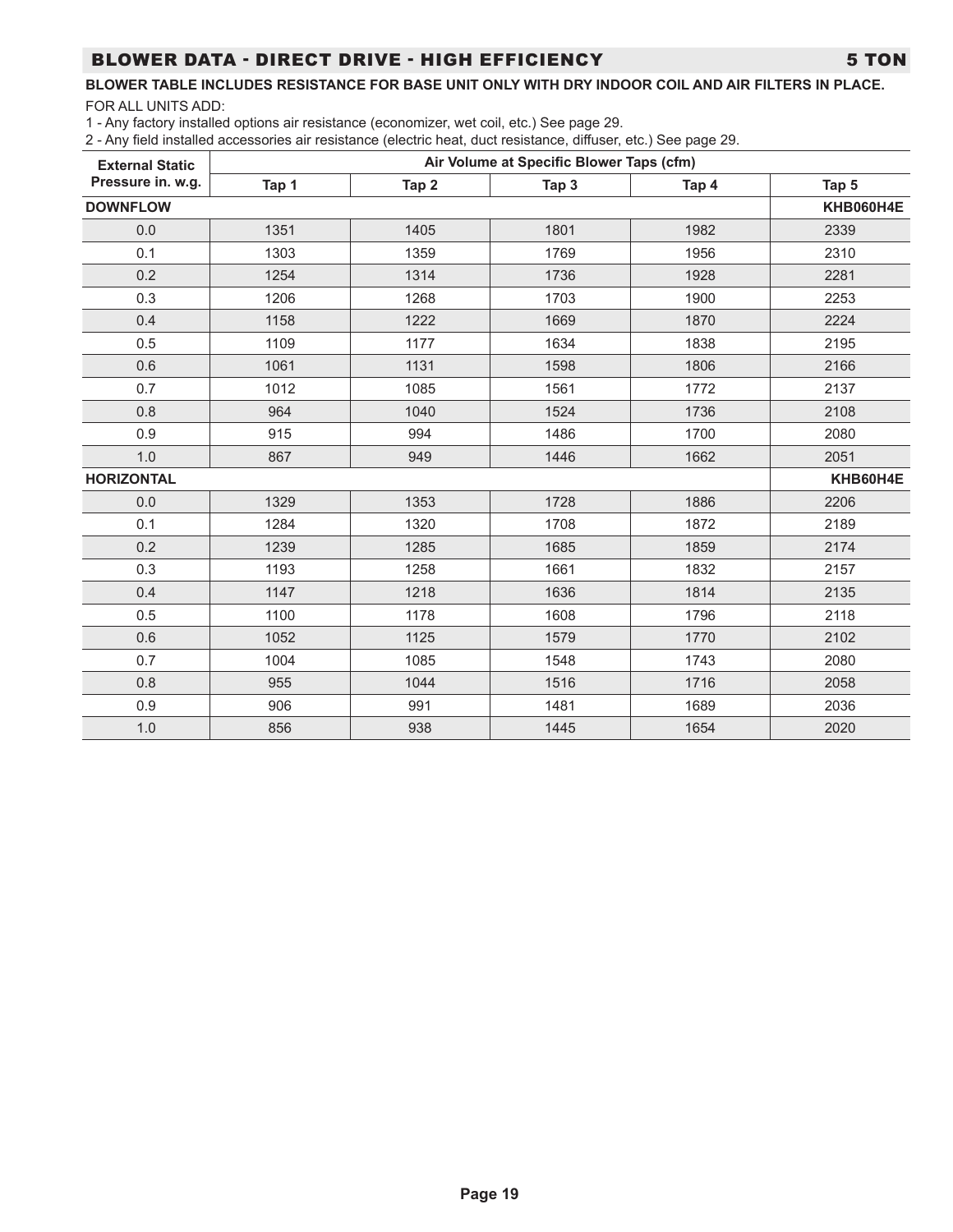## BLOWER DATA - BELT DRIVE 3 TON

# **BLOWER TABLE INCLUDES RESISTANCE FOR BASE UNIT ONLY WITH DRY INDOOR COIL AND AIR FILTERS IN PLACE.**

FOR ALL UNITS ADD:

1 - Any factory installed options air resistance (economizer, wet coil, etc.).

2 - Any field installed accessories air resistance (electric heat, duct resistance, diffuser, etc.).

| <b>DOWNFLOW</b> |            |            |            |            |            |            |            |            |                            |            |            |            |            |            |            | <b>KH 036</b> |
|-----------------|------------|------------|------------|------------|------------|------------|------------|------------|----------------------------|------------|------------|------------|------------|------------|------------|---------------|
| Air             |            |            |            |            |            |            |            |            | External Static - in. w.g. |            |            |            |            |            |            |               |
| <b>Volume</b>   |            | 0.10       |            | 0.20       |            | 0.30       |            | 0.40       |                            | 0.50       |            | 0.60       |            | 0.70       |            | 0.80          |
| cfm             | <b>RPM</b> | <b>BHP</b> | <b>RPM</b> | <b>BHP</b> | <b>RPM</b> | <b>BHP</b> | <b>RPM</b> | <b>BHP</b> | <b>RPM</b>                 | <b>BHP</b> | <b>RPM</b> | <b>BHP</b> | <b>RPM</b> | <b>BHP</b> | <b>RPM</b> | <b>BHP</b>    |
| 700             | 447        | 0.09       | 517        | 0.12       | 589        | 0.15       | 663        | 0.17       | 739                        | 0.19       | 815        | 0.20       | 883        | 0.23       | 938        | 0.25          |
| 800             | 465        | 0.10       | 534        | 0.14       | 605        | 0.17       | 678        | 0.19       | 753                        | 0.21       | 825        | 0.23       | 890        | 0.25       | 946        | 0.27          |
| 900             | 486        | 0.12       | 554        | 0.16       | 623        | 0.20       | 695        | 0.22       | 767                        | 0.23       | 836        | 0.25       | 897        | 0.28       | 953        | 0.30          |
| 1000            | 508        | 0.15       | 576        | 0.19       | 643        | 0.22       | 713        | 0.24       | 783                        | 0.26       | 848        | 0.28       | 907        | 0.30       | 961        | 0.33          |
| 1100            | 533        | 0.18       | 599        | 0.22       | 665        | 0.25       | 733        | 0.27       | 800                        | 0.28       | 863        | 0.31       | 919        | 0.34       | 971        | 0.36          |
| 1200            | 560        | 0.21       | 625        | 0.25       | 689        | 0.28       | 755        | 0.30       | 820                        | 0.32       | 879        | 0.34       | 932        | 0.37       | 983        | 0.40          |
| 1300            | 591        | 0.24       | 654        | 0.28       | 716        | 0.31       | 779        | 0.33       | 841                        | 0.35       | 897        | 0.38       | 948        | 0.41       | 996        | 0.44          |
| 1400            | 631        | 0.26       | 690        | 0.30       | 748        | 0.34       | 807        | 0.36       | 864                        | 0.39       | 916        | 0.42       | 964        | 0.46       | 1011       | 0.49          |
| 1500            | 676        | 0.28       | 729        | 0.33       | 782        | 0.36       | 835        | 0.40       | 887                        | 0.43       | 935        | 0.47       | 981        | 0.50       | 1028       | 0.54          |
| Air             |            |            |            |            |            |            |            |            | External Static - in. w.g. |            |            |            |            |            |            |               |
| <b>Volume</b>   |            | 0.90       |            | 1.00       |            | 1.10       |            | 1.20       |                            | 1.30       |            | 1.40       |            | 1.50       |            | 1.60          |
| cfm             | <b>RPM</b> | <b>BHP</b> | <b>RPM</b> | <b>BHP</b> | <b>RPM</b> | <b>BHP</b> | <b>RPM</b> | <b>BHP</b> | <b>RPM</b>                 | <b>BHP</b> | <b>RPM</b> | <b>BHP</b> | <b>RPM</b> | <b>BHP</b> | <b>RPM</b> | <b>BHP</b>    |
| 700             | 988        | 0.27       | 1039       | 0.29       | 1088       | 0.31       | - - -      | $- - -$    | ---                        | $- - -$    | - - -      | - - -      | $- - -$    | ---        | $- - -$    | - - -         |
| 800             | 996        | 0.30       | 1047       | 0.32       | 1098       | 0.34       | 1144       | 0.36       | 1185                       | 0.39       | 1224       | 0.42       | $- - -$    | $- - -$    | $- - -$    | $- - -$       |
| 900             | 1004       | 0.33       | 1055       | 0.35       | 1106       | 0.37       | 1152       | 0.40       | 1193                       | 0.43       | 1232       | 0.46       | 1269       | 0.49       | 1305       | 0.52          |
| 1000            | 1011       | 0.36       | 1062       | 0.38       | 1111       | 0.41       | 1157       | 0.43       | 1199                       | 0.47       | 1238       | 0.50       | 1276       | 0.53       | 1311       | 0.56          |
| 1100            | 1020       | 0.39       | 1070       | 0.41       | 1118       | 0.44       | 1163       | 0.47       | 1206                       | 0.51       | 1245       | 0.54       | 1282       | 0.58       | 1318       | 0.61          |
| 1200            | 1031       | 0.43       | 1079       | 0.45       | 1127       | 0.48       | 1171       | 0.52       | 1213                       | 0.55       | 1252       | 0.59       | 1289       | 0.62       | 1324       | 0.66          |
| 1300            | 1044       | 0.47       | 1091       | 0.49       | 1137       | 0.53       | 1181       | 0.56       | 1221                       | 0.60       | 1259       | 0.64       | 1296       | 0.68       | 1330       | 0.71          |
| 1400            | 1058       | 0.51       | 1105       | 0.54       | 1150       | 0.57       | 1191       | 0.61       | 1231                       | 0.65       | 1268       | 0.69       | 1303       | 0.73       | 1337       | 0.77          |
| 1500            | 1074       | 0.56       | 1120       | 0.59       | 1163       | 0.63       | 1203       | 0.67       | 1241                       | 0.71       | 1277       | 0.75       | 1312       | 0.79       | 1345       | 0.82          |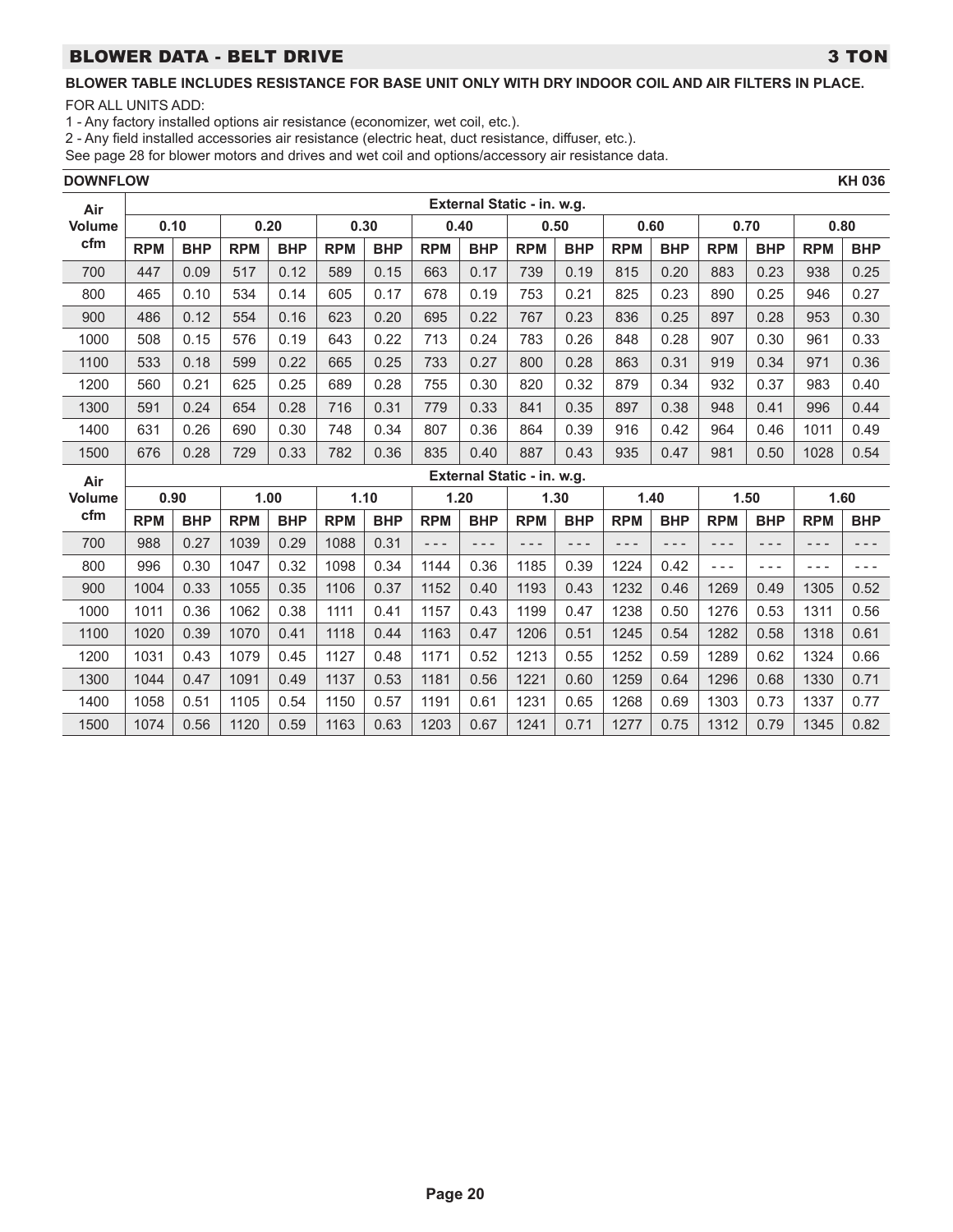# BLOWER DATA - BELT DRIVE 3 TON

FOR ALL UNITS ADD:

1 - Any factory installed options air resistance (economizer, wet coil, etc.).

2 - Any field installed accessories air resistance (electric heat, duct resistance, diffuser, etc.).

| HORIZONTAL    |            |            |            |            |            |            |            |            |                            |            |            |            |            |            |            | <b>KH 036</b> |
|---------------|------------|------------|------------|------------|------------|------------|------------|------------|----------------------------|------------|------------|------------|------------|------------|------------|---------------|
| Air           |            |            |            |            |            |            |            |            | External Static - in. w.g. |            |            |            |            |            |            |               |
| <b>Volume</b> |            | 0.10       |            | 0.20       |            | 0.30       |            | 0.40       |                            | 0.50       |            | 0.60       |            | 0.70       |            | 0.80          |
| cfm           | <b>RPM</b> | <b>BHP</b> | <b>RPM</b> | <b>BHP</b> | <b>RPM</b> | <b>BHP</b> | <b>RPM</b> | <b>BHP</b> | <b>RPM</b>                 | <b>BHP</b> | <b>RPM</b> | <b>BHP</b> | <b>RPM</b> | <b>BHP</b> | <b>RPM</b> | <b>BHP</b>    |
| 700           | 445        | 0.08       | 516        | 0.11       | 591        | 0.13       | 670        | 0.15       | 753                        | 0.16       | 820        | 0.19       | 870        | 0.22       | 918        | 0.24          |
| 800           | 463        | 0.09       | 534        | 0.12       | 608        | 0.14       | 685        | 0.16       | 766                        | 0.18       | 830        | 0.21       | 878        | 0.24       | 926        | 0.27          |
| 900           | 485        | 0.11       | 554        | 0.14       | 627        | 0.16       | 703        | 0.18       | 780                        | 0.21       | 841        | 0.23       | 888        | 0.27       | 935        | 0.30          |
| 1000          | 509        | 0.13       | 578        | 0.16       | 649        | 0.19       | 722        | 0.21       | 796                        | 0.23       | 854        | 0.26       | 900        | 0.29       | 947        | 0.33          |
| 1100          | 537        | 0.16       | 605        | 0.19       | 674        | 0.21       | 744        | 0.24       | 813                        | 0.26       | 868        | 0.29       | 913        | 0.33       | 959        | 0.36          |
| 1200          | 567        | 0.19       | 633        | 0.22       | 700        | 0.24       | 768        | 0.27       | 833                        | 0.30       | 884        | 0.33       | 928        | 0.37       | 974        | 0.40          |
| 1300          | 599        | 0.22       | 664        | 0.25       | 729        | 0.28       | 793        | 0.30       | 853                        | 0.33       | 902        | 0.37       | 945        | 0.41       | 990        | 0.44          |
| 1400          | 634        | 0.26       | 697        | 0.29       | 758        | 0.31       | 819        | 0.34       | 875                        | 0.38       | 921        | 0.42       | 964        | 0.46       | 1008       | 0.49          |
| 1500          | 669        | 0.30       | 730        | 0.33       | 789        | 0.36       | 846        | 0.39       | 897                        | 0.42       | 941        | 0.47       | 983        | 0.51       | 1028       | 0.54          |
| Air           |            |            |            |            |            |            |            |            | External Static - in. w.g. |            |            |            |            |            |            |               |
| <b>Volume</b> |            | 0.90       |            | 1.00       |            | 1.10       |            | 1.20       |                            | 1.30       |            | 1.40       |            | 1.50       |            | 1.60          |
| cfm           | <b>RPM</b> | <b>BHP</b> | <b>RPM</b> | <b>BHP</b> | <b>RPM</b> | <b>BHP</b> | <b>RPM</b> | <b>BHP</b> | <b>RPM</b>                 | <b>BHP</b> | <b>RPM</b> | <b>BHP</b> | <b>RPM</b> | <b>BHP</b> | <b>RPM</b> | <b>BHP</b>    |
| 700           | 969        | 0.27       | 1021       | 0.29       | 1071       | 0.32       | $- - -$    | $- - -$    | $- - -$                    | - - -      | - - -      | - - -      | ---        | - - -      | ---        | - - -         |
| 800           | 977        | 0.29       | 1030       | 0.32       | 1082       | 0.34       | 1128       | 0.37       | 1169                       | 0.40       | 1205       | 0.42       | $- - -$    | - - -      | ---        | ---           |
| 900           | 986        | 0.32       | 1039       | 0.35       | 1090       | 0.37       | 1137       | 0.40       | 1177                       | 0.43       | 1214       | 0.46       | 1248       | 0.49       | 1280       | 0.51          |
| 1000          | 997        | 0.35       | 1048       | 0.38       | 1098       | 0.41       | 114        | 0.44       | 1184                       | 0.47       | 1221       | 0.50       | 1255       | 0.53       | 1287       | 0.56          |
| 1100          | 1008       | 0.39       | 1059       | 0.41       | 1107       | 0.44       | 1150       | 0.47       | 1191                       | 0.51       | 1228       | 0.54       | 1263       | 0.57       | 1295       | 0.60          |
| 1200          | 1022       | 0.43       | 1071       | 0.45       | 1117       | 0.48       | 1160       | 0.52       | 1200                       | 0.55       | 1237       | 0.59       | 1271       | 0.62       | 1303       | 0.66          |
| 1300          | 1037       | 0.47       | 1058       | 0.50       | 1130       | 0.53       | 1171       | 0.57       | 1210                       | 0.60       | 1246       | 0.64       | 1280       | 0.68       | 1312       | 0.71          |
| 1400          | 1054       | 0.52       | 1100       | 0.54       | 1144       | 0.58       | 1183       | 0.62       | 1221                       | 0.66       | 1256       | 0.70       | 1290       | 0.73       | 1321       | 0.77          |
| 1500          | 1073       | 0.57       | 1117       | 0.60       | 1159       | 0.64       | 1197       | 0.67       | 1234                       | 0.71       | 1268       | 0.75       | 1301       | 0.79       | 1332       | 0.83          |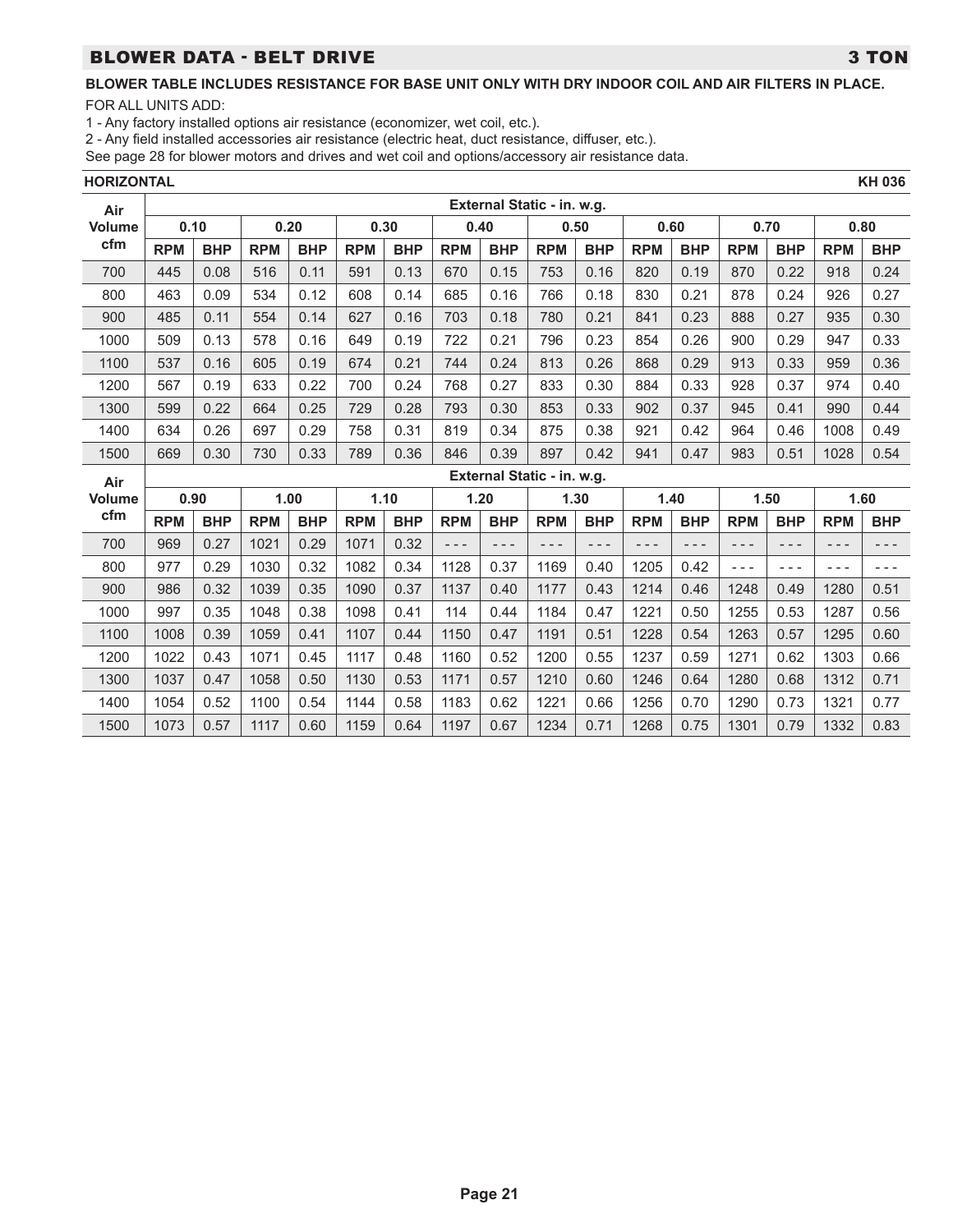# BLOWER DATA - BELT DRIVE **A SECOND CONTROL** A TON

# **BLOWER TABLE INCLUDES RESISTANCE FOR BASE UNIT ONLY WITH DRY INDOOR COIL AND AIR FILTERS IN PLACE.**

FOR ALL UNITS ADD:

1 - Any factory installed options air resistance (economizer, wet coil, etc.).

2 - Any field installed accessories air resistance (electric heat, duct resistance, diffuser, etc.).

| <b>DOWNFLOW</b> |            |            |            |            |            |            |            |            |                            |            |            |            |            |            |            | <b>KHB048</b> |
|-----------------|------------|------------|------------|------------|------------|------------|------------|------------|----------------------------|------------|------------|------------|------------|------------|------------|---------------|
| Air             |            |            |            |            |            |            |            |            | External Static - in. w.g. |            |            |            |            |            |            |               |
| <b>Volume</b>   |            | 0.10       |            | 0.20       |            | 0.30       |            | 0.40       |                            | 0.50       |            | 0.60       |            | 0.70       |            | 0.80          |
| cfm             | <b>RPM</b> | <b>BHP</b> | <b>RPM</b> | <b>BHP</b> | <b>RPM</b> | <b>BHP</b> | <b>RPM</b> | <b>BHP</b> | <b>RPM</b>                 | <b>BHP</b> | <b>RPM</b> | <b>BHP</b> | <b>RPM</b> | <b>BHP</b> | <b>RPM</b> | <b>BHP</b>    |
| 900             | 466        | 0.10       | 525        | 0.14       | 586        | 0.17       | 646        | 0.20       | 729                        | 0.20       | 821        | 0.19       | 899        | 0.20       | 953        | 0.23          |
| 1000            | 484        | 0.12       | 543        | 0.16       | 603        | 0.19       | 664        | 0.22       | 745                        | 0.23       | 834        | 0.23       | 908        | 0.24       | 959        | 0.26          |
| 1100            | 505        | 0.15       | 563        | 0.18       | 622        | 0.22       | 682        | 0.25       | 762                        | 0.26       | 847        | 0.26       | 917        | 0.27       | 966        | 0.30          |
| 1200            | 527        | 0.18       | 584        | 0.21       | 643        | 0.25       | 702        | 0.28       | 779                        | 0.30       | 860        | 0.30       | 927        | 0.31       | 973        | 0.34          |
| 1300            | 550        | 0.21       | 607        | 0.25       | 664        | 0.29       | 722        | 0.32       | 797                        | 0.33       | 875        | 0.34       | 937        | 0.35       | 981        | 0.38          |
| 1400            | 574        | 0.25       | 630        | 0.29       | 687        | 0.32       | 744        | 0.35       | 817                        | 0.37       | 890        | 0.38       | 949        | 0.39       | 991        | 0.42          |
| 1500            | 603        | 0.28       | 659        | 0.32       | 714        | 0.36       | 770        | 0.39       | 839                        | 0.41       | 907        | 0.42       | 962        | 0.44       | 1002       | 0.47          |
| 1600            | 651        | 0.29       | 703        | 0.33       | 754        | 0.37       | 806        | 0.41       | 867                        | 0.43       | 927        | 0.45       | 976        | 0.48       | 1014       | 0.51          |
| 1700            | 708        | 0.30       | 754        | 0.34       | 800        | 0.38       | 846        | 0.42       | 898                        | 0.46       | 949        | 0.49       | 992        | 0.53       | 1028       | 0.57          |
| 1800            | 764        | 0.31       | 804        | 0.36       | 844        | 0.40       | 884        | 0.45       | 927                        | 0.49       | 970        | 0.54       | 1008       | 0.58       | 1044       | 0.63          |
| 1900            | 812        | 0.34       | 847        | 0.39       | 881        | 0.44       | 916        | 0.49       | 953                        | 0.54       | 990        | 0.59       | 1025       | 0.64       | 1061       | 0.69          |
| 2000            | 857        | 0.42       | 889        | 0.47       | 920        | 0.52       | 952        | 0.57       | 986                        | 0.62       | 1020       | 0.68       | 1055       | 0.73       | 1091       | 0.77          |
| Air             |            |            |            |            |            |            |            |            | External Static - in. w.g. |            |            |            |            |            |            |               |
| <b>Volume</b>   |            | 0.90       |            | 1.00       |            | 1.10       |            | 1.20       |                            | 1.30       |            | 1.40       |            | 1.50       |            | 1.60          |
| cfm             | <b>RPM</b> | <b>BHP</b> | <b>RPM</b> | <b>BHP</b> | <b>RPM</b> | <b>BHP</b> | <b>RPM</b> | <b>BHP</b> | <b>RPM</b>                 | <b>BHP</b> | <b>RPM</b> | <b>BHP</b> | <b>RPM</b> | <b>BHP</b> | <b>RPM</b> | <b>BHP</b>    |
| 900             | $- - -$    | $- - -$    | $- - -$    | - - -      | $- - -$    | $- - -$    | $- - -$    | - - -      | $- - -$                    | $- - -$    | $- - -$    | $- - -$    | $- - -$    | - - -      | $- - -$    | $- - -$       |
| 1000            | 996        | 0.31       | 1034       | 0.35       | $- - -$    | $- - -$    | $- - -$    | $- - -$    | $- - -$                    | $- - -$    | $- - -$    | $- - -$    | $- - -$    | ---        | $- - -$    | $- - -$       |
| 1100            | 1001       | 0.34       | 1040       | 0.38       | 1083       | 0.42       | 1128       | 0.46       | 1176                       | 0.49       | ---        | - - -      | - - -      | - - -      | $- - -$    | - - -         |
| 1200            | 1008       | 0.38       | 1047       | 0.42       | 1089       | 0.46       | 1133       | 0.49       | 1180                       | 0.53       | 1224       | 0.56       | 1261       | 0.60       | $- - -$    | $- - -$       |
| 1300            | 1017       | 0.42       | 1055       | 0.46       | 1097       | 0.50       | 1139       | 0.53       | 1184                       | 0.57       | 1228       | 0.60       | 1264       | 0.63       | 1295       | 0.67          |
| 1400            | 1026       | 0.46       | 1065       | 0.50       | 1106       | 0.54       | 1147       | 0.57       | 1191                       | 0.61       | 1233       | 0.64       | 1269       | 0.68       | 1300       | 0.71          |
| 1500            | 1038       | 0.51       | 1076       | 0.55       | 1117       | 0.59       | 1157       | 0.62       | 1199                       | 0.65       | 1240       | 0.69       | 1275       | 0.72       | 1305       | 0.76          |
| 1600            | 1050       | 0.56       | 1089       | 0.60       | 1129       | 0.64       | 1168       | 0.67       | 1209                       | 0.71       | 1249       | 0.74       | 1282       | 0.78       | 1312       | 0.82          |
| 1700            | 1065       | 0.61       | 1103       | 0.65       | 1142       | 0.69       | 1181       | 0.73       | 1221                       | 0.76       | 1259       | 0.80       | 1292       | 0.83       | 1320       | 0.88          |
| 1800            | 1081       | 0.67       | 1118       | 0.71       | 1156       | 0.75       | 1194       | 0.79       | 1234                       | 0.82       | 1271       | 0.86       | 1302       | 0.90       | 1330       | 0.94          |
| 1900            | 1098       | 0.73       | 1135       | 0.77       | 1172       | 0.81       | 1209       | 0.85       | 1248                       | 0.88       | 1284       | 0.92       | 1314       | 0.97       | 1341       | 1.01          |
| 2000            | 1128       | 0.82       | 1164       | 0.86       | 1201       | 0.89       | 1239       | 0.93       | 1276                       | 0.97       | 1310       | 1.01       | 1336       | 1.06       | 1362       | 1.10          |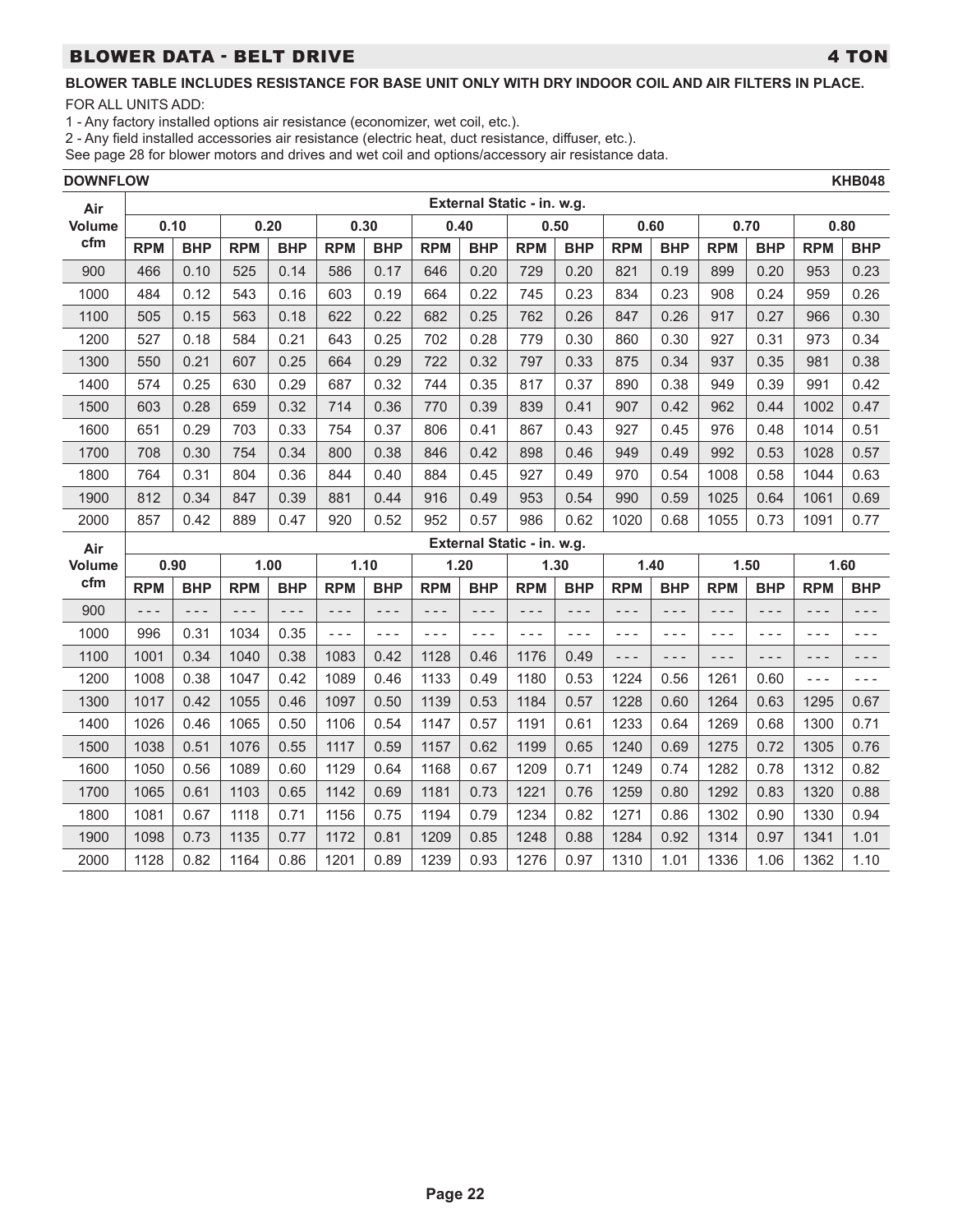## BLOWER DATA - BELT DRIVE **A SECOND CONTROL** 2 TON

FOR ALL UNITS ADD:

1 - Any factory installed options air resistance (economizer, wet coil, etc.).

2 - Any field installed accessories air resistance (electric heat, duct resistance, diffuser, etc.).

See page 28 for blower motors and drives and wet coil and options/accessory air resistance data.

**HORIZONTAL KHB048**

| Air           |            |            |            |            |            |            |            |            | External Static - in. w.g. |            |            |            |            |            |            |            |
|---------------|------------|------------|------------|------------|------------|------------|------------|------------|----------------------------|------------|------------|------------|------------|------------|------------|------------|
| Volume        | 0.10       |            |            | 0.20       | 0.30       |            |            | 0.40       | 0.50                       |            | 0.60       |            |            | 0.70       |            | 0.80       |
| cfm           | <b>RPM</b> | <b>BHP</b> | <b>RPM</b> | <b>BHP</b> | <b>RPM</b> | <b>BHP</b> | <b>RPM</b> | <b>BHP</b> | <b>RPM</b>                 | <b>BHP</b> | <b>RPM</b> | <b>BHP</b> | <b>RPM</b> | <b>BHP</b> | <b>RPM</b> | <b>BHP</b> |
| 900           | 464        | 0.10       | 514        | 0.13       | 576        | 0.15       | 644        | 0.17       | 728                        | 0.18       | 817        | 0.19       | 893        | 0.21       | 951        | 0.24       |
| 1000          | 482        | 0.12       | 533        | 0.15       | 595        | 0.17       | 662        | 0.19       | 744                        | 0.21       | 829        | 0.22       | 902        | 0.24       | 957        | 0.27       |
| 1100          | 504        | 0.14       | 556        | 0.17       | 617        | 0.20       | 683        | 0.22       | 762                        | 0.24       | 843        | 0.25       | 912        | 0.28       | 965        | 0.31       |
| 1200          | 528        | 0.17       | 581        | 0.20       | 641        | 0.23       | 706        | 0.25       | 782                        | 0.27       | 859        | 0.29       | 924        | 0.31       | 974        | 0.34       |
| 1300          | 556        | 0.21       | 609        | 0.24       | 669        | 0.26       | 731        | 0.29       | 804                        | 0.31       | 877        | 0.33       | 938        | 0.35       | 985        | 0.38       |
| 1400          | 592        | 0.24       | 645        | 0.27       | 702        | 0.30       | 763        | 0.32       | 830                        | 0.35       | 898        | 0.37       | 953        | 0.39       | 997        | 0.43       |
| 1500          | 641        | 0.26       | 692        | 0.29       | 746        | 0.33       | 801        | 0.36       | 862                        | 0.38       | 921        | 0.41       | 970        | 0.44       | 1011       | 0.48       |
| 1600          | 696        | 0.28       | 743        | 0.32       | 792        | 0.35       | 842        | 0.39       | 894                        | 0.42       | 945        | 0.45       | 988        | 0.49       | 1027       | 0.53       |
| 1700          | 750        | 0.31       | 792        | 0.35       | 836        | 0.39       | 880        | 0.43       | 924                        | 0.47       | 968        | 0.51       | 1007       | 0.55       | 1043       | 0.59       |
| 1800          | 799        | 0.35       | 837        | 0.39       | 875        | 0.43       | 913        | 0.48       | 952                        | 0.52       | 990        | 0.56       | 1026       | 0.61       | 1061       | 0.65       |
| 1900          | 840        | 0.40       | 873        | 0.45       | 907        | 0.49       | 941        | 0.54       | 976                        | 0.58       | 1011       | 0.63       | 1045       | 0.67       | 1080       | 0.72       |
| 2000          | 883        | 0.48       | 913        | 0.53       | 944        | 0.57       | 976        | 0.62       | 1009                       | 0.67       | 1043       | 0.71       | 1078       | 0.76       | 1112       | 0.8        |
|               |            |            |            |            |            |            |            |            |                            |            |            |            |            |            |            |            |
| Air           |            |            |            |            |            |            |            |            | External Static - in. w.g. |            |            |            |            |            |            |            |
| <b>Volume</b> | 0.90       |            |            | 1.00       |            | 1.10       |            | 1.20       | 1.30                       |            |            | 1.40       |            | 1.50       |            | 1.60       |
| cfm           | <b>RPM</b> | <b>BHP</b> | <b>RPM</b> | <b>BHP</b> | <b>RPM</b> | <b>BHP</b> | <b>RPM</b> | <b>BHP</b> | <b>RPM</b>                 | <b>BHP</b> | <b>RPM</b> | <b>BHP</b> | <b>RPM</b> | <b>BHP</b> | <b>RPM</b> | <b>BHP</b> |
| 900           | 995        | 0.28       | 1034       | 0.31       | 1077       | 0.35       | 1121       | 0.38       | - - -                      | - - -      | $- - -$    | - - -      | $- - -$    | $- - -$    | - - -      | - - -      |
| 1000          | 999        | 0.31       | 1038       | 0.34       | 1081       | 0.38       | 1124       | 0.41       | 1168                       | 0.44       | 1211       | 0.47       | $- - -$    | $- - -$    | $- - -$    | $- - -$    |
| 1100          | 1006       | 0.34       | 1044       | 0.38       | 1086       | 0.41       | 1129       | 0.44       | 1171                       | 0.47       | 1213       | 0.50       | 1253       | 0.53       | 1293       | 0.56       |
| 1200          | 1014       | 0.38       | 1052       | 0.42       | 1093       | 0.45       | 1135       | 0.48       | 1176                       | 0.51       | 1217       | 0.54       | 1257       | 0.58       | 1296       | 0.61       |
| 1300          | 1023       | 0.42       | 1061       | 0.46       | 1102       | 0.50       | 1143       | 0.53       | 1184                       | 0.56       | 1224       | 0.59       | 1263       | 0.62       | 1302       | 0.66       |
| 1400          | 1035       | 0.47       | 1073       | 0.51       | 1112       | 0.54       | 1153       | 0.57       | 1193                       | 0.61       | 1232       | 0.64       | 1271       | 0.67       | 1309       | 0.71       |
| 1500          | 1048       | 0.52       | 1086       | 0.56       | 1125       | 0.59       | 1164       | 0.63       | 1204                       | 0.66       | 1243       | 0.69       | 1280       | 0.73       | 1317       | 0.77       |
| 1600          | 1063       | 0.57       | 1100       | 0.61       | 1139       | 0.65       | 1178       | 0.68       | 1216                       | 0.71       | 1254       | 0.75       | 1291       | 0.79       | 1326       | 0.83       |
| 1700          | 1079       | 0.63       | 1116       | 0.67       | 1154       | 0.71       | 1192       | 0.74       | 1230                       | 0.78       | 1267       | 0.81       | 1302       | 0.85       | 1337       | 0.89       |
| 1800          | 1097       | 0.69       | 1133       | 0.73       | 1171       | 0.77       | 1209       | 0.80       | 1246                       | 0.84       | 1281       | 0.88       | 1315       | 0.92       | 1349       | 0.96       |
| 1900          | 1116       | 0.76       | 1152       | 0.80       | 1189       | 0.84       | 1226       | 0.87       | 1262                       | 0.91       | 1296       | 0.95       | 1329       | 0.99       | 1361       | 1.03       |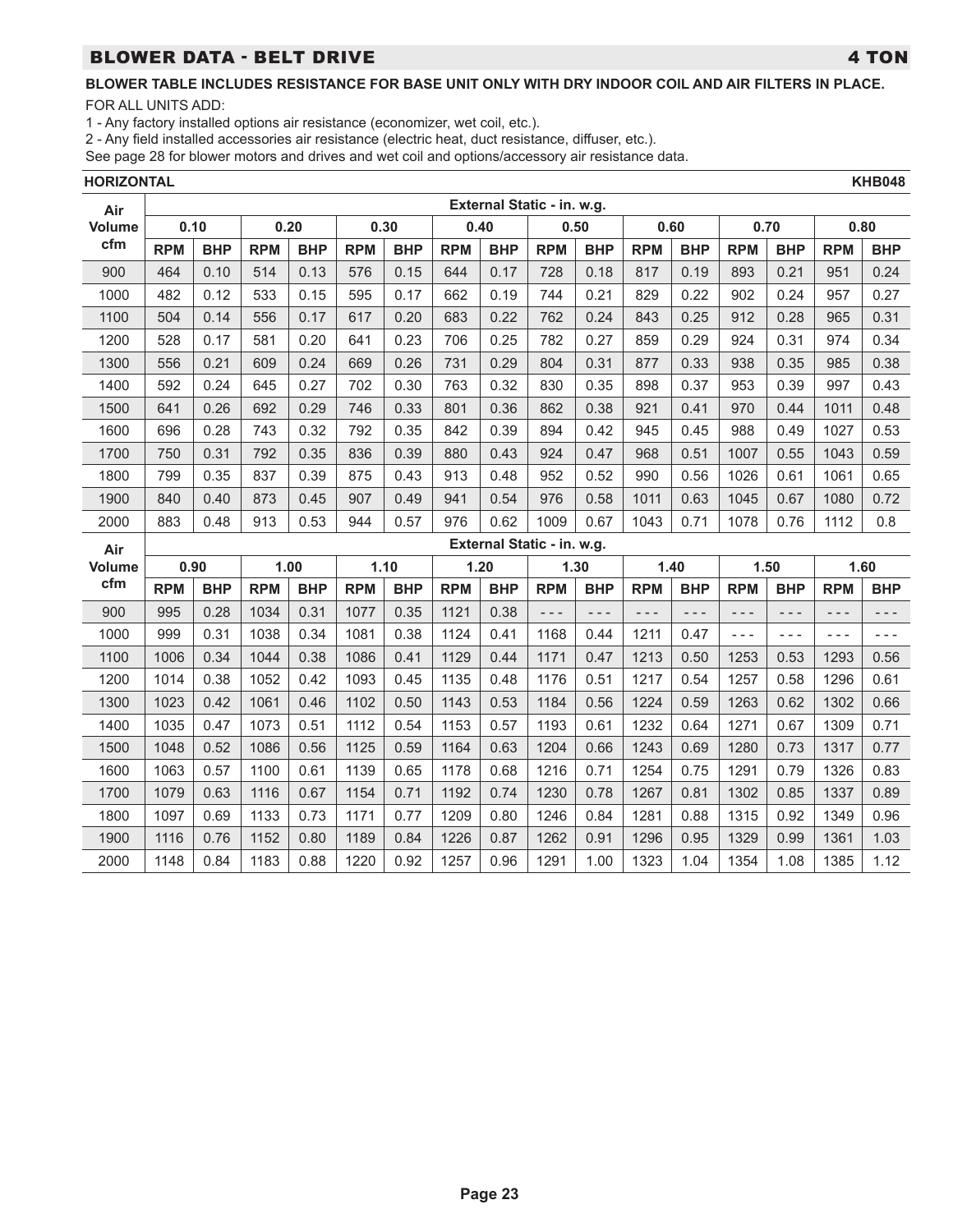# BLOWER DATA - BELT DRIVE **1999 SET AND 1999 SET AND 1999** STON

### **BLOWER TABLE INCLUDES RESISTANCE FOR BASE UNIT ONLY WITH DRY INDOOR COIL AND AIR FILTERS IN PLACE.**

FOR ALL UNITS ADD:

1 - Any factory installed options air resistance (economizer, wet coil, etc.).

2 - Any field installed accessories air resistance (electric heat, duct resistance, diffuser, etc.).

| <b>DOWNFLOW</b> |            |            |            |            |            |            |            |            |                            |            |            |            |            |            |            | <b>KH 060</b> |
|-----------------|------------|------------|------------|------------|------------|------------|------------|------------|----------------------------|------------|------------|------------|------------|------------|------------|---------------|
| Air             |            |            |            |            |            |            |            |            | External Static - in. w.g. |            |            |            |            |            |            |               |
| Volume          |            | 0.10       |            | 0.20       |            | 0.30       |            | 0.40       |                            | 0.50       |            | 0.60       |            | 0.70       |            | 0.80          |
| cfm             | <b>RPM</b> | <b>BHP</b> | <b>RPM</b> | <b>BHP</b> | <b>RPM</b> | <b>BHP</b> | <b>RPM</b> | <b>BHP</b> | <b>RPM</b>                 | <b>BHP</b> | <b>RPM</b> | <b>BHP</b> | <b>RPM</b> | <b>BHP</b> | <b>RPM</b> | <b>BHP</b>    |
| 1100            | 512        | 0.15       | 571        | 0.19       | 630        | 0.23       | 690        | 0.26       | 770                        | 0.26       | 854        | 0.26       | 922        | 0.27       | 970        | 0.30          |
| 1200            | 535        | 0.18       | 593        | 0.22       | 651        | 0.26       | 710        | 0.30       | 788                        | 0.30       | 868        | 0.30       | 933        | 0.31       | 978        | 0.34          |
| 1300            | 559        | 0.22       | 616        | 0.26       | 674        | 0.29       | 732        | 0.34       | 807                        | 0.34       | 883        | 0.34       | 944        | 0.35       | 987        | 0.38          |
| 1400            | 584        | 0.26       | 641        | 0.29       | 698        | 0.33       | 755        | 0.37       | 827                        | 0.37       | 899        | 0.38       | 956        | 0.40       | 997        | 0.43          |
| 1500            | 615        | 0.29       | 671        | 0.33       | 726        | 0.36       | 782        | 0.41       | 850                        | 0.41       | 917        | 0.42       | 970        | 0.44       | 1009       | 0.47          |
| 1600            | 665        | 0.30       | 716        | 0.34       | 768        | 0.38       | 819        | 0.44       | 879                        | 0.44       | 937        | 0.46       | 985        | 0.49       | 1022       | 0.52          |
| 1700            | 723        | 0.31       | 768        | 0.35       | 814        | 0.39       | 860        | 0.47       | 910                        | 0.47       | 959        | 0.50       | 1001       | 0.54       | 1037       | 0.58          |
| 1800            | 779        | 0.32       | 818        | 0.37       | 857        | 0.41       | 897        | 0.50       | 939                        | 0.50       | 980        | 0.55       | 1018       | 0.59       | 1054       | 0.64          |
| 1900            | 826        | 0.36       | 859        | 0.41       | 894        | 0.45       | 928        | 0.56       | 964                        | 0.56       | 1000       | 0.61       | 1036       | 0.66       | 1072       | 0.70          |
| 2000            | 857        | 0.42       | 889        | 0.47       | 920        | 0.52       | 952        | 0.62       | 986                        | 0.62       | 1020       | 0.68       | 1055       | 0.73       | 1091       | 0.77          |
| 2100            | 878        | 0.49       | 909        | 0.54       | 940        | 0.59       | 973        | 0.70       | 1006                       | 0.70       | 1041       | 0.75       | 1076       | 0.80       | 1112       | 0.85          |
| 2200            | 897        | 0.55       | 929        | 0.61       | 961        | 0.66       | 994        | 0.78       | 1028                       | 0.78       | 1063       | 0.83       | 1099       | 0.89       | 1134       | 0.93          |
| 2300            | 918        | 0.62       | 950        | 0.68       | 983        | 0.74       | 1017       | 0.86       | 1052                       | 0.86       | 1087       | 0.92       | 1122       | 0.97       | 1157       | 1.02          |
| 2400            | 941        | 0.70       | 974        | 0.77       | 1008       | 0.83       | 1042       | 0.96       | 1077                       | 0.96       | 1111       | 1.01       | 1146       | 1.06       | 1181       | 1.11          |
| Air             |            |            |            |            |            |            |            |            | External Static - in. w.g. |            |            |            |            |            |            |               |
| <b>Volume</b>   |            | 0.90       |            | 1.00       |            | 1.10       |            | 1.20       |                            | 1.30       |            | 1.40       |            | 1.50       |            | 1.60          |
| cfm             | <b>RPM</b> | <b>BHP</b> | <b>RPM</b> | <b>BHP</b> | <b>RPM</b> | <b>BHP</b> | <b>RPM</b> | <b>BHP</b> | <b>RPM</b>                 | <b>BHP</b> | <b>RPM</b> | <b>BHP</b> | <b>RPM</b> | <b>BHP</b> | <b>RPM</b> | <b>BHP</b>    |
| 1100            | 1006       | 0.35       | 1045       | 0.39       | 1089       | 0.43       | 1134       | 0.46       | $- - -$                    | $- - -$    | $- - -$    | $- - -$    | $- - -$    | $- - -$    | $- - -$    | $- - -$       |
| 1200            | 1013       | 0.38       | 1053       | 0.42       | 1095       | 0.46       | 1139       | 0.50       | 1186                       | 0.53       | 1230       | 0.57       | 1266       | 0.60       | $- - -$    | $- - -$       |
| 1300            | 1022       | 0.42       | 1062       | 0.46       | 1104       | 0.50       | 1146       | 0.54       | 1192                       | 0.57       | 1234       | 0.60       | 1269       | 0.64       | 1301       | 0.68          |
| 1400            | 1033       | 0.47       | 1072       | 0.51       | 1114       | 0.55       | 1155       | 0.58       | 1199                       | 0.61       | 1240       | 0.65       | 1275       | 0.68       | 1305       | 0.72          |
| 1500            | 1045       | 0.52       | 1085       | 0.56       | 1125       | 0.60       | 1165       | 0.63       | 1208                       | 0.66       | 1248       | 0.69       | 1281       | 0.73       | 1311       | 0.77          |
| 1600            | 1059       | 0.57       | 1098       | 0.61       | 1138       | 0.65       | 1177       | 0.68       | 1218                       | 0.71       | 1257       | 0.75       | 1290       | 0.79       | 1319       | 0.83          |
| 1700            | 1074       | 0.62       | 1113       | 0.66       | 1152       | 0.70       | 1190       | 0.74       | 1231                       | 0.77       | 1268       | 0.80       | 1299       | 0.84       | 1328       | 0.89          |
| 1800            | 1091       | 0.68       | 1129       | 0.72       | 1167       | 0.76       | 1205       | 0.80       | 1244                       | 0.83       | 1280       | 0.87       | 1310       | 0.91       | 1338       | 0.95          |
| 1900            | 1109       | 0.75       | 1146       | 0.79       | 1183       | 0.82       | 1221       | 0.86       | 1260                       | 0.90       | 1294       | 0.94       | 1323       | 0.98       | 1349       | 1.02          |
| 2000            | 1128       | 0.82       | 1164       | 0.86       | 1201       | 0.89       | 1239       | 0.93       | 1276                       | 0.97       | 1310       | 1.01       | 1336       | 1.06       | 1362       | 1.10          |
| 2100            | 1148       | 0.89       | 1185       | 0.93       | 1221       | 0.97       | 1258       | 1.01       | 1294                       | 1.05       | 1325       | 1.09       | 1351       | 1.14       | 1376       | 1.19          |
| 2200            | 1170       | 0.97       | 1206       | 1.01       | 1242       | 1.05       | 1277       | 1.09       | 1311                       | 1.14       | 1341       | 1.18       | 1365       | 1.23       | 1390       | 1.28          |
| 2300            | 1193       | 1.06       | 1228       | 1.09       | 1262       | 1.14       | 1295       | 1.19       | 1327                       | 1.24       | 1355       | 1.29       | 1380       | 1.33       | 1406       | 1.37          |
| 2400            | 1216       | 1.15       | 1250       | 1.19       | 1282       | 1.24       | 1313       | 1.30       | 1343                       | 1.36       | 1371       | 1.40       | 1396       | 1.44       | 1423       | 1.48          |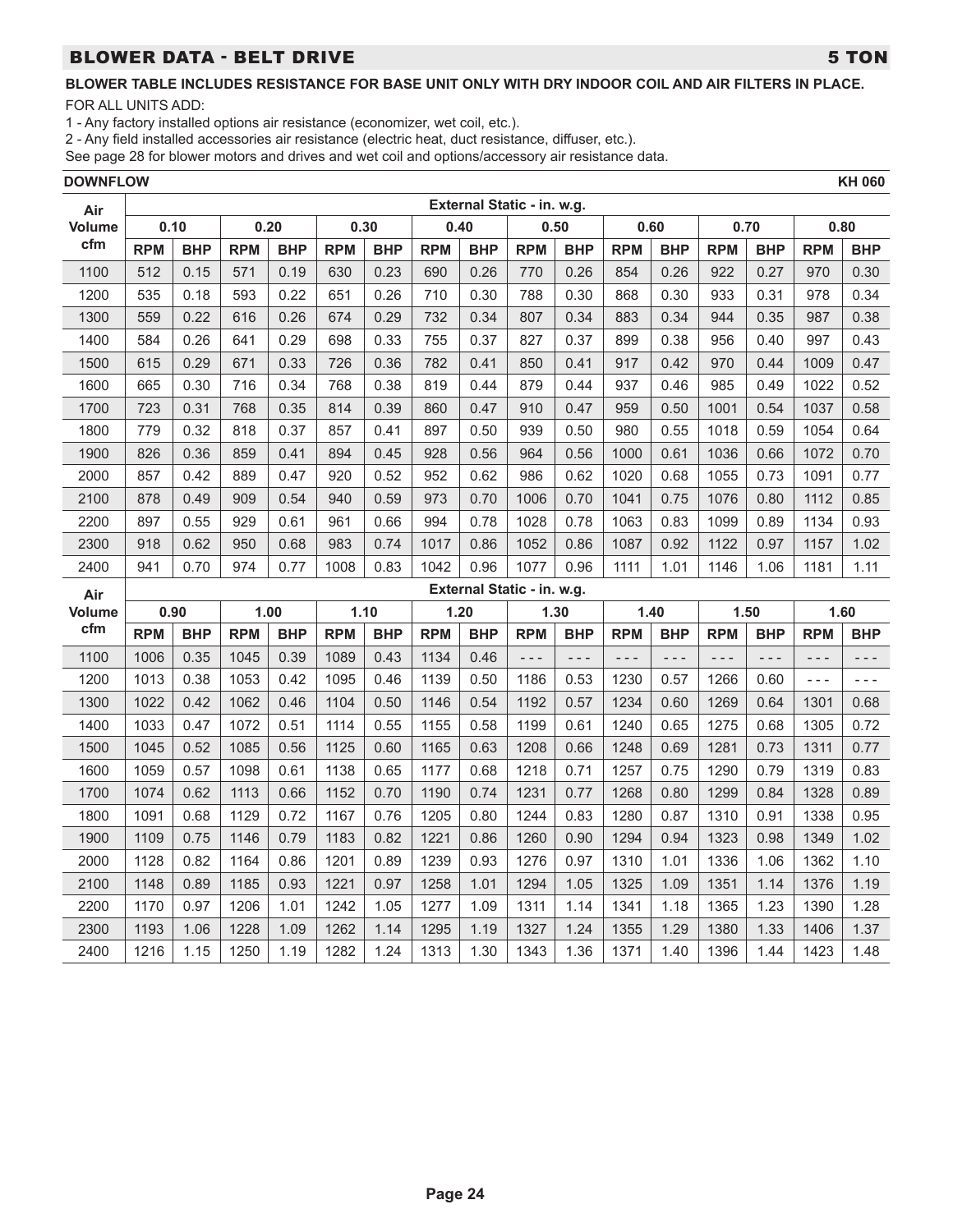## BLOWER DATA - BELT DRIVE **1999 TO 1999 TO 1999 TO 1999 TO 1999 TO 1999**

FOR ALL UNITS ADD:

1 - Any factory installed options air resistance (economizer, wet coil, etc.).

2 - Any field installed accessories air resistance (electric heat, duct resistance, diffuser, etc.).

See page 28 for blower motors and drives and wet coil and options/accessory air resistance data.

**HORIZONTAL KH 060**

| Air           |            |            |            |            |            |            |            |            | External Static - in. w.g. |            |            |            |            |            |            |            |
|---------------|------------|------------|------------|------------|------------|------------|------------|------------|----------------------------|------------|------------|------------|------------|------------|------------|------------|
| <b>Volume</b> |            | 0.10       | 0.20       |            | 0.30       |            | 0.40       |            | 0.50                       |            | 0.60       |            | 0.70       |            | 0.80       |            |
| cfm           | <b>RPM</b> | <b>BHP</b> | <b>RPM</b> | <b>BHP</b> | <b>RPM</b> | <b>BHP</b> | <b>RPM</b> | <b>BHP</b> | <b>RPM</b>                 | <b>BHP</b> | <b>RPM</b> | <b>BHP</b> | <b>RPM</b> | <b>BHP</b> | <b>RPM</b> | <b>BHP</b> |
| 1100          | 509        | 0.15       | 562        | 0.18       | 624        | 0.20       | 691        | 0.22       | 771                        | 0.24       | 852        | 0.25       | 919        | 0.28       | 970        | 0.31       |
| 1200          | 535        | 0.18       | 589        | 0.21       | 650        | 0.23       | 715        | 0.25       | 792                        | 0.27       | 869        | 0.29       | 932        | 0.32       | 980        | 0.35       |
| 1300          | 564        | 0.21       | 618        | 0.24       | 678        | 0.27       | 741        | 0.29       | 815                        | 0.31       | 887        | 0.33       | 946        | 0.36       | 991        | 0.39       |
| 1400          | 604        | 0.24       | 657        | 0.27       | 715        | 0.30       | 775        | 0.33       | 842                        | 0.35       | 908        | 0.37       | 962        | 0.40       | 1004       | 0.43       |
| 1500          | 656        | 0.26       | 706        | 0.30       | 760        | 0.33       | 814        | 0.36       | 874                        | 0.39       | 931        | 0.41       | 979        | 0.45       | 1019       | 0.48       |
| 1600          | 712        | 0.29       | 758        | 0.32       | 807        | 0.36       | 855        | 0.39       | 906                        | 0.43       | 955        | 0.46       | 997        | 0.50       | 1035       | 0.54       |
| 1700          | 766        | 0.32       | 808        | 0.36       | 850        | 0.40       | 892        | 0.44       | 936                        | 0.47       | 978        | 0.51       | 1016       | 0.56       | 1052       | 0.60       |
| 1800          | 814        | 0.36       | 851        | 0.40       | 888        | 0.44       | 925        | 0.49       | 963                        | 0.53       | 1000       | 0.57       | 1035       | 0.62       | 1071       | 0.66       |
| 1900          | 853        | 0.41       | 886        | 0.46       | 919        | 0.50       | 952        | 0.55       | 986                        | 0.60       | 1021       | 0.64       | 1056       | 0.69       | 1091       | 0.73       |
| 2000          | 883        | 0.48       | 913        | 0.53       | 944        | 0.57       | 976        | 0.62       | 1009                       | 0.67       | 1043       | 0.71       | 1078       | 0.76       | 1112       | 0.80       |
| 2100          | 906        | 0.56       | 936        | 0.60       | 967        | 0.65       | 999        | 0.70       | 1033                       | 0.75       | 1067       | 0.79       | 1101       | 0.84       | 1135       | 0.88       |
| 2200          | 930        | 0.64       | 960        | 0.68       | 991        | 0.73       | 1024       | 0.78       | 1058                       | 0.83       | 1092       | 0.88       | 1126       | 0.92       | 1160       | 0.96       |
| 2300          | 954        | 0.72       | 985        | 0.77       | 1017       | 0.82       | 1051       | 0.87       | 1085                       | 0.92       | 1119       | 0.96       | 1152       | 1.00       | 1186       | 1.04       |
| 2400          | 981        | 0.81       | 1013       | 0.86       | 1046       | 0.91       | 1079       | 0.96       | 1113                       | 1.00       | 1180       | 1.05       | 1180       | 1.09       | 1213       | 1.13       |
| Air           |            |            |            |            |            |            |            |            | External Static - in. w.g. |            |            |            |            |            |            |            |
|               |            | 0.90       | 1.00       |            |            | 1.10       |            | 1.20       |                            |            | 1.40       |            |            | 1.50       |            | 1.60       |
| <b>Volume</b> |            |            |            |            |            |            |            |            | 1.30                       |            |            |            |            |            |            |            |
| cfm           | <b>RPM</b> | <b>BHP</b> | <b>RPM</b> | <b>BHP</b> | <b>RPM</b> | <b>BHP</b> | <b>RPM</b> | <b>BHP</b> | <b>RPM</b>                 | <b>BHP</b> | <b>RPM</b> | <b>BHP</b> | <b>RPM</b> | <b>BHP</b> | <b>RPM</b> | <b>BHP</b> |
| 1100          | 1010       | 35.00      | 1049       | 0.38       | 1091       | 0.42       | 1134       | 0.45       | 1176                       | 0.78       | 1218       | 0.51       | 1258       | 0.54       | 1297       | 0.57       |
| 1200          | 1019       | 0.38       | 1058       | 0.42       | 1099       | 0.46       | 1141       | 0.49       | 1182                       | 0.52       | 1223       | 0.55       | 1263       | 0.58       | 1302       | 0.61       |
| 1300          | 1030       | 0.43       | 1068       | 0.47       | 1108       | 0.50       | 1149       | 0.53       | 1190                       | 0.56       | 1230       | 0.59       | 1270       | 0.63       | 1308       | 0.66       |
| 1400          | 1042       | 0.47       | 1080       | 0.51       | 1120       | 0.55       | 1160       | 0.58       | 1200                       | 0.61       | 1240       | 0.65       | 1278       | 0.68       | 1315       | 0.72       |
| 1500          | 1056       | 0.53       | 1094       | 0.57       | 1133       | 0.60       | 1172       | 0.63       | 1212                       | 0.67       | 250        | 0.70       | 1288       | 0.74       | 1324       | 0.77       |
| 1600          | 1071       | 0.58       | 1109       | 0.62       | 1147       | 0.66       | 1186       | 0.69       | 1225                       | 0.72       | 1263       | 0.76       | 1299       | 0.80       | 1334       | 0.83       |
| 1700          | 1088       | 0.64       | 1126       | 0.68       | 1164       | 0.72       | 1202       | 0.75       | 1240                       | 0.78       | 1276       | 0.82       | 1311       | 0.86       | 1345       | 0.90       |
| 1800          | 1107       | 0.70       | 1143       | 0.74       | 1181       | 0.78       | 1219       | 0.81       | 1256                       | 0.85       | 1290       | 0.89       | 1324       | 0.93       | 1357       | 0.97       |
| 1900          | 1126       | 0.77       | 1163       | 0.81       | 1200       | 0.85       | 1237       | 0.88       | 1273                       | 0.92       | 1306       | 0.96       | 1339       | 1.00       | 1371       | 1.04       |
| 2000          | 1148       | 0.84       | 1183       | 0.88       | 1220       | 0.92       | 1257       | 0.96       | 1291                       | 1.00       | 1323       | 1.04       | 1354       | 1.08       | 1385       | 1.12       |
| 2100          | 1170       | 0.92       | 1206       | 0.96       | 1242       | 1.00       | 1277       | 1.04       | 1310                       | 1.08       | 1340       | 1.13       | 1370       | 1.17       | 1401       | 1.21       |
| 2200          | 1195       | 1.00       | 1230       | 1.04       | 1265       | 1.08       | 1299       | 1.13       | 1330                       | 1.18       | 1359       | 1.23       | 1388       | 1.27       | 1418       | 1.31       |
| 2300          | 1220       | 1.08       | 1254       | 1.13       | 1288       | 1.17       | 1320       | 1.23       | 1350                       | 1.28       | 1378       | 1.34       | 1406       | 1.38       | 1435       | 1.42       |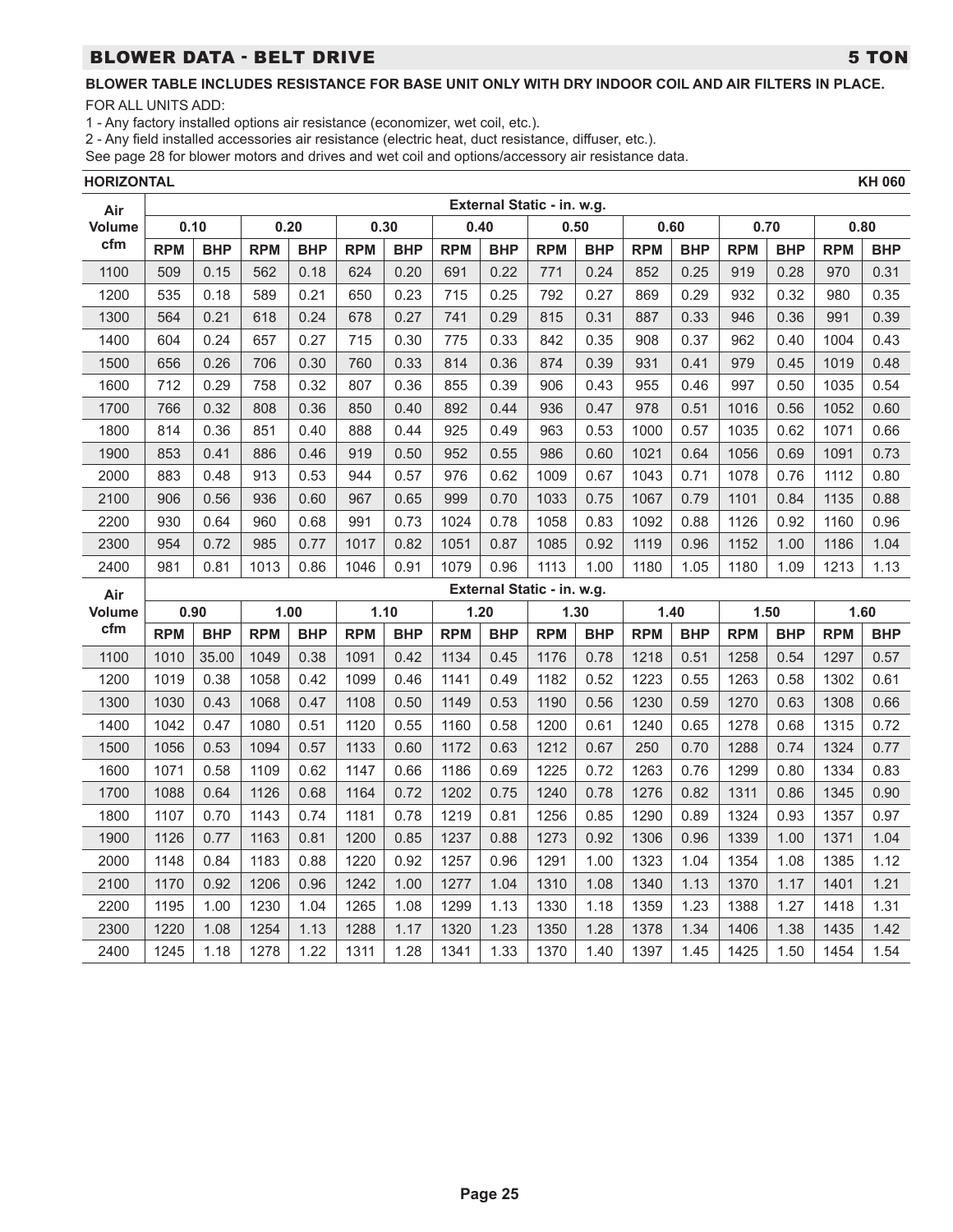# BLOWER DATA - BELT DRIVE - DOWNFLOW - KHA072, KHB074

### **BLOWER TABLE INCLUDES RESISTANCE FOR BASE UNIT ONLY WITH DRY INDOOR COIL AND AIR FILTERS IN PLACE.**

FOR ALL UNITS ADD:

1 - Any factory installed options air resistance (economizer, wet coil, etc.).

2 - Any field installed accessories air resistance (duct resistance, diffuser, etc.).

|                      |            |            |            |            |                        |            |            |                | External Static - in. w.g. |            |            |            |            |            |                |            |
|----------------------|------------|------------|------------|------------|------------------------|------------|------------|----------------|----------------------------|------------|------------|------------|------------|------------|----------------|------------|
| Air                  |            | 0.10       | 0.20       |            |                        | 0.30       |            | 0.40           | 0.50                       |            | 0.60       |            | 0.70       |            |                | 0.80       |
| <b>Volume</b><br>cfm | <b>RPM</b> | <b>BHP</b> | <b>RPM</b> | <b>BHP</b> | <b>RPM</b>             | <b>BHP</b> | <b>RPM</b> | <b>BHP</b>     | <b>RPM</b>                 | <b>BHP</b> | <b>RPM</b> | <b>BHP</b> | <b>RPM</b> | <b>BHP</b> | <b>RPM</b>     | <b>BHP</b> |
|                      |            |            |            |            | <b>Field Furnished</b> |            |            |                |                            |            |            |            |            | Kit A04    |                |            |
| 1900                 | 826        | 0.36       | 859        | 0.41       | 894                    | 0.45       | 928        | 0.50           | 964                        | 0.56       | 1000       | 0.61       | 1036       | 0.66       | 1072           | 0.70       |
| 2000                 | 857        | 0.42       | 889        | 0.47       | 920                    | 0.52       | 952        | 0.57           | 986                        | 0.62       | 1020       | 0.68       | 1055       | 0.73       | 1091           | 0.77       |
| 2100                 | 878        | 0.49       | 909        | 0.54       | 940                    | 0.59       | 973        | 0.64           | 1006                       | 0.70       | 1041       | 0.75       | 1076       | 0.80       | 1112           | 0.85       |
| 2200                 | 897        | 0.55       | 929        | 0.61       | 961                    | 0.66       | 994        | 0.72           | 1028                       | 0.78       | 1063       | 0.83       | 1099       | 0.89       | 1134           | 0.93       |
| 2300                 | 918        | 0.62       | 950        | 0.68       | 983                    | 0.74       | 1017       | 0.80           | 1052                       | 0.86       | 1087       | 0.92       | 1122       | 0.97       | 1157           | 1.02       |
| 2400                 | 941        | 0.70       | 974        | 0.77       | 1008                   | 0.83       | 1042       | 0.90           | 1077                       | 0.96       | 1111       | 1.01       | 1146       | 1.06       | 1181           | 1.11       |
| 2500                 | 966        | 0.79       | 1000       | 0.86       | 1034                   | 0.93       | 1068       | 1.00           | 1103                       | 1.06       | 1137       | 1.11       | 1171       | 1.16       | 1205           | 1.20       |
| 2600                 | 994        | 0.90       | 1028       | 0.97       | 1062                   | 1.04       | 1096       | 1.10           | 1130                       | 1.16       | 1164       | 1.21       | 1197       | 1.26       | 1231           | 1.30       |
| 2700                 | 1023       | 1.01       | 1057       | 1.08       | 1091                   | 1.15       | 1125       | 1.22           | 1159                       | 1.27       | 1192       | 1.32       | 1225       | 1.37       | 1258           | 1.41       |
| 2800                 | 1053       | 1.13       | 1088       | 1.21       | 1122                   | 1.27       | 1155       | 1.33           | 1188                       | 1.39       | 1221       | 1.43       | 1253       | 1.48       | 1286           | 1.53       |
| 2900                 | 1085       | 1.26       | 1119       | 1.33       | 1153                   | 1.40       | 1186       | 1.45           | 1218                       | 1.51       | 1250       | 1.55       | 1281       | 1.61       | 1313           | 1.66       |
|                      |            |            |            |            |                        |            |            |                |                            |            |            |            |            |            |                |            |
|                      |            |            |            |            |                        |            |            |                | External Static - in. w.g. |            |            |            |            |            |                |            |
| Air                  |            | 0.90       |            | 1.00       |                        | 1.10       |            | 1.20           | 1.30                       |            | 1.40       |            |            | 1.50       |                | 1.60       |
| <b>Volume</b><br>cfm | <b>RPM</b> | <b>BHP</b> | <b>RPM</b> | <b>BHP</b> | <b>RPM</b>             | <b>BHP</b> | <b>RPM</b> | <b>BHP</b>     | <b>RPM</b>                 | <b>BHP</b> | <b>RPM</b> | <b>BHP</b> | <b>RPM</b> | <b>BHP</b> | <b>RPM</b>     | <b>BHP</b> |
|                      |            |            |            |            |                        |            |            | <b>Kit A04</b> |                            |            |            |            |            |            | <b>Kit A08</b> |            |
| 1900                 | 1109       | 0.75       | 1146       | 0.79       | 1183                   | 0.82       | 1221       | 0.86           | 1260                       | 0.90       | 1294       | 0.94       | 1323       | 0.98       | 1349           | 1.02       |
| 2000                 | 1128       | 0.82       | 1164       | 0.86       | 1201                   | 0.89       | 1239       | 0.93           | 1276                       | 0.97       | 1310       | 1.01       | 1336       | 1.06       | 1362           | 1.10       |
| 2100                 | 1148       | 0.89       | 1185       | 0.93       | 1221                   | 0.97       | 1258       | 1.01           | 1294                       | 1.05       | 1325       | 1.09       | 1351       | 1.14       | 1376           | 1.19       |
| 2200                 | 1170       | 0.97       | 1206       | 1.01       | 1242                   | 1.05       | 1277       | 1.09           | 1311                       | 1.14       | 1341       | 1.18       | 1365       | 1.23       | 1390           | 1.28       |
| 2300                 | 1193       | 1.06       | 1228       | 1.09       | 1262                   | 1.14       | 1295       | 1.19           | 1327                       | 1.24       | 1355       | 1.29       | 1380       | 1.33       | 1406           | 1.37       |
| 2400                 | 1216       | 1.15       | 1250       | 1.19       | 1282                   | 1.24       | 1313       | 1.30           | 1343                       | 1.36       | 1371       | 1.40       | 1396       | 1.44       | 1423           | 1.48       |
| 2500                 | 1240       | 1.24       | 1273       | 1.29       | 1302                   | 1.36       | 1331       | 1.42           | 1360                       | 1.48       | 1388       | 1.52       | 1414       | 1.55       | 1441           | 1.58       |
| 2600                 | 1265       | 1.34       | 1296       | 1.40       | 1324                   | 1.47       | 1352       | 1.54           | 1381                       | 1.60       | 1408       | 1.64       | 1434       | 1.67       | 1460           | 1.70       |
| 2700                 | 1291       | 1.46       | 1321       | 1.52       | 1347                   | 1.60       | 1374       | 1.67           | 1403                       | 1.72       | 1429       | 1.76       | 1455       | 1.79       | 1481           | 1.82       |
| 2800                 | 1317       | 1.58       | 1346       | 1.66       | 1372                   | 1.74       | 1399       | 1.80           | 1426                       | 1.85       | 1451       | 1.89       | 1477       | 1.92       | 1503           | 1.95       |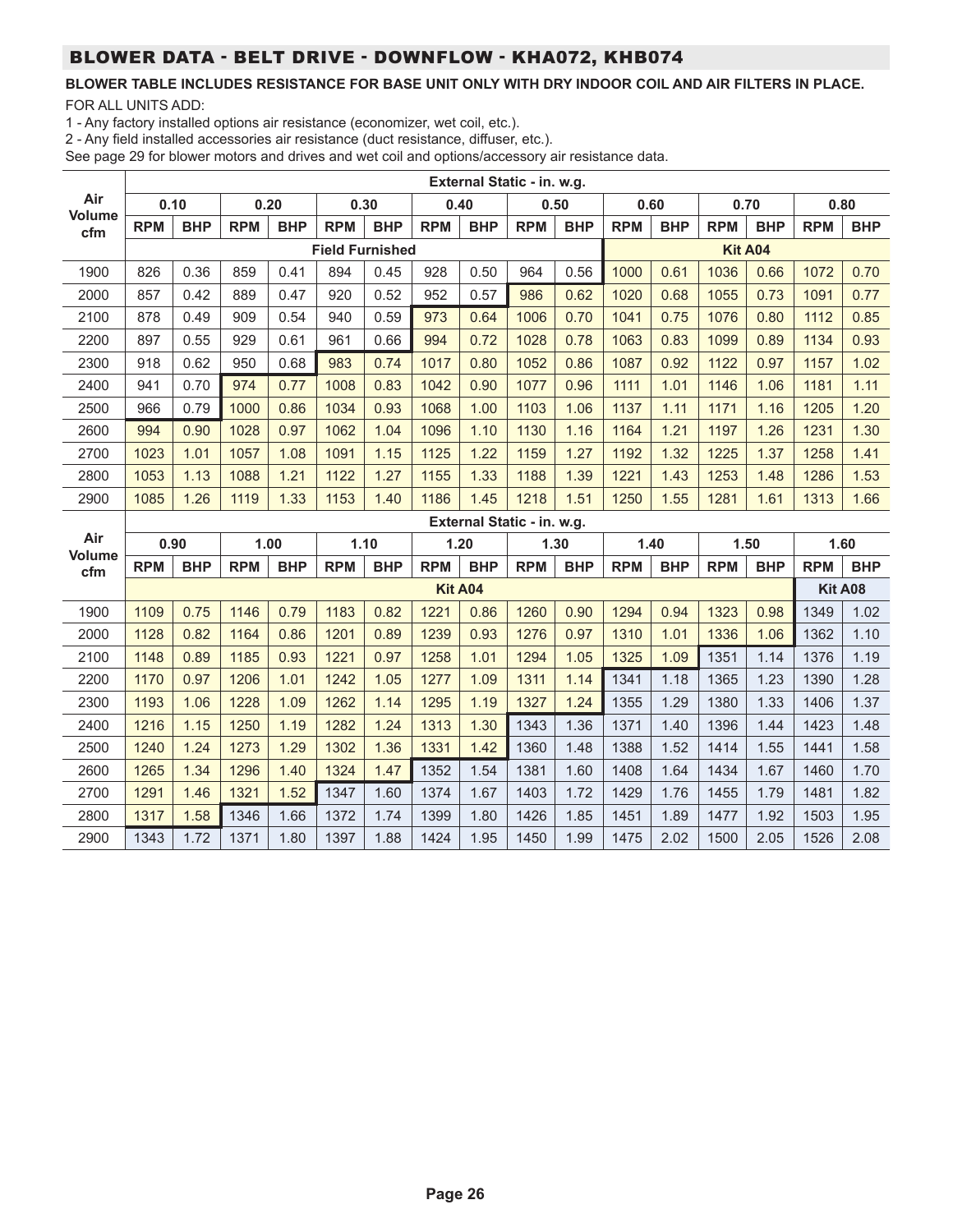# BLOWER DATA - BELT DRIVE - HORIZONTAL - KHA072, KHB074

# **BLOWER TABLE INCLUDES RESISTANCE FOR BASE UNIT ONLY WITH DRY INDOOR COIL AND AIR FILTERS IN PLACE.**

FOR ALL UNITS ADD:

1 - Any factory installed options air resistance (economizer, wet coil, etc.).

2 - Any field installed accessories air resistance (duct resistance, diffuser, etc.).

|                      |            |            |            |            |                        |            |            |                | External Static - in. w.g. |            |            |            |            |            |            |            |
|----------------------|------------|------------|------------|------------|------------------------|------------|------------|----------------|----------------------------|------------|------------|------------|------------|------------|------------|------------|
| Air<br><b>Volume</b> |            | 0.10       |            | 0.20       |                        | 0.30       | 0.40       |                | 0.50                       |            | 0.60       |            | 0.70       |            |            | 0.80       |
| cfm                  | <b>RPM</b> | <b>BHP</b> | <b>RPM</b> | <b>BHP</b> | <b>RPM</b>             | <b>BHP</b> | <b>RPM</b> | <b>BHP</b>     | <b>RPM</b>                 | <b>BHP</b> | <b>RPM</b> | <b>BHP</b> | <b>RPM</b> | <b>BHP</b> | <b>RPM</b> | <b>BHP</b> |
|                      |            |            |            |            | <b>Field Furnished</b> |            |            |                |                            |            |            |            | Kit A04    |            |            |            |
| 1900                 | 853        | 0.41       | 886        | 0.46       | 919                    | 0.50       | 952        | 0.55           | 986                        | 0.60       | 1021       | 0.64       | 1056       | 0.69       | 1091       | 0.73       |
| 2000                 | 883        | 0.48       | 913        | 0.53       | 944                    | 0.57       | 976        | 0.62           | 1009                       | 0.67       | 1043       | 0.71       | 1078       | 0.76       | 1112       | 0.80       |
| 2100                 | 906        | 0.56       | 936        | 0.60       | 967                    | 0.65       | 999        | 0.70           | 1033                       | 0.75       | 1067       | 0.79       | 1101       | 0.84       | 1135       | 0.88       |
| 2200                 | 930        | 0.64       | 960        | 0.68       | 991                    | 0.73       | 1024       | 0.78           | 1058                       | 0.83       | 1092       | 0.88       | 1126       | 0.92       | 1160       | 0.96       |
| 2300                 | 954        | 0.72       | 985        | 0.77       | 1017                   | 0.82       | 1051       | 0.87           | 1085                       | 0.92       | 1119       | 0.96       | 1152       | 1.00       | 1186       | 1.04       |
| 2400                 | 981        | 0.81       | 1013       | 0.86       | 1046                   | 0.91       | 1079       | 0.96           | 1113                       | 1.00       | 1146       | 1.05       | 1180       | 1.09       | 1213       | 1.13       |
| 2500                 | 1010       | 0.91       | 1042       | 0.96       | 1075                   | 1.00       | 1109       | 1.05           | 1142                       | 1.09       | 1175       | 1.14       | 1207       | 1.18       | 1239       | 1.23       |
| 2600                 | 1040       | 1.01       | 1073       | 1.05       | 1106                   | 1.10       | 1139       | 1.14           | 1171                       | 1.19       | 1203       | 1.23       | 1235       | 1.28       | 1266       | 1.33       |
| 2700                 | 1072       | 1.10       | 1104       | 1.15       | 1137                   | 1.20       | 1169       | 1.24           | 1201                       | 1.29       | 1232       | 1.34       | 1263       | 1.40       | 1293       | 1.46       |
| 2800                 | 1105       | 1.21       | 1137       | 1.25       | 1168                   | 1.30       | 1200       | 1.35           | 1231                       | 1.40       | 1261       | 1.46       | 1291       | 1.52       | 1321       | 1.59       |
| 2900                 | 1138       | 1.32       | 1169       | 1.37       | 1200                   | 1.42       | 1231       | 1.47           | 1261                       | 1.53       | 1291       | 1.60       | 1321       | 1.66       | 1350       | 1.73       |
|                      |            |            |            |            |                        |            |            |                |                            |            |            |            |            |            |            |            |
|                      |            |            |            |            |                        |            |            |                | External Static - in. w.g. |            |            |            |            |            |            |            |
| Air                  |            | 0.90       |            | 1.00       |                        | 1.10       |            | 1.20           | 1.30                       |            | 1.40       |            |            | 1.50       |            | 1.60       |
| <b>Volume</b><br>cfm | <b>RPM</b> | <b>BHP</b> | <b>RPM</b> | <b>BHP</b> | <b>RPM</b>             | <b>BHP</b> | <b>RPM</b> | <b>BHP</b>     | <b>RPM</b>                 | <b>BHP</b> | <b>RPM</b> | <b>BHP</b> | <b>RPM</b> | <b>BHP</b> | <b>RPM</b> | <b>BHP</b> |
|                      |            |            |            |            |                        |            |            | <b>Kit A04</b> |                            |            |            |            |            |            | Kit A08    |            |
| 1900                 | 1126       | 0.77       | 1163       | 0.81       | 1200                   | 0.85       | 1237       | 0.88           | 1273                       | 0.92       | 1306       | 0.96       | 1339       | 1.00       | 1371       | 1.04       |
| 2000                 | 1148       | 0.84       | 1183       | 0.88       | 1220                   | 0.92       | 1257       | 0.96           | 1291                       | 1.00       | 1323       | 1.04       | 1354       | 1.08       | 1385       | 1.12       |
| 2100                 | 1170       | 0.92       | 1206       | 0.96       | 1242                   | 1.00       | 1277       | 1.04           | 1310                       | 1.08       | 1340       | 1.13       | 1371       | 1.17       | 1401       | 1.21       |
| 2200                 | 1195       | 1.00       | 1230       | 1.04       | 1265                   | 1.08       | 1299       | 1.13           | 1330                       | 1.18       | 1359       | 1.23       | 1388       | 1.27       | 1418       | 1.31       |
| 2300                 | 1220       | 1.08       | 1254       | 1.13       | 1288                   | 1.17       | 1320       | 1.23           | 1350                       | 1.28       | 1378       | 1.34       | 1406       | 1.38       | 1435       | 1.42       |
| 2400                 | 1245       | 1.18       | 1278       | 1.22       | 1311                   | 1.28       | 1341       | 1.33           | 1370                       | 1.40       | 1397       | 1.45       | 1425       | 1.50       | 1454       | 1.54       |
| 2500                 | 1271       | 1.28       | 1303       | 1.33       | 1334                   | 1.39       | 1363       | 1.45           | 1391                       | 1.52       | 1418       | 1.57       | 1446       | 1.62       | 1474       | 1.66       |
| 2600                 | 1297       | 1.39       | 1328       | 1.45       | 1357                   | 1.52       | 1385       | 1.58           | 1412                       | 1.64       | 1439       | 1.70       | 1467       | 1.74       | 1495       | 1.78       |
| 2700                 | 1323       | 1.52       | 1353       | 1.58       | 1382                   | 1.65       | 1409       | 1.72           | 1435                       | 1.77       | 1462       | 1.82       | 1490       | 1.86       | 1517       | 1.90       |
| 2800                 | 1351       | 1.65       | 1380       | 1.72       | 1407                   | 1.78       | 1434       | 1.85           | 1460                       | 1.90       | 1486       | 1.95       | 1513       | 1.99       | 1541       | 2.02       |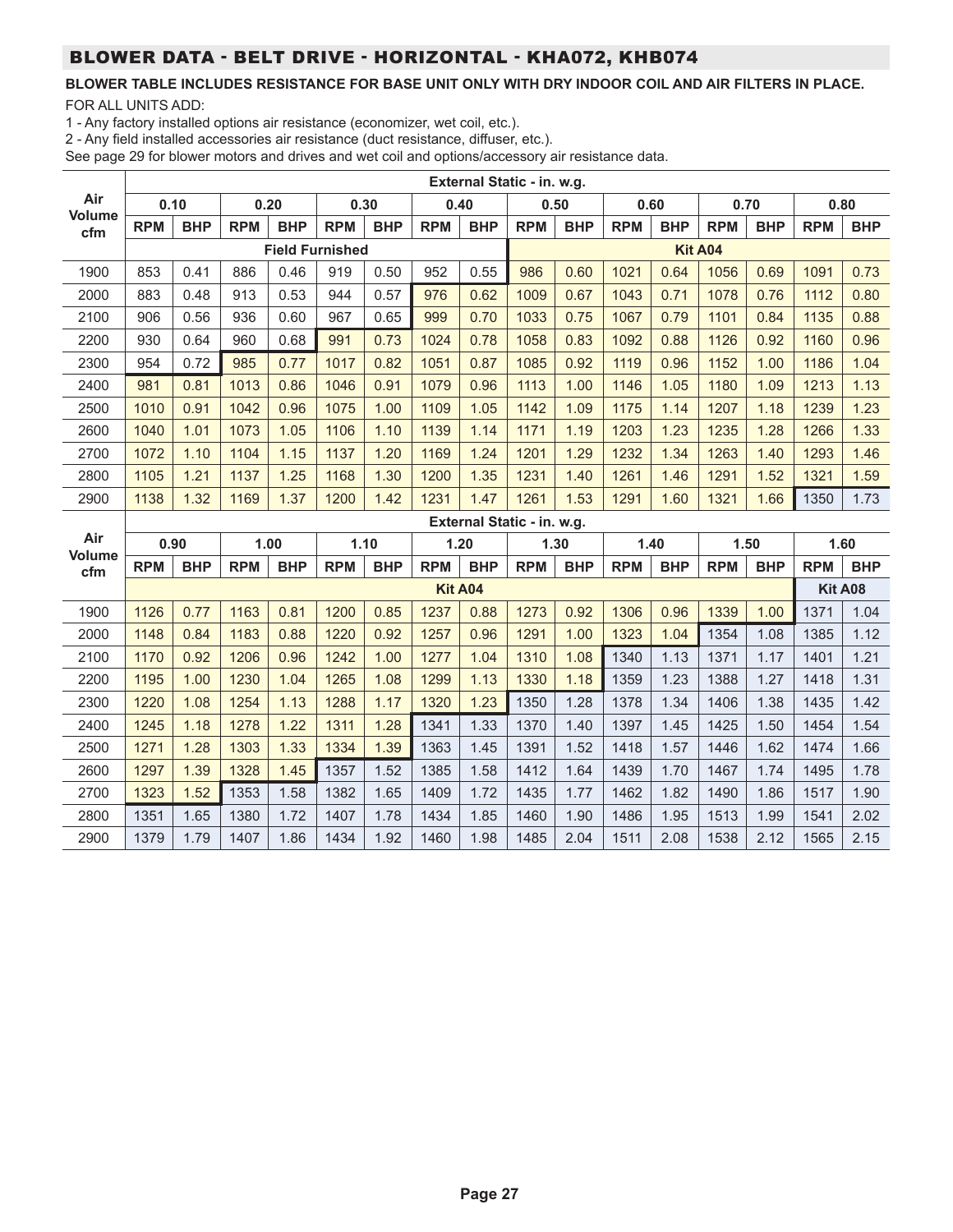### BLOWER DATA

| <b>Model</b> |                | <b>Motor HP</b> | No. of         |          |          |          |          | <b>Drive Kits and RPM Range</b> |           |           |           |
|--------------|----------------|-----------------|----------------|----------|----------|----------|----------|---------------------------------|-----------|-----------|-----------|
| No.          | <b>Nominal</b> | <b>Maximum</b>  | <b>Speeds</b>  | A01      | A02      | A03      | A04      | A05                             | A06       | A07       | A08       |
| 036          | 0.75           | 0.86            | 1              | 673-1010 | $- - -$  | - - -    | $- - -$  | 897-1346                        | - - -     | - - -     | - - -     |
|              | 1              | 1.15            | 1              | 673-1010 | $- - -$  | - - -    | - - -    | 897-1346                        | - - -     | - - -     | - - -     |
|              | 1.5            | 1.7             | 1              | 673-1010 | $- - -$  | - - -    | $- - -$  | 897-1346                        | - - -     | - - -     | - - -     |
|              | $\overline{2}$ | 2.3             | 1              | 673-1010 | - - -    | - - -    | - - -    | 897-1346                        | - - -     | - - -     | - - -     |
| 048          | 0.75           | 0.86            | 1              | $- - -$  | 745-1117 | - - -    | ---      | $- - -$                         | 1071-1429 | $- - -$   | - - -     |
|              | 1              | 1.15            | 1              | $- - -$  | 745-1117 | $- - -$  | - - -    | $- - -$                         | 1071-1429 | $- - -$   |           |
|              | 1.5            | 1.7             | 1              | $- - -$  | 745-1117 | $- - -$  | - - -    | $- - -$                         | 1071-1429 | $- - -$   | - - -     |
|              | 2              | 2.3             | 1              | - - -    | 745-1117 | - - -    | - - -    | ---                             | 1071-1429 | - - -     |           |
| 060          | 0.75           | 0.86            | $\mathbf{1}$   |          | $- - -$  | 833-1250 | - - -    | - - -                           | ---       | 1212-1548 | - - -     |
|              | 1              | 1.15            | 1              |          | $- - -$  | 833-1250 | - - -    | - - -                           | - - -     | 1212-1548 | $- - -$   |
|              | 1.5            | 1.7             |                |          | - - -    | 833-1250 | ---      | - - -                           | - - -     | 1212-1548 | $- - -$   |
|              | 2              | 2.3             | $\mathbf 1$    |          |          | 833-1250 | - - -    |                                 | - - -     | 1212-1548 | - - -     |
| 072          | 1.5            | 1.7             | 1              |          |          | $- - -$  | 968-1340 | - - -                           |           | $- - -$   | 1193-1591 |
|              | $\overline{2}$ | 2.3             | 1              |          |          | $- - -$  | 968-1340 | - - -                           |           | $- - -$   | 1193-1591 |
| 074          | $\mathbf 1$    | 1.5             | $\overline{2}$ |          |          |          | 968-1340 | - - -                           |           | - - -     | 1193-1591 |
|              | 2              | 2.3             | 2              |          |          | - - -    | 968-1340 | - - -                           |           | - - -     | 1193-1591 |

NOTE - Using total air volume and system static pressure requirements determine from blower performance tables rpm and motor hp required. Maximum usable hp of motors furnished are shown. In Canada, nominal motor hp is also maximum usable motor hp. If motors of comparable hp are used, be sure to keep within the service factor limitations outlined on the motor nameplate.

#### **BELT DRIVE KIT SPECIFICATIONS - HIGH EFFICIENCY - 036-060**

| <b>Model</b> |                | <b>Motor HP</b> | No. of         |                              |                              |                              | <b>Drive Kits and RPM Range</b> |                               |                                |
|--------------|----------------|-----------------|----------------|------------------------------|------------------------------|------------------------------|---------------------------------|-------------------------------|--------------------------------|
| No.          | <b>Nominal</b> | <b>Maximum</b>  | Speeds         | A01                          | A02                          | A03                          | A05                             | A06                           | A07                            |
| 036          | 0.75           | 0.86            | $\overline{2}$ | low 449-673<br>high 673-1010 |                              |                              | - - -                           |                               |                                |
|              | 1              | 1.15            | 2              |                              |                              | - - -                        | low 598-897<br>high 897-1346    |                               |                                |
| 048          | 0.75           | 0.86            | 2              |                              | low 497-673<br>high 745-1117 |                              |                                 |                               |                                |
|              | $\mathfrak{p}$ | 2.3             | $\mathcal{P}$  |                              |                              |                              |                                 | low 714-953<br>high 1071-1429 |                                |
| 060          | $\overline{1}$ | 1.15            | 2              |                              |                              | low 555-833<br>high 833-1250 |                                 |                               |                                |
|              | $\mathcal{P}$  | 2.3             | $\overline{2}$ |                              |                              |                              | .                               |                               | low 808-1032<br>high 1212-1548 |

NOTE - Using total air volume and system static pressure requirements determine from blower performance tables rpm and motor hp required. Maximum usable hp of motors furnished are shown. In Canada, nominal motor hp is also maximum usable motor hp. If motors of comparable hp are used, be sure to keep within the service factor limitations outlined on the motor nameplate.

#### **OPTIONS / ACCESSORIES AIR RESISTANCE - in. w.g.**

| Air Volume | <b>Wet Indoor Coil</b> |               | Economizer | <b>Electric</b> |               | <b>Filters</b> |
|------------|------------------------|---------------|------------|-----------------|---------------|----------------|
| cfm        | 024, 030, 036, 048     | 060, 072, 074 |            | Heat            | <b>MERV 8</b> | <b>MERV13</b>  |
| 800        | 0.01                   | 0.01          | 0.04       | 0.01            | 0.04          | 0.05           |
| 1000       | 0.02                   | 0.01          | 0.04       | 0.03            | 0.04          | 0.07           |
| 1200       | 0.02                   | 0.01          | 0.04       | 0.06            | 0.04          | 0.07           |
| 1400       | 0.03                   | 0.02          | 0.04       | 0.09            | 0.04          | 0.07           |
| 1600       | 0.04                   | 0.03          | 0.04       | 0.12            | 0.04          | 0.07           |
| 1800       | 0.05                   | 0.04          | 0.05       | 0.15            | 0.05          | 0.07           |
| 2000       | 0.06                   | 0.05          | 0.05       | 0.18            | 0.05          | 0.08           |
| 2200       | 0.08                   | 0.06          | 0.05       | 0.20            | 0.05          | 0.08           |
| 2400       | 0.09                   | 0.07          | 0.05       | 0.22            | 0.05          | 0.08           |
| 2600       | 0.10                   | 0.08          | 0.06       | 0.24            | 0.05          | 0.08           |
| 2800       | 0.11                   | 0.09          | 0.06       | 0.26            | 0.05          | 0.08           |
| 3000       | 0.13                   | 0.10          | 0.06       | 0.28            | 0.05          | 0.08           |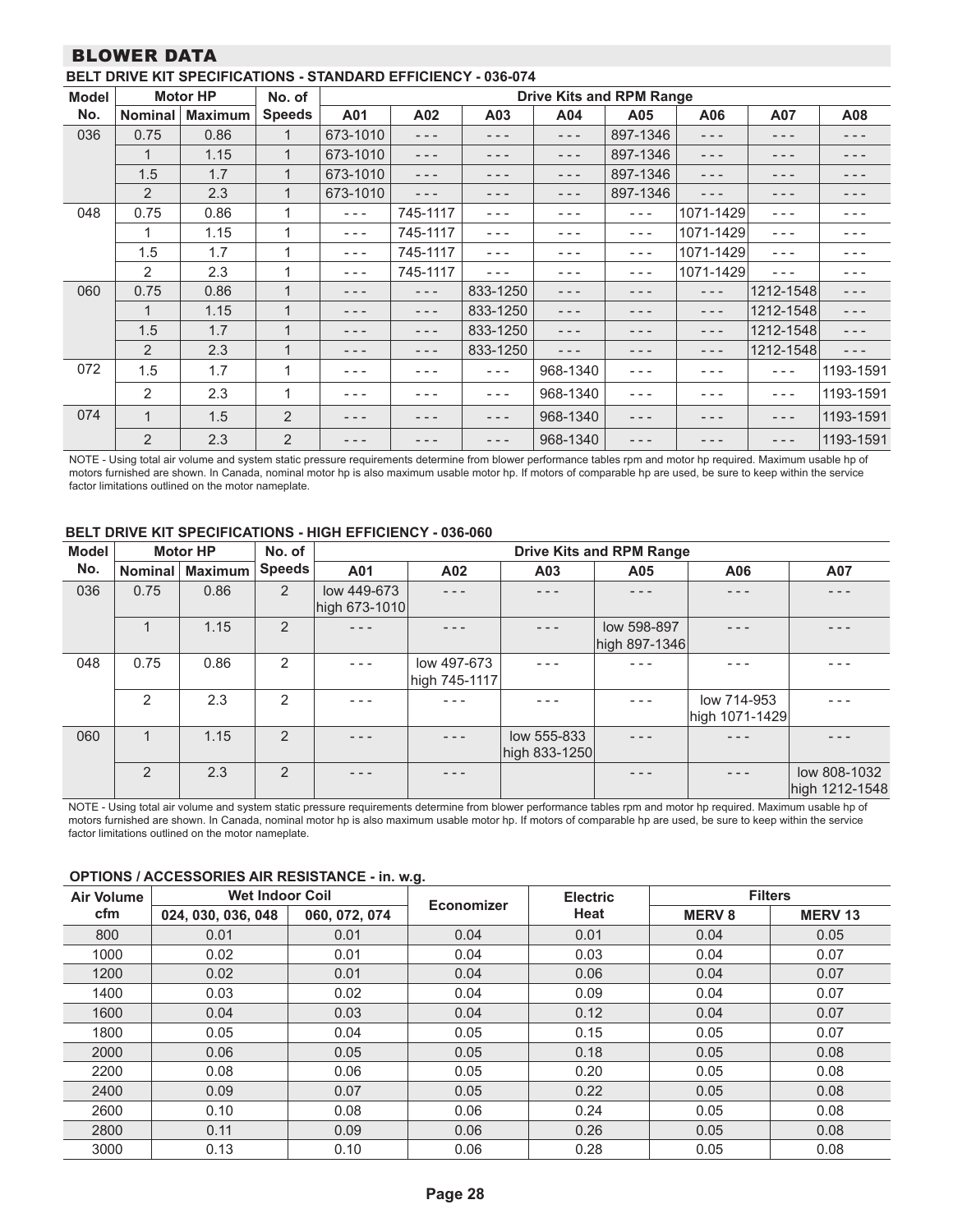| TABLE 4                                       |  |
|-----------------------------------------------|--|
| <b>DRIVE COMPONENT MANUFACTURER'S NUMBERS</b> |  |

<span id="page-28-0"></span>

|           |                         |                     |              | DRIVE COMPONENTS     |              |              |  |  |  |  |
|-----------|-------------------------|---------------------|--------------|----------------------|--------------|--------------|--|--|--|--|
|           |                         | <b>MOTOR PULLEY</b> |              | <b>BLOWER PULLEY</b> |              | <b>BELTS</b> |  |  |  |  |
| Drive No. | Browning No.            | OEM Part No.        | Browning No. | OEM Part No.         | Browning No. | OEM Part No. |  |  |  |  |
| A01       | 1VP34 X 7/8             | 31K6901             | AK54 X 1     | 100244-19            | A40          | 100245-17    |  |  |  |  |
| A02       | 1VP34 X 7/8             | 31K6901             | AK49 X 1     | 100244-18            | A39          | 100245-16    |  |  |  |  |
| A03       | 31K6901<br>1VP34 X 7/8  |                     | AK44X1       | 100244-16            |              | 100245-16    |  |  |  |  |
| A04       | 1VP40 X 7/8             | 79J0301             | AK49 X 1     | 100244-18            | A41          | 100245-18    |  |  |  |  |
| A05       | 1VP34 X 7/8             | 31K6901             | AK41 X 1     | 100244-15            |              | 100245-16    |  |  |  |  |
| A06       | 1VP44 X 7/8             | P-8-1488            | AK51 X 1     | 18L2201              | A41          | 100245-18    |  |  |  |  |
| A07       | 1VP50 X 7/8<br>P-8-2187 |                     | AK54 X 1     | 100244-19            |              | 73K8201      |  |  |  |  |
| A08       | 1VP44 X 7/8             | P-8-1488            | AK46 X 1     | 100244-17            | A40          | 100245-17    |  |  |  |  |
| Start-Un  |                         |                     |              | <b>TABLE 5</b>       |              |              |  |  |  |  |

**Start-Up**

# **IMPORTANT**

**If unit is equipped with a crankcase heater. Make sure heater is energized 24 hours before unit startup to prevent compressor damage as a result of slugging.**

#### **A-Start-Up**

#### **Heating**

- 1- Set thermostat or temperature control device to initiate a first-stage heating demand.
- 2- A first-stage heating demand (W1) will energize compressors 1 and the outdoor fan.

*Note - L1 reversing valve is de-energized in the heating mode.*

*KH Units With Optional Electric Heat -*

An increased heating demand (W2) will energize electric heat. Electric heat is also energized during the defrost cycle (W1) to maintain discharge air temperature.

#### **Cooling**

1- Initiate first and second stage cooling demands according to instructions provided with thermostat. See table 5 for operation.

*Note - KHB024H, 036H, 048H, 060H & 074S units are equipped with two-stage compressors.*

# **COOLING OPERATION**

| T'Stat<br>Demand                                 | <b>Energized</b>                                       |                              |  |  |  |  |  |  |  |  |  |
|--------------------------------------------------|--------------------------------------------------------|------------------------------|--|--|--|--|--|--|--|--|--|
| 024-072S No Economizer or Outdoor Air Unsuitable |                                                        |                              |  |  |  |  |  |  |  |  |  |
| Y1                                               | Compressor                                             | OD Fan                       |  |  |  |  |  |  |  |  |  |
| Y2                                               | Compressor                                             | OD Fan                       |  |  |  |  |  |  |  |  |  |
| 024-072S Unit Equipped With An Economizer        |                                                        |                              |  |  |  |  |  |  |  |  |  |
| Υ1                                               | Economizer<br>na                                       |                              |  |  |  |  |  |  |  |  |  |
| Y2                                               | Economizer + Compressor                                | OD Fan                       |  |  |  |  |  |  |  |  |  |
|                                                  | 074S, 024-060H No Economizer or Outdoor Air Unsuitable |                              |  |  |  |  |  |  |  |  |  |
| Y1                                               | Compressor Low Speed <sup>1</sup>                      | OD Fan Low Sp. <sup>3</sup>  |  |  |  |  |  |  |  |  |  |
| Y2                                               | Compressor High Speed <sup>2</sup>                     | OD Fan High Sp. <sup>3</sup> |  |  |  |  |  |  |  |  |  |
|                                                  | 074S, 024-060H Unit Equipped With An Economizer        |                              |  |  |  |  |  |  |  |  |  |
| Y1                                               | Economizer                                             | na                           |  |  |  |  |  |  |  |  |  |
| Y2                                               | Economizer + Compressor<br>Low Speed <sup>1</sup>      | OD Fan Low Sp. <sup>3</sup>  |  |  |  |  |  |  |  |  |  |

167% of full capacity

2100% of full capacity

3074S outdoor fans are single-speed

*Note - The reversing valve is energized at the same time as the compressor.*

- 2- Units contain one refrigerant circuit or stage.
- 3- Unit is charged with R-410A refrigerant. See unit rating plate for correct amount of charge.
- 4- Refer to Refrigerant Charge and Check section for proper method to check refrigerant charge.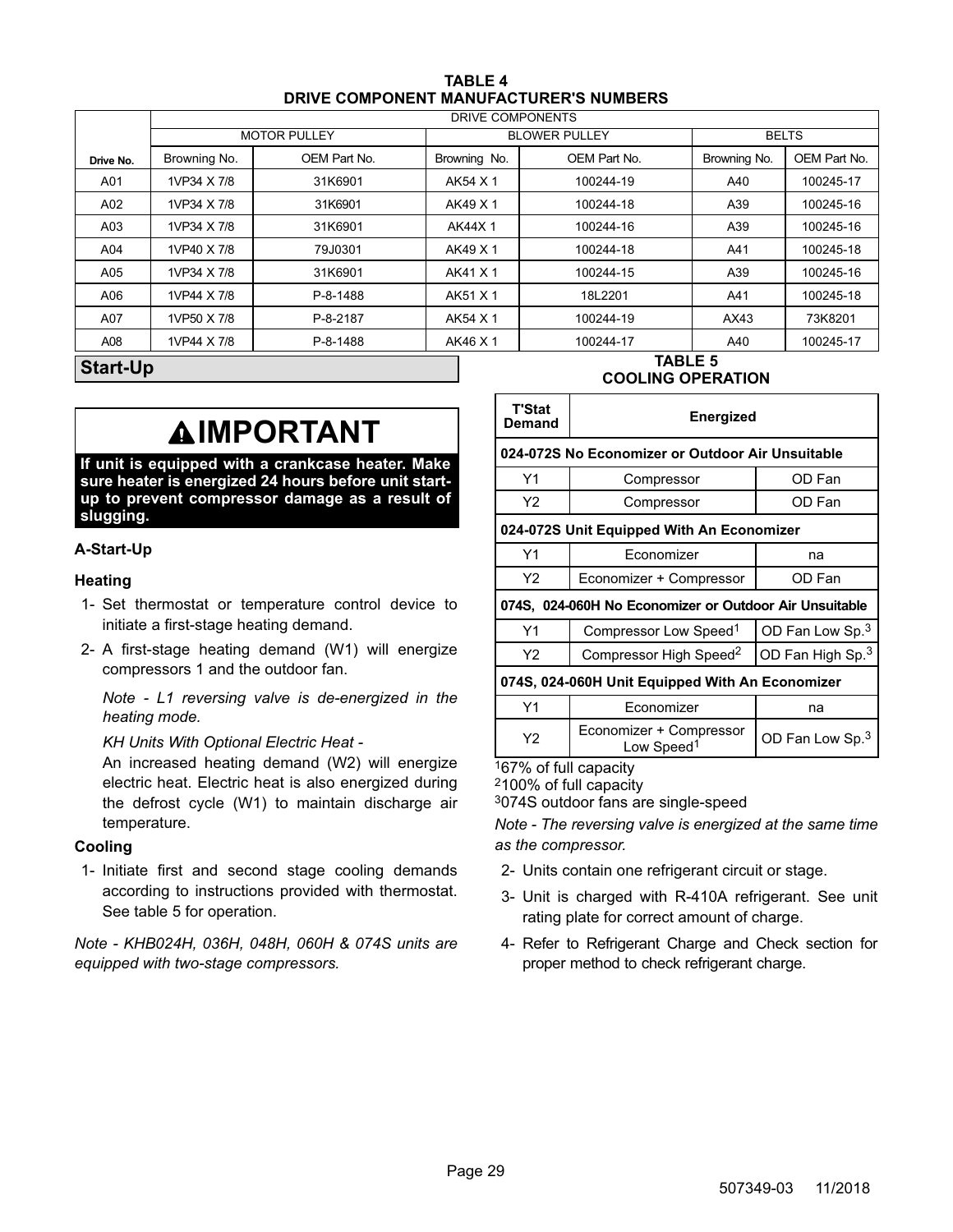#### **B-Three Phase Scroll Compressor Voltage Phasing**

Three phase scroll compressors must be phased sequentially to ensure correct compressor and blower rotation and operation. Compressor and blower are wired in phase at the factory. Power wires are color-coded as follows: line 1-red, line 2-yellow, line 3-blue.

- 1- Observe suction and discharge pressures and blower rotation on unit start-up.
- 2- Suction pressure must drop, discharge pressure must rise, and blower rotation must match rotation marking.

If pressure differential is not observed or blower rotation is not correct:

- 3- Disconnect all remote electrical power supplies.
- 4- Reverse any two field-installed wires connected to the line side of K1 contactor. Do not reverse wires at blower contactor.

Make sure the connections are tight.

Discharge and suction pressures should operate at their normal start‐up ranges.

#### **C - Refrigerant Charge and Check - KHA072 & KHB074S**

**WARNING-Do not exceed nameplate charge under any condition.**

This unit is factory charged and should require no further adjustment. If the system requires charge, *reclaim the charge, evacuate the system,* and *add required nameplate charge.*

*NOTE - System charging is not recommended below 60F (15C). In temperatures below 60F (15C) , the charge must be weighed into the system.*

If weighing facilities are not available, or to check the charge, use the following procedure:

- 1- Attach gauge manifolds and operate unit in cooling mode until system stabilizes (approximately five minutes).
- 2- Check each system separately with all stages operating.
- 3- Use a thermometer to accurately measure the outdoor ambient temperature.
- 4- Apply the outdoor temperature to table 6 or 7 to determine normal operating pressures.
- 5- Compare the normal operating pressures to the pressures obtained from the gauges. Minor variations in these pressures may be expected due to differences in installations. Significant differences could mean that the system is not properly charged or that a problem exists with some component in the system. **Correct any system problems before proceeding.**

**TABLE 6 KHA072S NORMAL OPERATING PRESSURES**

| <b>Outdoor Coil</b><br><b>Entering Air</b><br>Temp | Dis. $+$ 10 psig | Suct. $\pm 5$ psig |
|----------------------------------------------------|------------------|--------------------|
| 65°F                                               | 257              | 134                |
| 75°F                                               | 297              | 138                |
| 85°F                                               | 340              | 142                |
| $95^\circ$ F                                       | 387              | 146                |
| 105°F                                              | 438              | 149                |
| 115°F                                              | 493              | 153                |

**TABLE 7 KHB074S NORMAL OPERATING PRESSURES**

| <b>Outdoor Coil</b><br><b>Entering Air</b><br>Temp | Dis. $+10$ psig | Suct. $\pm 5$ psig |  |  |  |  |
|----------------------------------------------------|-----------------|--------------------|--|--|--|--|
| $65^\circ F$                                       | 257             | 127                |  |  |  |  |
| $75^{\circ}$ F                                     | 297             | 134                |  |  |  |  |
| 85°F                                               | 340             | 139                |  |  |  |  |
| $95^\circ$ F                                       | 386             | 142                |  |  |  |  |
| 105°F                                              | 438             | 146                |  |  |  |  |
| 115°F                                              | 491             | 149                |  |  |  |  |

- 6- If discharge pressure is high, remove refrigerant from the system. If discharge pressure is low, add refrigerant to the system.
	- Add or remove charge in increments.

 Allow the system to stabilize each time refrigerant is added or removed.

7- Use the following approach method along with the normal operating pressures to confirm readings.

#### **D - Charge Verification - Approach Method - KHA072S & KHB074S**

1- Using the same thermometer, compare liquid temperature to outdoor ambient temperature.

Approach Temperature = Liquid temperature minus ambient temperature.

- 2- Approach temperature should match values in table 8. An approach temperature greater than value shown indicates an undercharge. An approach temperature less than value shown indicates an overcharge.
- 3- Do not use the approach method if system pressures do not match pressures in table 6 or 7. The approach method is not valid for grossly over or undercharged systems.

**TABLE 8 APPROACH TEMPERATURE**

| Unit             | Liquid Temp. Minus Ambient Temp.           |
|------------------|--------------------------------------------|
| KHA072S, KHB074S | $8^{\circ}$ F + 1 (4.4 $^{\circ}$ C + 0.5) |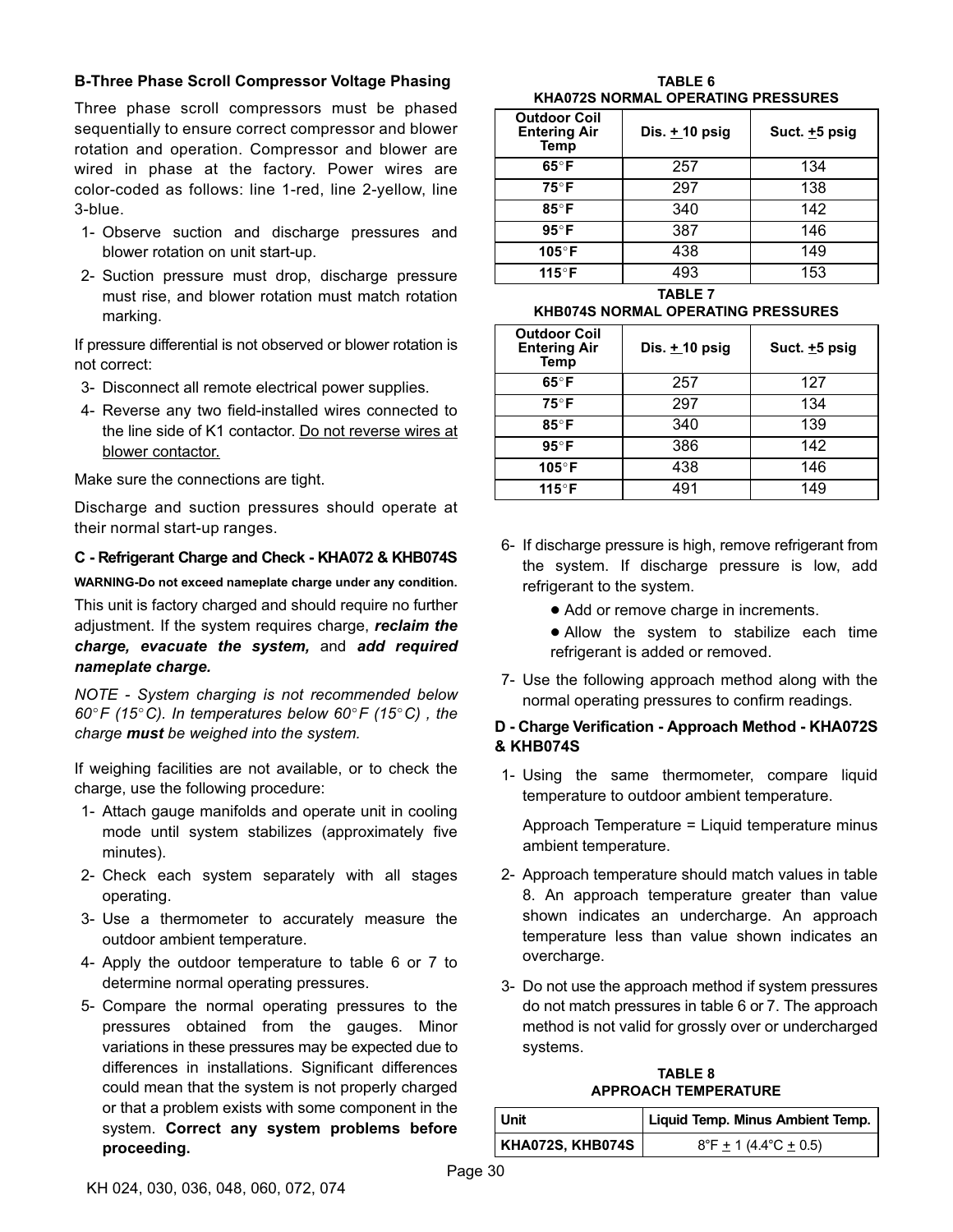# **E-Refrigerant Charge and Check - KHB024-060**

### **WARNING-Do not exceed nameplate charge under any condition.**

This unit is factory charged and should require no further adjustment. If the system requires additional refrigerant, *reclaim the charge, evacuate the system,* and *add required nameplate charge.*

*NOTE - System charging is not recommended below 60F (15C). In temperatures below 60F (15C), the charge must be weighed into the system.*

If weighing facilities are not available, or to check the charge, use the following procedure:

## **IMPORTANT - Charge unit in standard cooling mode.**

- 1- Make sure outdoor coil is clean. Attach gauge manifolds and operate unit at full CFM in cooling mode with economizer disabled until system stabilizes (approximately five minutes). Make sure all outdoor air dampers are closed.
- 2- Compare the normal operating pressures (see table 9 through [16](#page-32-0)) to the pressures obtained from the gauges. Check unit components if there are significant differences.
- 3- Measure the outdoor ambient temperature and the suction pressure. Refer to the appropriate circuit **TABLE 9**

charging curve to determine a target liquid temperature.

*Note - Pressures are listed for sea level applications.*

- 4- Use the same thermometer to accurately measure the liquid temperature (in the outdoor section).
	- **•** If measured liquid temperature is higher than the target liquid temperature, add refrigerant to the system.

**•** If measured liquid temperature is lower than the target liquid temperature, recover some refrigerant from the system.

- 5- Add or remove charge in increments. Allow the system to stabilize each time refrigerant is added or removed.
- 6- Continue the process until measured liquid temperature agrees with the target liquid temperature. Do not go below the target liquid temperature when adjusting charge. Note that suction pressure can change as charge is adjusted.
- 7- Example KHB024: At 95°F outdoor ambient and a measured suction pressure of 130psig, the target liquid temperature is 101°F. For a measured liquid temperature of 112°F, add charge in increments until measured liquid temperature agrees with the target liquid temperature.

|                                       | <b>KHB024S Normal Operating Pressures</b>                              |                |                       |                |                       |                |                       |                |                       |                |                       |  |  |  |
|---------------------------------------|------------------------------------------------------------------------|----------------|-----------------------|----------------|-----------------------|----------------|-----------------------|----------------|-----------------------|----------------|-----------------------|--|--|--|
| Outdoor Coil Entering Air Temperature |                                                                        |                |                       |                |                       |                |                       |                |                       |                |                       |  |  |  |
|                                       | 85 °F<br>75 °F<br>95 °F<br>65 °F<br>105 $\degree$ F<br>115 $\degree$ F |                |                       |                |                       |                |                       |                |                       |                |                       |  |  |  |
| Suct<br>(psig)                        | Disc<br>(psig)                                                         | Suct<br>(psig) | <b>Disc</b><br>(psig) | Suct<br>(psig) | <b>Disc</b><br>(psig) | Suct<br>(psig) | <b>Disc</b><br>(psig) | Suct<br>(psig) | <b>Disc</b><br>(psig) | Suct<br>(psig) | <b>Disc</b><br>(psig) |  |  |  |
| 117                                   | 220                                                                    | 119            | 255                   | 121            | 297                   | 122            | 343                   | 123            | 394                   | 125            | 449                   |  |  |  |
| 125                                   | 221                                                                    | 127            | 256                   | 129            | 297                   | 131            | 343                   | 132            | 394                   | 135            | 451                   |  |  |  |
| 138                                   | 226                                                                    | 145            | 261                   | 148            | 302                   | 151            | 352                   | 155            | 401                   | 156            | 459                   |  |  |  |
| 153                                   | 231                                                                    | 164            | 268                   | 171            | 311                   | 174            | 357                   | 177            | 409                   | 180            | 465                   |  |  |  |

#### **TABLE 10**

|                                       | <b>KHB024H Normal Operating Pressures</b>                                       |                |                       |                |                       |                |                       |                |                       |                |                       |  |  |  |
|---------------------------------------|---------------------------------------------------------------------------------|----------------|-----------------------|----------------|-----------------------|----------------|-----------------------|----------------|-----------------------|----------------|-----------------------|--|--|--|
| Outdoor Coil Entering Air Temperature |                                                                                 |                |                       |                |                       |                |                       |                |                       |                |                       |  |  |  |
|                                       | 85 °F<br>65 °F<br>75 °F<br>95 $\degree$ F<br>115 $\degree$ F<br>105 $\degree$ F |                |                       |                |                       |                |                       |                |                       |                |                       |  |  |  |
| Suct<br>(psig)                        | <b>Disc</b><br>(psig)                                                           | Suct<br>(psig) | <b>Disc</b><br>(psig) | Suct<br>(psig) | <b>Disc</b><br>(psig) | Suct<br>(psig) | <b>Disc</b><br>(psig) | Suct<br>(psig) | <b>Disc</b><br>(psig) | Suct<br>(psig) | <b>Disc</b><br>(psig) |  |  |  |
| 113                                   | 217                                                                             | 114            | 254                   | 117            | 295                   | 119            | 342                   | 121            | 395                   | 124            | 455                   |  |  |  |
| 120                                   | 222                                                                             | 125            | 259                   | 123            | 304                   | 128            | 349                   | 130            | 401                   | 133            | 459                   |  |  |  |
| 141                                   | 226                                                                             | 143            | 262                   | 142            | 303                   | 145            | 353                   | 148            | 404                   | 154            | 465                   |  |  |  |
| 154                                   | 233                                                                             | 162            | 270                   | 167            | 312                   | 170            | 358                   | 171            | 410                   | 175            | 466                   |  |  |  |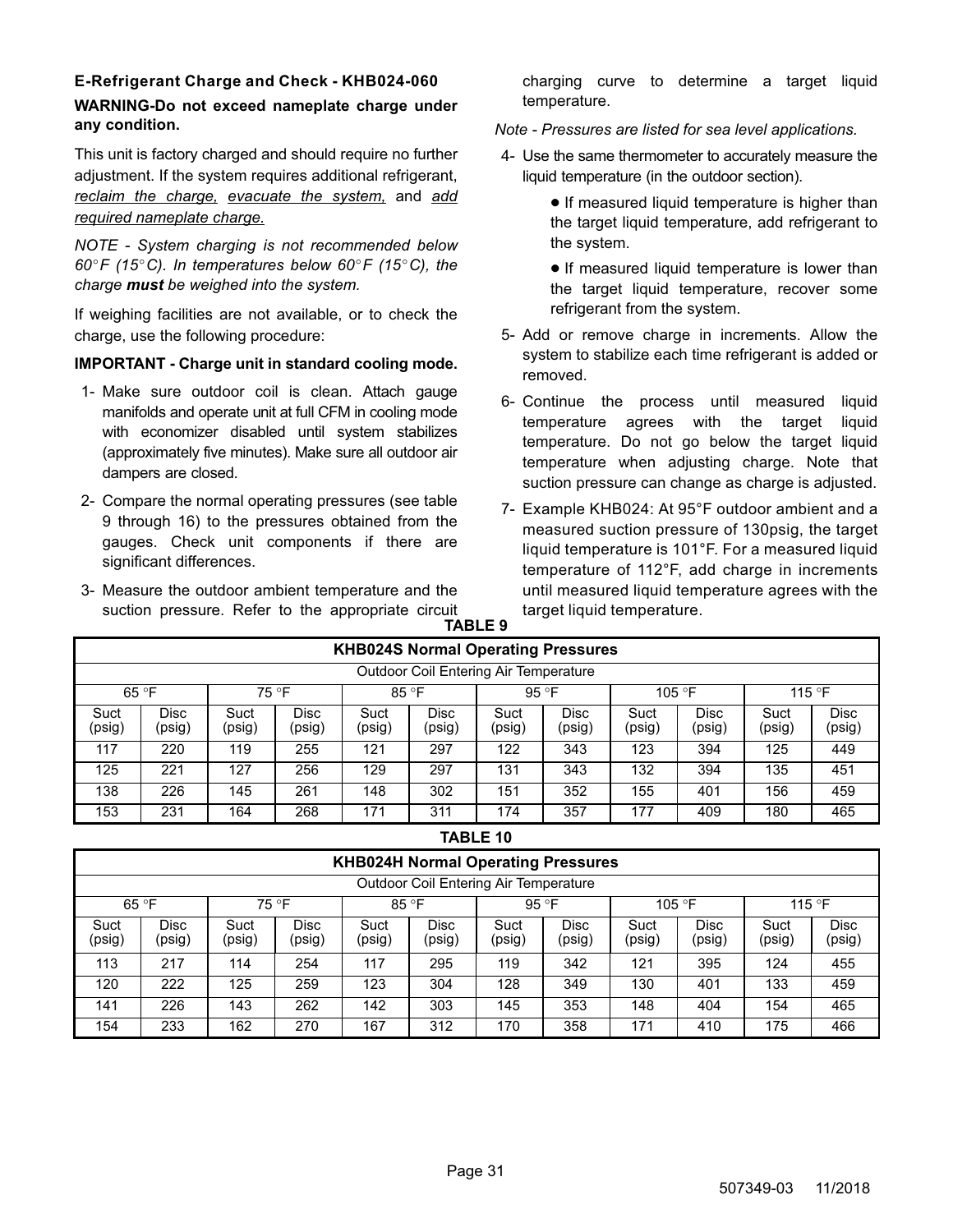|                | <b>TABLE 11</b>                                      |                |                |                |                |                |                       |                |                       |                |                       |  |  |  |  |
|----------------|------------------------------------------------------|----------------|----------------|----------------|----------------|----------------|-----------------------|----------------|-----------------------|----------------|-----------------------|--|--|--|--|
|                | <b>KHB030S Normal Operating Pressures</b>            |                |                |                |                |                |                       |                |                       |                |                       |  |  |  |  |
|                | Outdoor Coil Entering Air Temperature                |                |                |                |                |                |                       |                |                       |                |                       |  |  |  |  |
|                | 75 °F<br>85 °F<br>95 °F<br>65 °F<br>105 °F<br>115 °F |                |                |                |                |                |                       |                |                       |                |                       |  |  |  |  |
| Suct<br>(psig) | <b>Disc</b><br>(psig)                                | Suct<br>(psig) | Disc<br>(psig) | Suct<br>(psig) | Disc<br>(psig) | Suct<br>(psig) | <b>Disc</b><br>(psig) | Suct<br>(psig) | <b>Disc</b><br>(psig) | Suct<br>(psig) | <b>Disc</b><br>(psig) |  |  |  |  |
| 116            | 227                                                  | 118            | 262            | 120            | 303            | 123            | 347                   | 125            | 395                   | 127            | 449                   |  |  |  |  |
| 125            | 229                                                  | 127            | 267            | 129            | 308            | 132            | 349                   | 133            | 398                   | 136            | 452                   |  |  |  |  |
| 139            | 235                                                  | 143            | 271            | 146            | 313            | 150            | 360                   | 153            | 409                   | 155            | 463                   |  |  |  |  |
| 147            | 239                                                  | 153            | 277            | 159            | 321            | 164            | 366                   | 168            | 416                   | 174            | 472                   |  |  |  |  |

#### **TABLE 12**

|                | <b>KHB036S Normal Operating Pressures</b>            |                |                       |                |                       |                |                |                |                       |                |                |  |  |  |
|----------------|------------------------------------------------------|----------------|-----------------------|----------------|-----------------------|----------------|----------------|----------------|-----------------------|----------------|----------------|--|--|--|
|                | <b>Outdoor Coil Entering Air Temperature</b>         |                |                       |                |                       |                |                |                |                       |                |                |  |  |  |
|                | 65 °F<br>75 °F<br>85 °F<br>95 °F<br>105 °F<br>115 °F |                |                       |                |                       |                |                |                |                       |                |                |  |  |  |
| Suct<br>(psig) | Disc<br>(psig)                                       | Suct<br>(psig) | <b>Disc</b><br>(psig) | Suct<br>(psig) | <b>Disc</b><br>(psig) | Suct<br>(psig) | Disc<br>(psig) | Suct<br>(psig) | <b>Disc</b><br>(psig) | Suct<br>(psig) | Disc<br>(psig) |  |  |  |
| 110            | 234                                                  | 110            | 272                   | 118            | 317                   | 122            | 366            | 125            | 422                   | 124            | 475            |  |  |  |
| 123            | 238                                                  | 122            | 277                   | 126            | 320                   | 129            | 367            | 131            | 419                   | 134            | 478            |  |  |  |
| 142            | 248                                                  | 144            | 286                   | 146            | 329                   | 150            | 378            | 150            | 429                   | 155            | 491            |  |  |  |
| 154            | 253                                                  | 163            | 295                   | 168            | 336                   | 171            | 393            | 173            | 439                   | 177            | 500            |  |  |  |

#### **TABLE 13**

|                                                               | <b>KHB036H Normal Operating Pressures</b> |                |                |                |                       |                |                |                |                       |                |                |  |  |  |
|---------------------------------------------------------------|-------------------------------------------|----------------|----------------|----------------|-----------------------|----------------|----------------|----------------|-----------------------|----------------|----------------|--|--|--|
|                                                               | Outdoor Coil Entering Air Temperature     |                |                |                |                       |                |                |                |                       |                |                |  |  |  |
| 65 °F<br>75 °F<br>85 °F<br>95 °F<br>105 $\degree$ F<br>115 °F |                                           |                |                |                |                       |                |                |                |                       |                |                |  |  |  |
| Suct<br>(psig)                                                | <b>Disc</b><br>(psig)                     | Suct<br>(psig) | Disc<br>(psig) | Suct<br>(psig) | <b>Disc</b><br>(psig) | Suct<br>(psig) | Disc<br>(psig) | Suct<br>(psig) | <b>Disc</b><br>(psig) | Suct<br>(psig) | Disc<br>(psig) |  |  |  |
| 113                                                           | 230                                       | 115            | 268            | 117            | 310                   | 119            | 358            | 121            | 412                   | 121            | 471            |  |  |  |
| 121                                                           | 233                                       | 123            | 273            | 125            | 314                   | 128            | 364            | 130            | 417                   | 130            | 476            |  |  |  |
| 142                                                           | 240                                       | 142            | 278            | 144            | 321                   | 146            | 370            | 149            | 425                   | 151            | 483            |  |  |  |
| 157                                                           | 247                                       | 163            | 286            | 165            | 330                   | 168            | 378            | 170            | 431                   | 173            | 491            |  |  |  |

|                | <b>TABLE 14</b>                                                           |                |                       |                |                       |                |                       |                |                       |                |                |  |  |  |
|----------------|---------------------------------------------------------------------------|----------------|-----------------------|----------------|-----------------------|----------------|-----------------------|----------------|-----------------------|----------------|----------------|--|--|--|
|                | <b>KHB048S Normal Operating Pressures</b>                                 |                |                       |                |                       |                |                       |                |                       |                |                |  |  |  |
|                | Outdoor Coil Entering Air Temperature                                     |                |                       |                |                       |                |                       |                |                       |                |                |  |  |  |
|                | 75 °F<br>65 °F<br>85 °F<br>95 °F<br>105 °F<br>115 °F                      |                |                       |                |                       |                |                       |                |                       |                |                |  |  |  |
| Suct<br>(psig) | Disc<br>(psig)                                                            | Suct<br>(psig) | <b>Disc</b><br>(psig) | Suct<br>(psig) | <b>Disc</b><br>(psig) | Suct<br>(psig) | <b>Disc</b><br>(psig) | Suct<br>(psig) | <b>Disc</b><br>(psig) | Suct<br>(psig) | Disc<br>(psig) |  |  |  |
| 112            | 239                                                                       | 113            | 277                   | 115            | 319                   | 117            | 363                   | 120            | 411                   | 120            | 464            |  |  |  |
| 119            | 244                                                                       | 121            | 282                   | 123            | 323                   | 126            | 368                   | 128            | 416                   | 130            | 471            |  |  |  |
| 140            | 333<br>377<br>253<br>291<br>481<br>141<br>142<br>147<br>426<br>149<br>144 |                |                       |                |                       |                |                       |                |                       |                |                |  |  |  |
| 158            | 264                                                                       | 162            | 301                   | 165            | 343                   | 167            | 389                   | 169            | 439                   | 170            | 493            |  |  |  |

#### **TABLE 15 KHB048H Normal Operating Pressures** Outdoor Coil Entering Air Temperature 65 °F | 75 °F | 85 °F | 95 °F | 105 °F | 115 °F **Suct** (psig) Disc (psig) **Suct** (psig) Disc (psig) **Suct** (psig) Disc (psig) **Suct** (psig) Disc (psig) **Suct** (psig) Disc (psig) **Suct** (psig) Disc (psig) 107 | 234 | 109 | 272 | 110 | 314 | 112 | 363 | 116 | 409 | 117 | 462 115 | 242 | 117 | 279 | 119 | 321 | 121 | 366 | 123 | 415 | 123 | 470 129 | 247 | 134 | 284 | 137 | 328 | 140 | 375 | 143 | 425 | 144 | 480 134 | 251 | 145 | 292 | 154 | 335 | 159 | 382 | 162 | 432 | 164 | 489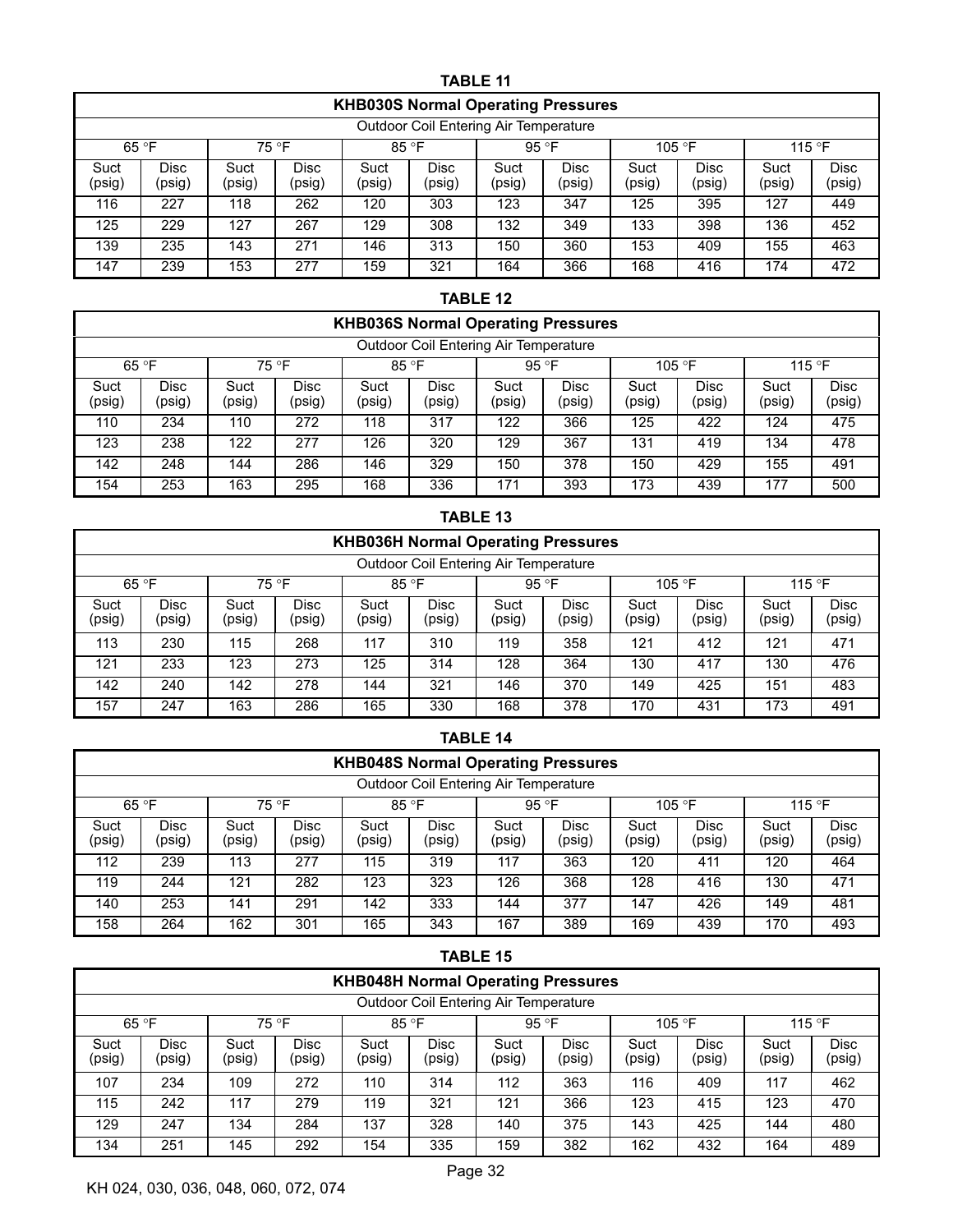<span id="page-32-0"></span>

|                                       | <b>TABLE 16</b>                                      |                |                       |                |                       |                |                       |                |                       |                |                       |
|---------------------------------------|------------------------------------------------------|----------------|-----------------------|----------------|-----------------------|----------------|-----------------------|----------------|-----------------------|----------------|-----------------------|
|                                       | <b>KHB060S Normal Operating Pressures</b>            |                |                       |                |                       |                |                       |                |                       |                |                       |
| Outdoor Coil Entering Air Temperature |                                                      |                |                       |                |                       |                |                       |                |                       |                |                       |
|                                       | 75 °F<br>85 °F<br>95 °F<br>65 °F<br>105 °F<br>115 °F |                |                       |                |                       |                |                       |                |                       |                |                       |
| Suct<br>(psig)                        | <b>Disc</b><br>(psig)                                | Suct<br>(psig) | <b>Disc</b><br>(psig) | Suct<br>(psig) | <b>Disc</b><br>(psig) | Suct<br>(psig) | <b>Disc</b><br>(psig) | Suct<br>(psig) | <b>Disc</b><br>(psig) | Suct<br>(psig) | <b>Disc</b><br>(psig) |
| 115                                   | 246                                                  | 116            | 284                   | 118            | 326                   | 120            | 372                   | 122            | 423                   | 124            | 478                   |
| 123                                   | 250                                                  | 125            | 288                   | 127            | 331                   | 129            | 377                   | 130            | 428                   | 133            | 484                   |
| 139                                   | 259                                                  | 143            | 299                   | 146            | 342                   | 147            | 388                   | 149            | 440                   | 153            | 495                   |
| 149                                   | 266                                                  | 159            | 308                   | 163            | 352                   | 167            | 400                   | 170            | 452                   | 173            | 509                   |

| Ρ<br>2 I<br>۱ο<br>. .<br>ب∟ا |  |
|------------------------------|--|
|------------------------------|--|

|                | <b>KHB060H Normal Operating Pressures</b>    |                |                       |                |                       |                |                 |                |                 |                |                |
|----------------|----------------------------------------------|----------------|-----------------------|----------------|-----------------------|----------------|-----------------|----------------|-----------------|----------------|----------------|
|                | <b>Outdoor Coil Entering Air Temperature</b> |                |                       |                |                       |                |                 |                |                 |                |                |
| 65 °F<br>75 °F |                                              |                | 85 °F                 |                | 95 °F                 |                | 105 $\degree$ F |                | 115 $\degree$ F |                |                |
| Suct<br>(psig) | Disc<br>(psig)                               | Suct<br>(psig) | <b>Disc</b><br>(psig) | Suct<br>(psig) | <b>Disc</b><br>(psig) | Suct<br>(psig) | Disc<br>(psig)  | Suct<br>(psig) | Disc<br>(psig)  | Suct<br>(psig) | Disc<br>(psig) |
| 105            | 236                                          | 106            | 274                   | 109            | 317                   | 112            | 365             | 115            | 419             | 119            | 474            |
| 115            | 243                                          | 119            | 280                   | 119            | 324                   | 122            | 372             | 124            | 422             | 129            | 480            |
| 135            | 251                                          | 137            | 289                   | 139            | 332                   | 142            | 381             | 146            | 432             | 148            | 489            |
| 152            | 261                                          | 157            | 300                   | 160            | 344                   | 163            | 392             | 166            | 443             | 170            | 500            |

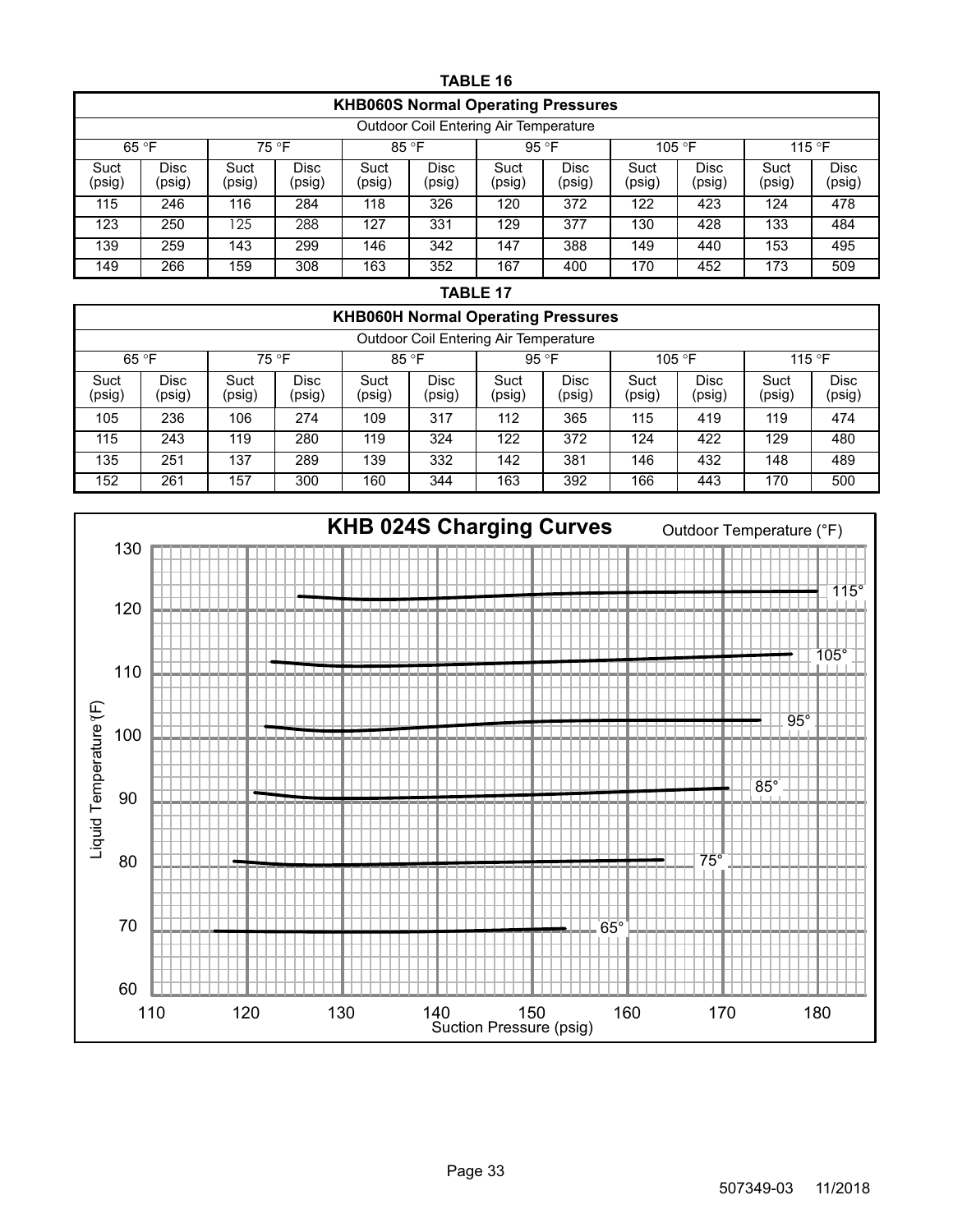

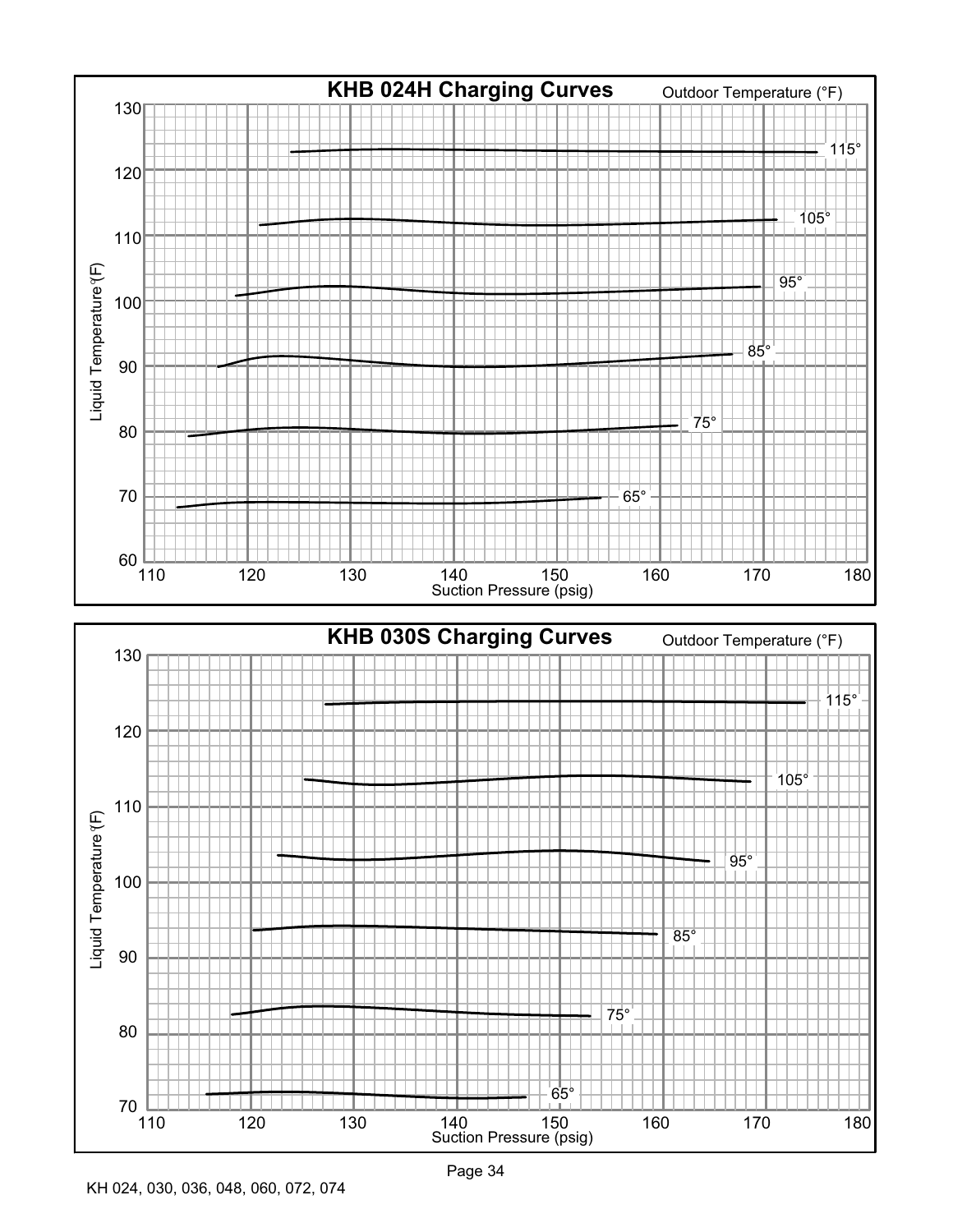

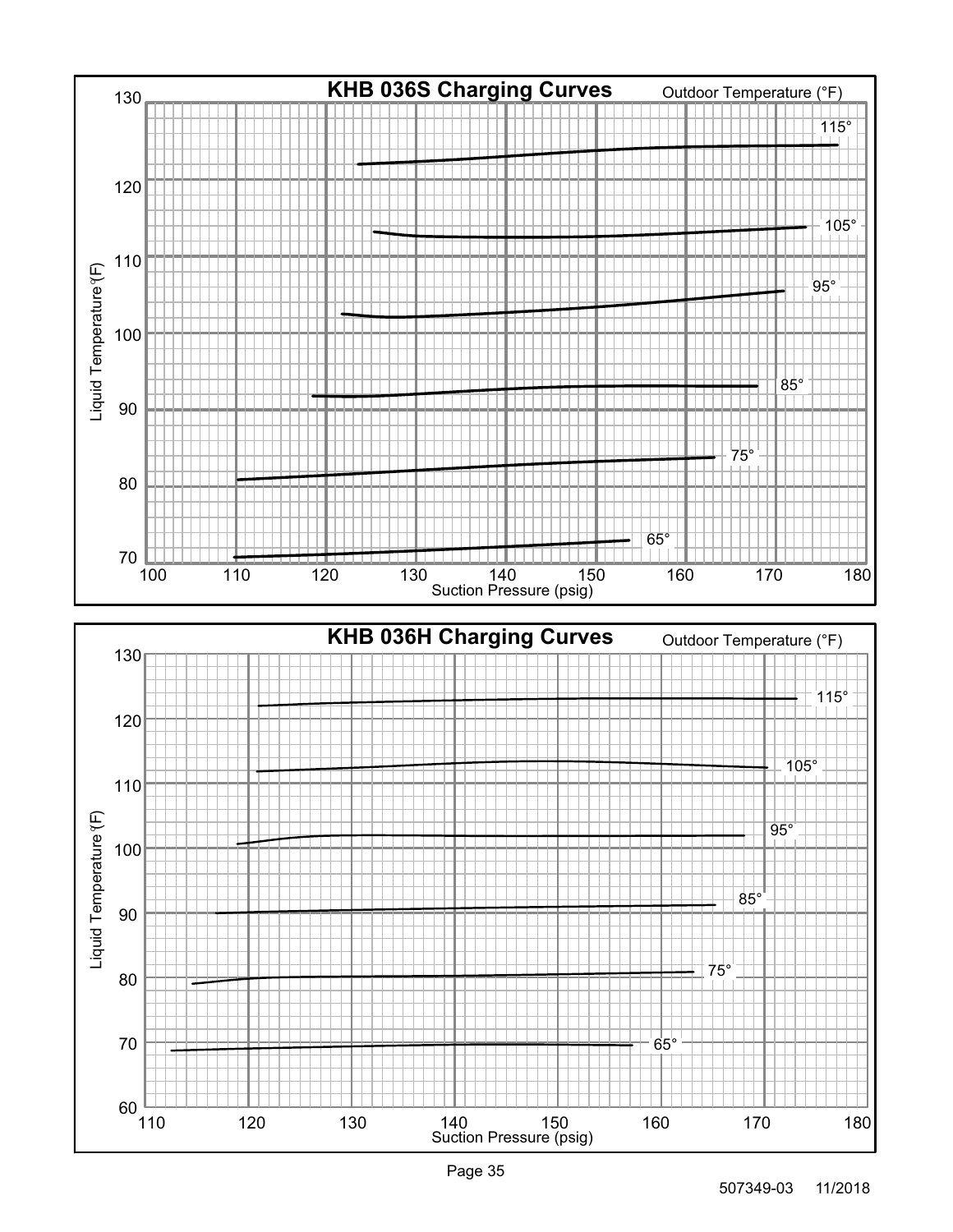

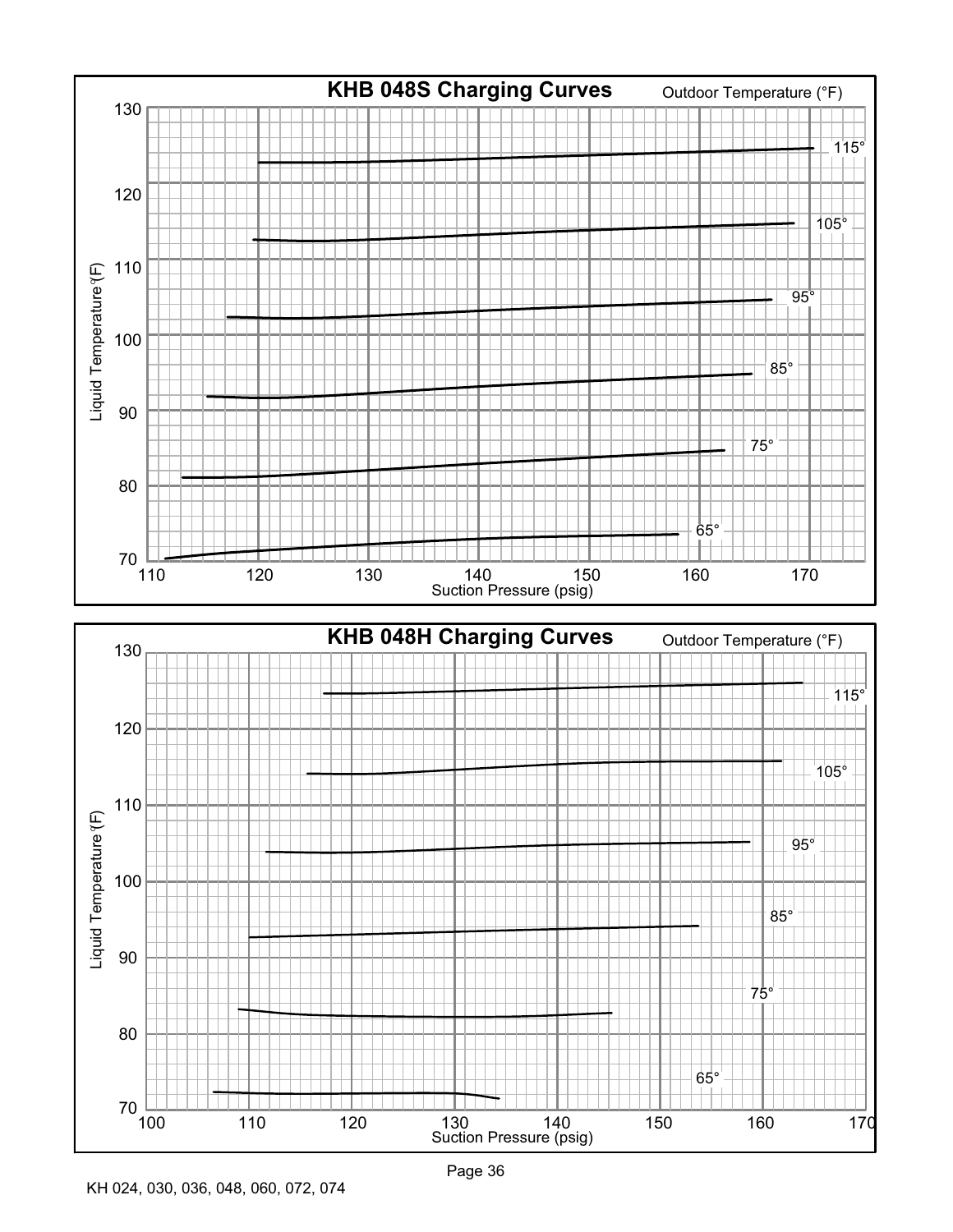

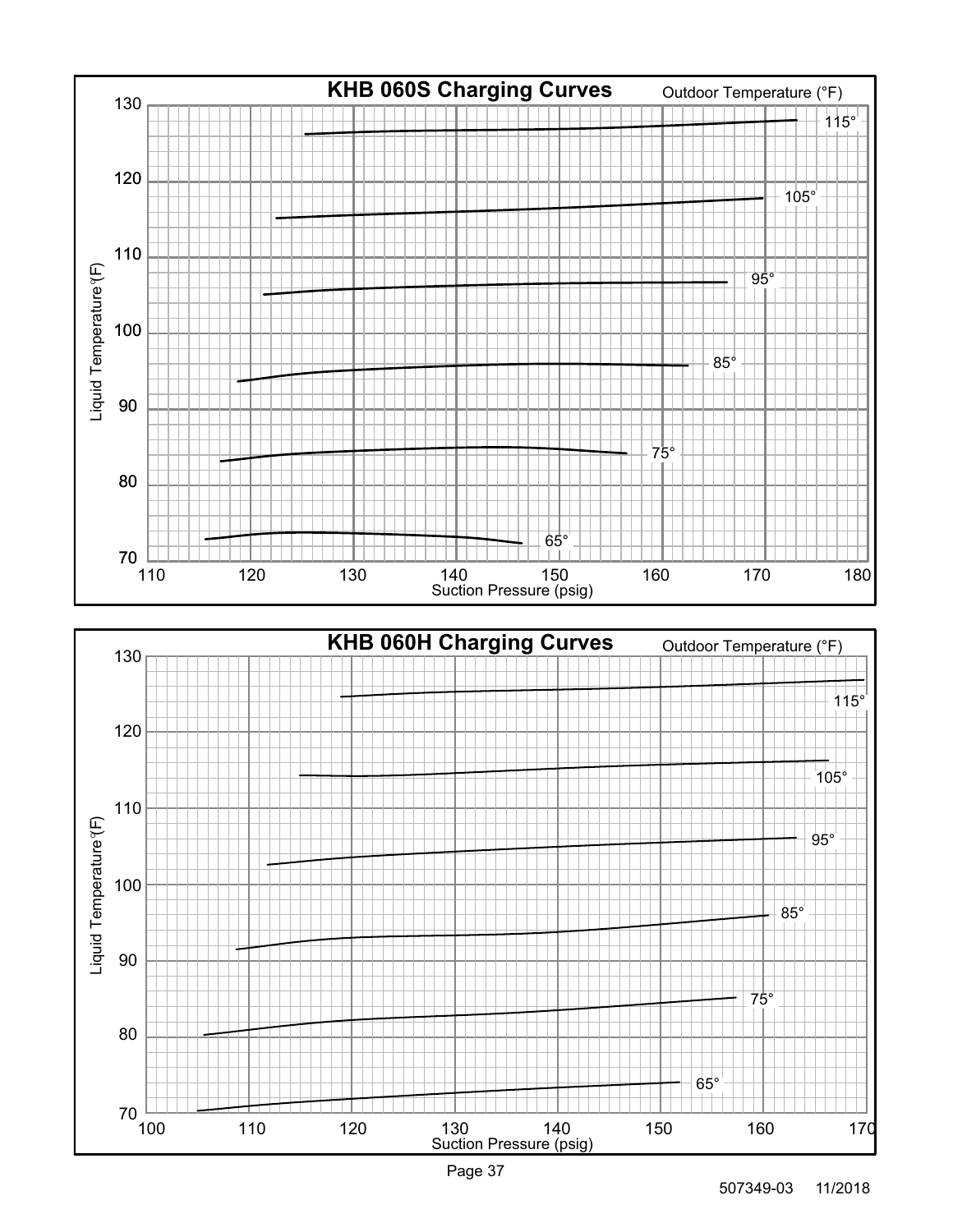#### **F - Compressor Controls**

See unit wiring diagram to determine which controls are used in each unit. Optional controls are identified on wiring diagrams by arrows at junction points.

1- Freezestat (S49)

Switch de-energizes compressor when indoor coil temperature falls below  $29^{\circ}F$  (-2 $^{\circ}C$ ) to prevent coil freeze-up. Switch resets when indoor coil temperature reaches  $58^{\circ}$ F (15°C).

2- High Pressure Switch (S4)

Auto-reset switch is located on the discharge line. Switch opens at 640 psig and closes at 475 psig. Switch is wired directly into the defrost control (CMC1), which provides a 5 strike lockout feature.

3- Defrost Switch (S6)

*100269 Series* Only

Defrost switch closes to initiate defrost when liquid line temperature falls to 42°F (5.6°C). Defrost switch opens when liquid line temperature reaches 70°F (21°C) to terminate defrost. If the liquid line temperature does not rise above 70°F (21°C), the CMC1 will terminate defrost after 14 minutes. The defrost switch is located on the liquid line between the outdoor expansion valve and the distributor

4- Ambient and Coil Temperature Sensors (RT13, RT21) *100135 Series Only*

Both sensors provide input to the defrost control which cycles defrost. The ambient sensor is located on the inside of the corner mullion on the back of the outdoor coil section. The coil sensor is located on a return bend on the front of the outdoor coil.

5- Defrost Controls (CMC1)

Electric heat is energized during defrost to maintain discharge air temperature.

#### *100269 Series Time/Temperature*

When the liquid line temperature drops below 42°F (5.6°C), the defrost switch closes and signals the defrost control that a defrost cycle is needed. If the defrost switch is still closed after 90 minutes (default), a defrost cycle begins and operates for 14 minutes. The defrost switch can terminate the defrost cycle before the 14 minutes elapses if liquid line temperature reaches 70°F (21°C).

*Note - The defrost control will not energize a defrost cycle unless the unit has been operating in heating mode for an accumulated 90 minutes (default) on 100269 series boards. The run time interval can be changed by moving the jumper on the CMC board timing pins. See figure 19. The defrost interval can be adjusted to 30, 60, or 90 minutes. If the timing selector jumper is not in place, the control defaults to a 90-minute defrost interval.*

#### **DEFROST CONTROL BOARD CMC1**





5- Defrost Controls (CMC1) - Continued

#### *100135 Series Demand Defrost Control*

After 34 minutes of heating mode operation, if the difference between the ambient temperature (RT13) and the coil temperature (RT21) is higher than the maximum difference allowed by the control, the defrost control will initiate defrost. The defrost control will also initiate defrost after 6 hours of heating mode operation when coil temperatures remain below 35°F (2°C). The defrost cycle ends when the coil temperature is higher than the termination temperature (50°F default) or after 14 minutes of operation. If the defrost is terminated by the 14-minute timer, another defrost cycle will be initiated after 34 minutes of run time.

*Note - The defrost termination temperature can be Aote - The defrost termination temperature can be*<br>*adjusted to 50, 70, 90 or 100 °F. The jumper termination*<br>*pin is factory-set at 50 °F (10* °C). If the temperature pin is factory-set at 50°F (10°C). If the temperature *jumper is not installed, the default termination<br><i>temperature* is 90°F (32°C). See*figure* 20. *C). See figure [20.](#page-38-0)*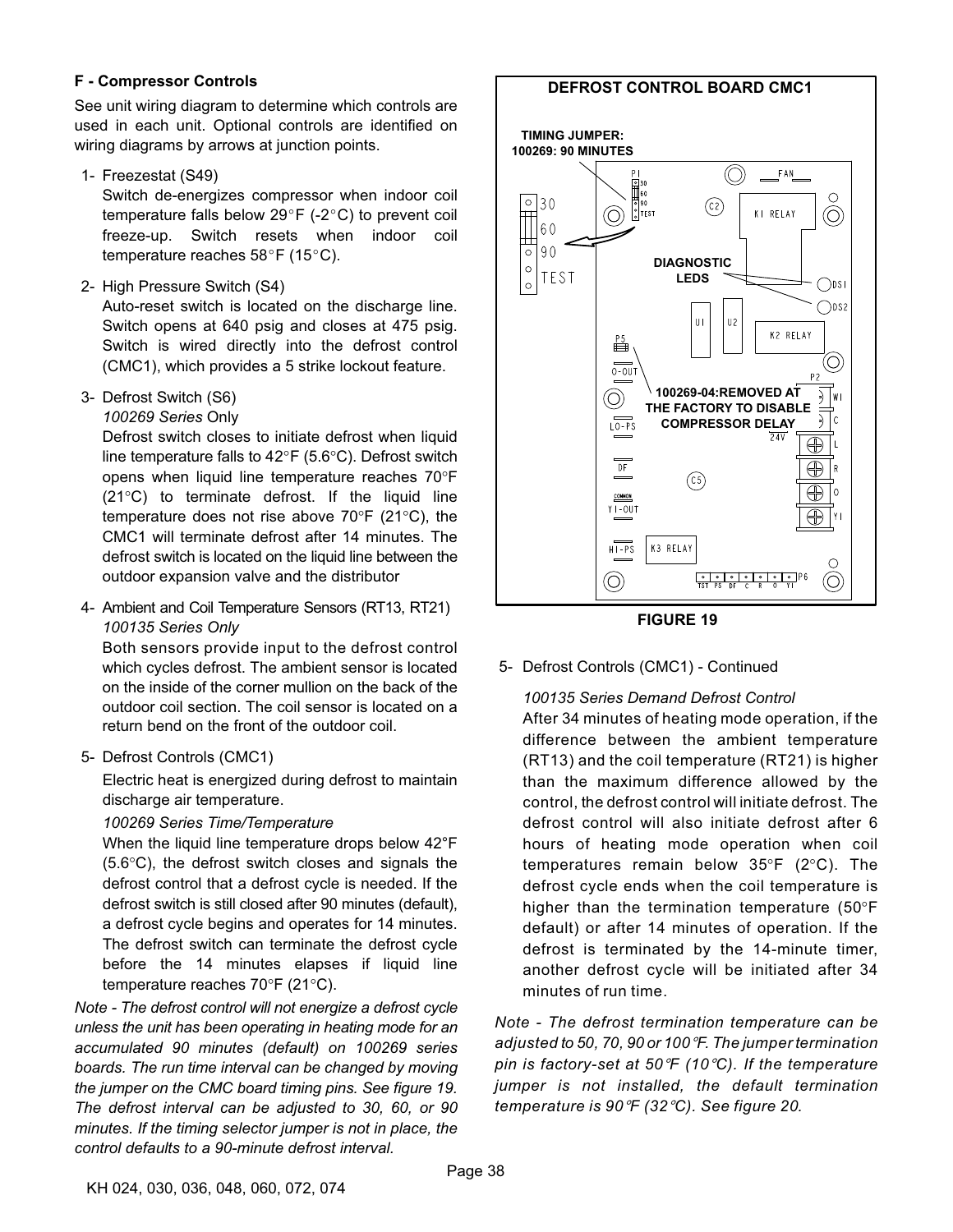<span id="page-38-0"></span>

#### **Defrost Control Board**

The defrost control ensures that the heat pump outdoor coil does not ice excessively during the heating mode. The defrost control uses input from a defrost switch on 100269 series defrost control boards. The defrost control uses input from a coil and an ambient temperature sensor on 100135 series defrost control boards.

#### **Defrost Test Option**

A TEST option is provided for troubleshooting. The TEST mode may be started any time the unit is in the heating mode and the defrost thermostat is closed or jumpered**.** If the timing jumper is in the TEST position at power‐up, the defrost control will ignore the test pins. When the jumper is placed across the TEST pins for two seconds, the control will enter the defrost mode. If the jumper is removed before an additional 5-second period has elapsed (7 seconds total), the unit will remain in defrost mode until the defrost pressure switch opens or 14 minutes have passed. If the jumper is not removed until after the additional 5-second period has elapsed, the defrost will terminate and the test option will not function again until the jumper is removed and re-applied.

#### **Diagnostic LEDs**

The defrost board uses two LEDs for diagnostics. The LEDs flash a sequence according to the condition.

| <b>TABLE 18</b>                                  |                               |                   |  |  |  |  |
|--------------------------------------------------|-------------------------------|-------------------|--|--|--|--|
| <b>Defrost Control Board Diagnostic LED</b>      |                               |                   |  |  |  |  |
| Mode                                             | <b>Green LED</b><br>(DS2)     | Red LED (DS1)     |  |  |  |  |
| No power to control                              | OFF                           | OFF               |  |  |  |  |
| Normal operation /<br>power to control           | Simultaneous Slow FLASH       |                   |  |  |  |  |
| Anti-short cycle<br>lockout                      | <b>Alternating Slow FLASH</b> |                   |  |  |  |  |
| Low pressure switch,<br>freezestat fault         | OFF                           | <b>Slow FLASH</b> |  |  |  |  |
| Low pressure switch,<br>freezestat lockout       | OFF                           | ON                |  |  |  |  |
| High pressure switch   Slow FLASH<br>fault       |                               | OFF               |  |  |  |  |
| High pressure switch<br>lockout                  | ON                            | OFF               |  |  |  |  |
| Simultaneous FAST flash<br>*Ambient sensor fault |                               |                   |  |  |  |  |
| *Coil sensor fault                               | Alternating FAST flash        |                   |  |  |  |  |
| *100135 board only                               |                               |                   |  |  |  |  |

#### **Service**

The unit should be inspected once a year by a qualified service technician.

# **ACAUTION**

**Label all wires prior to disconnection when servicing controls. Wiring errors can cause improper and dangerous operation. Verify proper operation after servicing.**

#### **A - Lubrication**

All motors are lubricated at the factory. No further lubrication is required.

#### **B - Supply Air Blower Wheel**

Annually inspect supply air blower wheel for accumulated dirt or dust. Turn off power before attempting to remove access panel or to clean blower wheel.

#### **C - Filters**

Units are equipped with temporary filters which need to be replaced before the building is occupied. See table [19](#page-39-0) for correct filter size. Refer to local codes or appropriate jurisdiction for approved filters.

Approved filters should be checked monthly and replaced when necessary. Take note of air flow direction marking on filter frame when reinstalling filters. See figure [21.](#page-39-0)